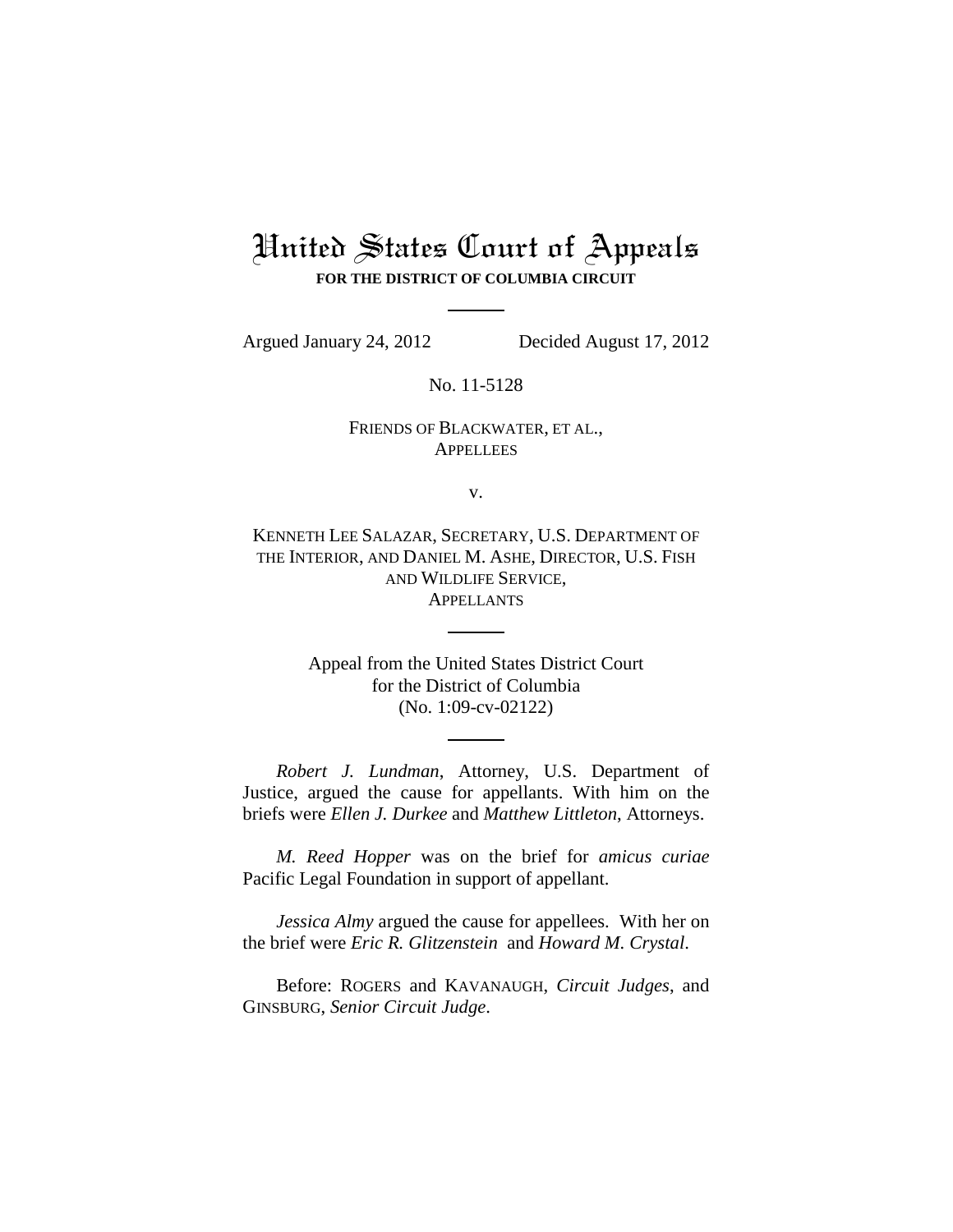Opinion for the Court filed by *Senior Circuit Judge*  GINSBURG.

Dissenting opinion filed by *Circuit Judge* ROGERS.

GINSBURG, *Senior Circuit Judge*: The Secretary of the Interior appeals the district court's grant of summary judgment to the Friends of Blackwater et al. The district court held the Fish and Wildlife Service, an agency in the Department of the Interior, violated the Endangered Species Act by removing the West Virginia Northern Flying Squirrel from the list of endangered species when several criteria in the agency's Recovery Plan for the species had not been satisfied. We hold the district court erred by interpreting the Recovery Plan as binding the Secretary in his delisting decision*.* Because we also reject the Friends' alternative arguments that the Service's action was arbitrary, capricious, and contrary to law, we reverse the judgment of the district court.

### I. Background



The West Virginia Northern Flying Squirrel (*Glaucomys sabrinus fuscus*) is one of 25 distinct subspecies of the Northern Flying Squirrel. It is a "small, nocturnal, gliding mammal[]" with a "long, broad,

flattened tail ..., prominent eyes, and dense, silky fur" that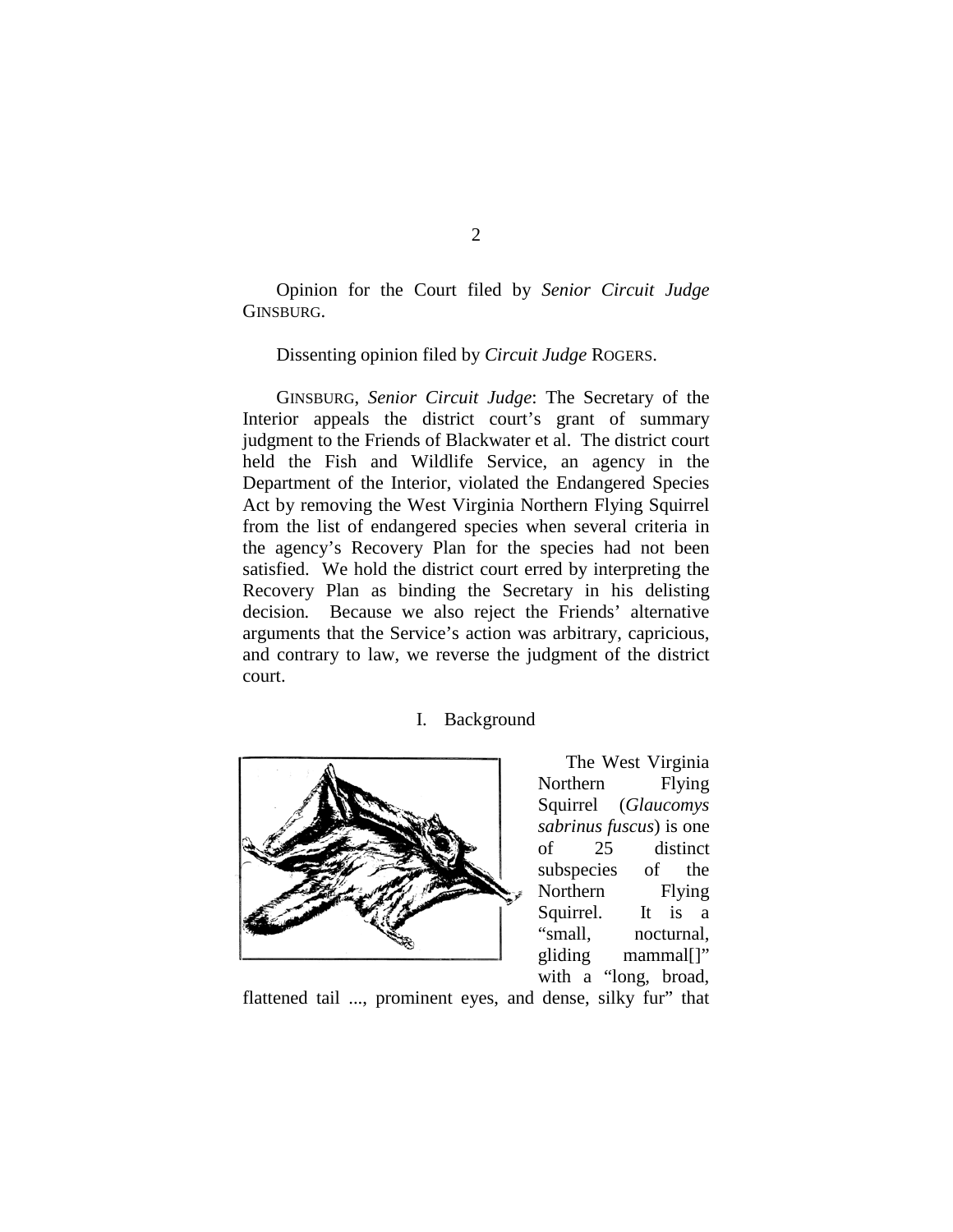lives in West Virginia and Virginia. U.S. FISH AND WILDLIFE SERVICE, APPALACHIAN NORTHERN FLYING SQUIRRELS RECOVERY PLAN 1–3 (Sept. 24, 1990). Despite its name, the flying squirrel cannot fly; but the patagia, or folds of skin, that stretch between its arms and legs allow it to glide for a distance when it leaps from a tree branch. Historically, its habitat consisted of the spruce-fir and northern hardwood forests of the southern Appalachian Mountains. *Id.* at 2, 6. In 1985, when scientists had documented only ten living squirrels, the Fish and Wildlife Service concluded it was endangered[\\*](#page-2-0) and suggested that, although the squirrels'

- (A) the present or threatened destruction, modification, or curtailment of its habitat or range;
- (B) overutilization for commercial, recreational, scientific, or educational purposes;
- (C) disease or predation;
- (D) the inadequacy of existing regulatory mechanisms; or
- (E) other natural or manmade factors affecting its continued existence.

16 U.S.C. § 1533(a)(1). The Act requires the Secretary to make his determination "solely on the basis of the best scientific and commercial data available to him." *Id.* § 1533(b)(1)(A). In addition, the Secretary "shall ... determine on the basis of [a quinquennial] review whether any such species should ... be removed from [the list of endangered species] ... in accordance with the provisions of subsections (a) and (b) of this section." *Id.* §  $1533(c)(2)(B)$ . The Secretary has delegated his responsibilities under the Act, as relevant here, to the Fish and Wildlife Service, 50 C.F.R. § 402.01(b), and so we refer to the Secretary and the agency interchangeably.

<span id="page-2-0"></span>Section  $4(a)(1)$  of the Endangered Species Act states the "Secretary [of the Interior] shall" make a determination a species (or subspecies, *see* 16 U.S.C. § 1532(16)) is endangered "because of any of the following factors":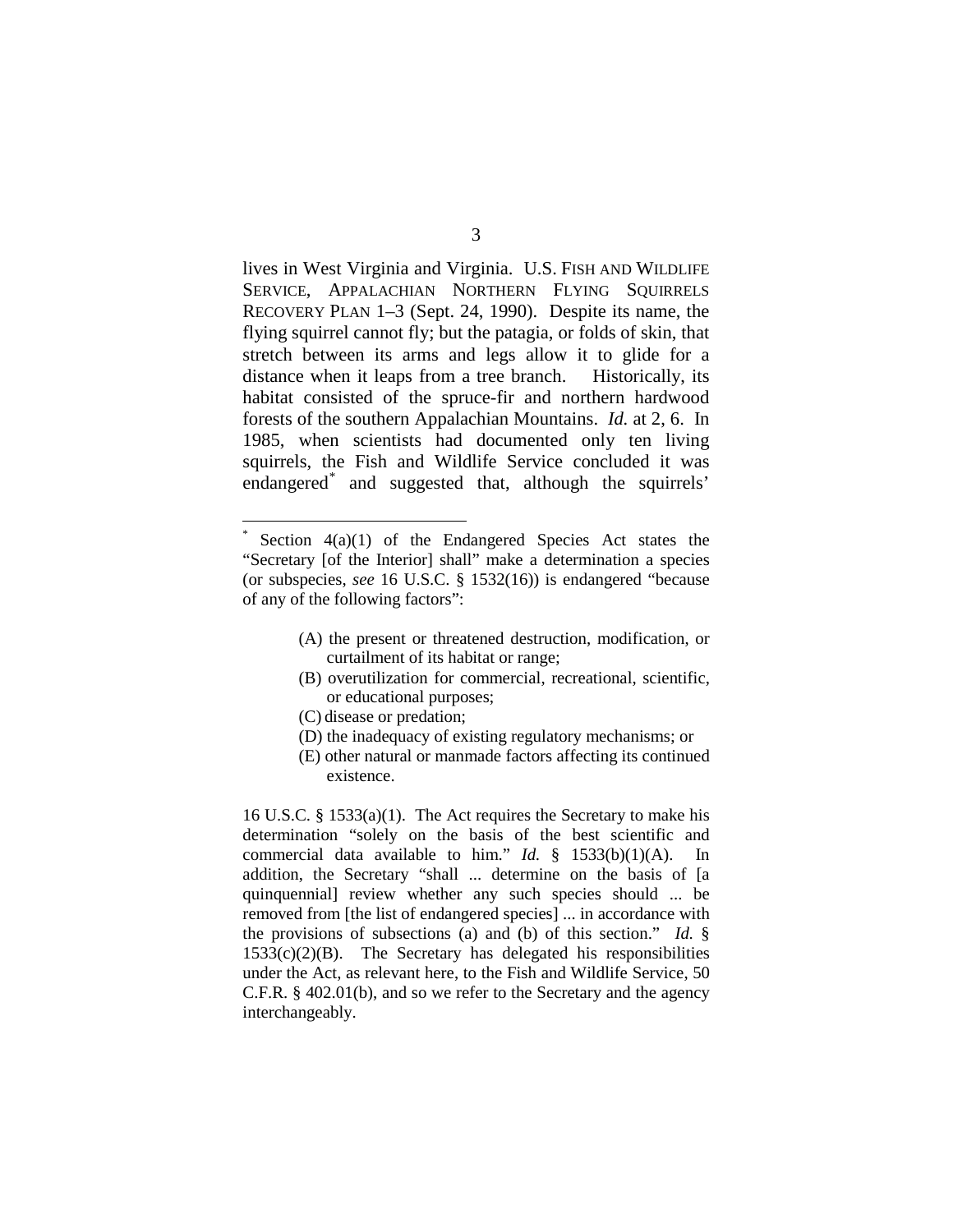population "may have been declining since the Pleistocene, ... [t]heir decline ha[d] probably been accelerated through clearing of forests and other disturbances by people." 50 Fed. Reg. 26,999, 26,999 (July 1, 1985).

As required by § 4(f) of the Endangered Species Act, 16 U.S.C. § 1533(f), the Service created a recovery plan for the "conservation and survival" of the squirrel,<sup>[\\*](#page-3-0)</sup> enumerating the following "criteria which, when met, would result in a determination ... that the species be removed from the list" of endangered species, *id.* § 1533(f)(1)(B)(ii):

- 1. [S]quirrel populations are stable or expanding ... in a minimum of 80% of all Geographic Recovery Areas [GRAs] designated for the subspecies,
- 2. [S]ufficient ecological data and timber management data have been accumulated to assure future protection and management ...
- 3. GRAs are managed in perpetuity to ensure: (a) sufficient habitat ... and (b) habitat corridors ... [and]

<span id="page-3-0"></span>Section  $4(f)(1)$  provides: "The Secretary, in developing and implementing recovery plans, shall, to the maximum extent practicable ... incorporate in each plan ... objective, measurable criteria which, when met, would result in a determination, in accordance with the provisions of this section, that the species be removed from the list." *Id.*  $\S$  1533(f)(1). Relatedly,  $\S$  4(f)(4) provides the "Secretary shall ... provide public notice and an opportunity for public review and comment" on any new plan or revision to an existing plan. *Id.* § 1533(f)(4).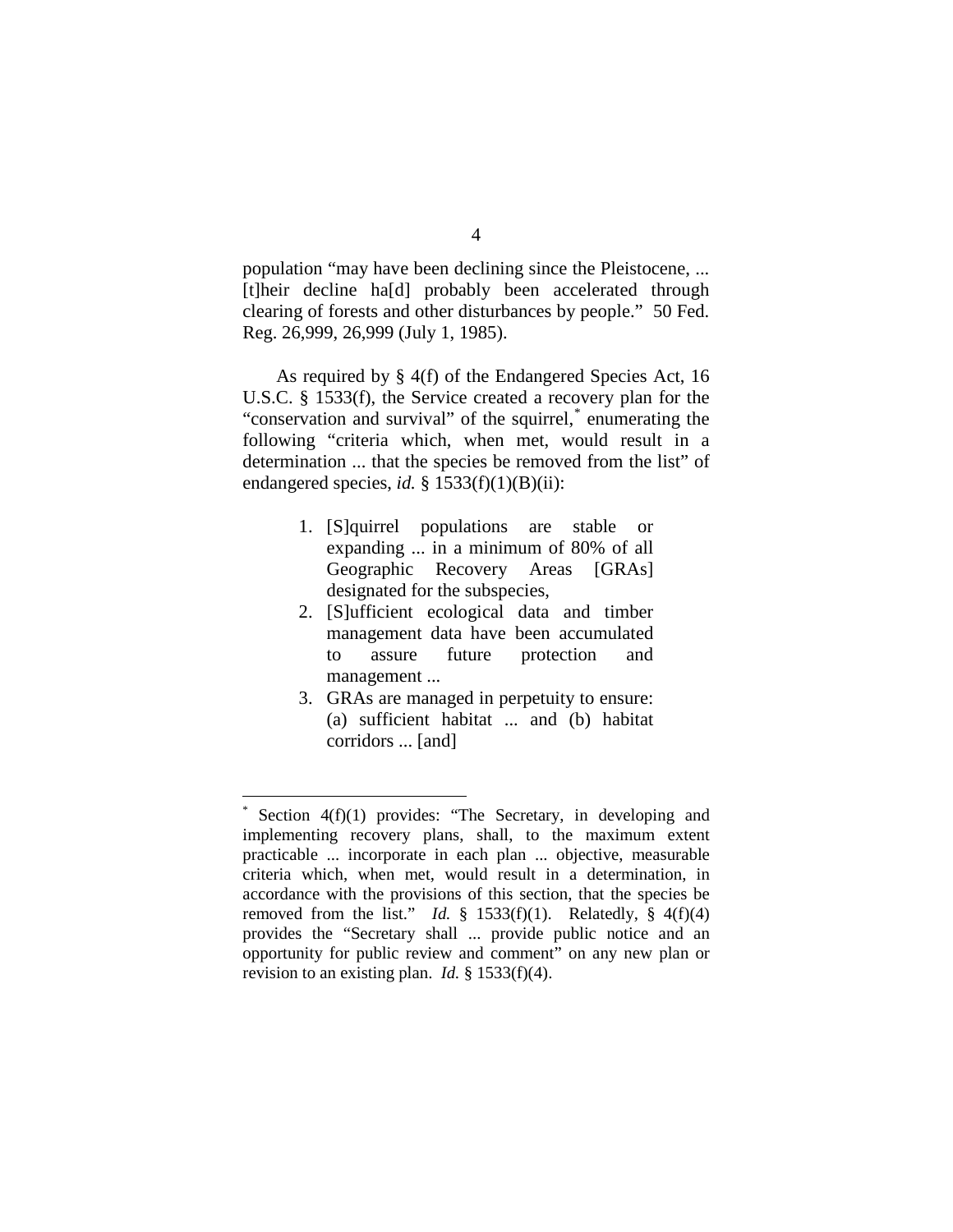4. [T]he existence of the high elevation forests on which the squirrels depend is not itself threatened by introduced pests ... or by environmental pollutants ....

Recovery Plan at 18.

In 2002, the Service hired a biologist to investigate the possibility of removing the squirrel from the list of endangered species, and the next year began to draft its fiveyear review of the squirrel's status. In the review, published in 2006, the Service concluded the Recovery Plan, which had been created in 1990, "d[id] not have up to date recovery criteria," and the squirrel did "not meet the definition of endangered or threatened" because it "persist[ed] throughout its historic range." U.S. FISH AND WILDLIFE SERVICE, WEST VIRGINIA NORTHERN FLYING SQUIRREL 5-YEAR REVIEW: SUMMARY AND EVALUATION 5, 20 (April 2006). Whereas only ten squirrels had been sighted at the time of the original listing in 1985, by 2006 scientists had captured 1,063 individual squirrels at 107 sites, *id.* at 7, which suggested to the Secretary the population was robust, *see* U.S. FISH AND WILDLIFE SERVICE, ANALYSIS OF RECOVERY PLAN CRITERIA FOR THE WEST VIRGINIA NORTHERN FLYING SQUIRREL 3 (Dec. 18, 2007).

Later in 2006 the Service proposed to remove the squirrel from the list of endangered species. *See* 71 Fed. Reg. 75,924 (Dec. 19, 2006). The agency explained the squirrel no longer faced any of the threats listed in  $\S$  4(a)(1) of the Act so as to warrant its continued designation as either endangered or threatened. *Id.* at 75,925–29. With regard to the 1990 Recovery Plan, it said that because the "recovery criteria do not specifically address the five threat factors used for ... delisting a species," the plan "does not provide an explicit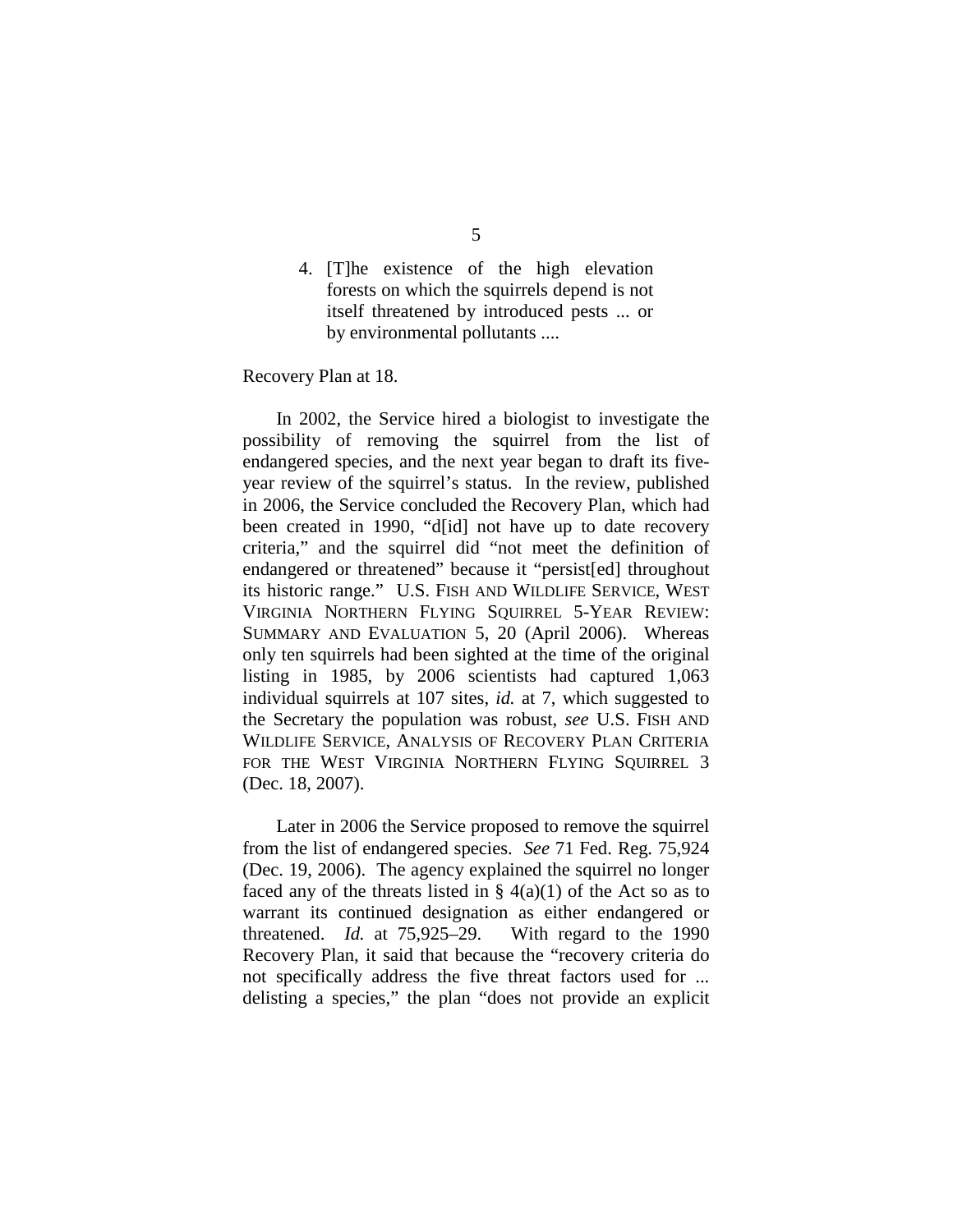reference point for determining the appropriate legal status of" the squirrel. *Id.* at 75,925. In any event, such plans "are not regulatory documents and are instead intended to provide guidance to the Service, States, and other partners on methods of minimizing threats to listed species and on criteria that may be used to determine when recovery is achieved." *Id.* at 75,924–25. The Service emphasized its view that delisting the squirrel was appropriate because, among other things, "long-term nest box monitoring data provide[d] strong evidence of [its] continued presence throughout its range," *id.*  at 75,926, and "habitat trends [were] moving in a positive direction in terms of forest regeneration and conservation," *id.* at 75,927.

Various scientists and conservation groups filed comments criticizing the Service's use of "persistence," which it defined as "continuing captures of [a species or subspecies] over multiple generations at previously documented sites throughout the historical range," 73 Fed. Reg. 50,226, 50,227 (Aug. 26, 2008) ("Delisting Rule"), to gauge the squirrel's recovery; the measure could not provide estimates of population levels or trends and, they pointed out, persistence so defined could not rule out the possibility the squirrel's population was declining.

In its final rule delisting the squirrel the Service responded to these comments as follows: The data showing persistence across 80 percent of the squirrel's historic range were simply "not indicative of a declining population." *Id.* at 50,227. Data for the remaining 20 percent need not indicate a lack of persistence because the squirrels are "elusive and hard to capture." *Id*.

The Friends of Blackwater filed a complaint in the district court claiming (1) promulgation of the Delisting Rule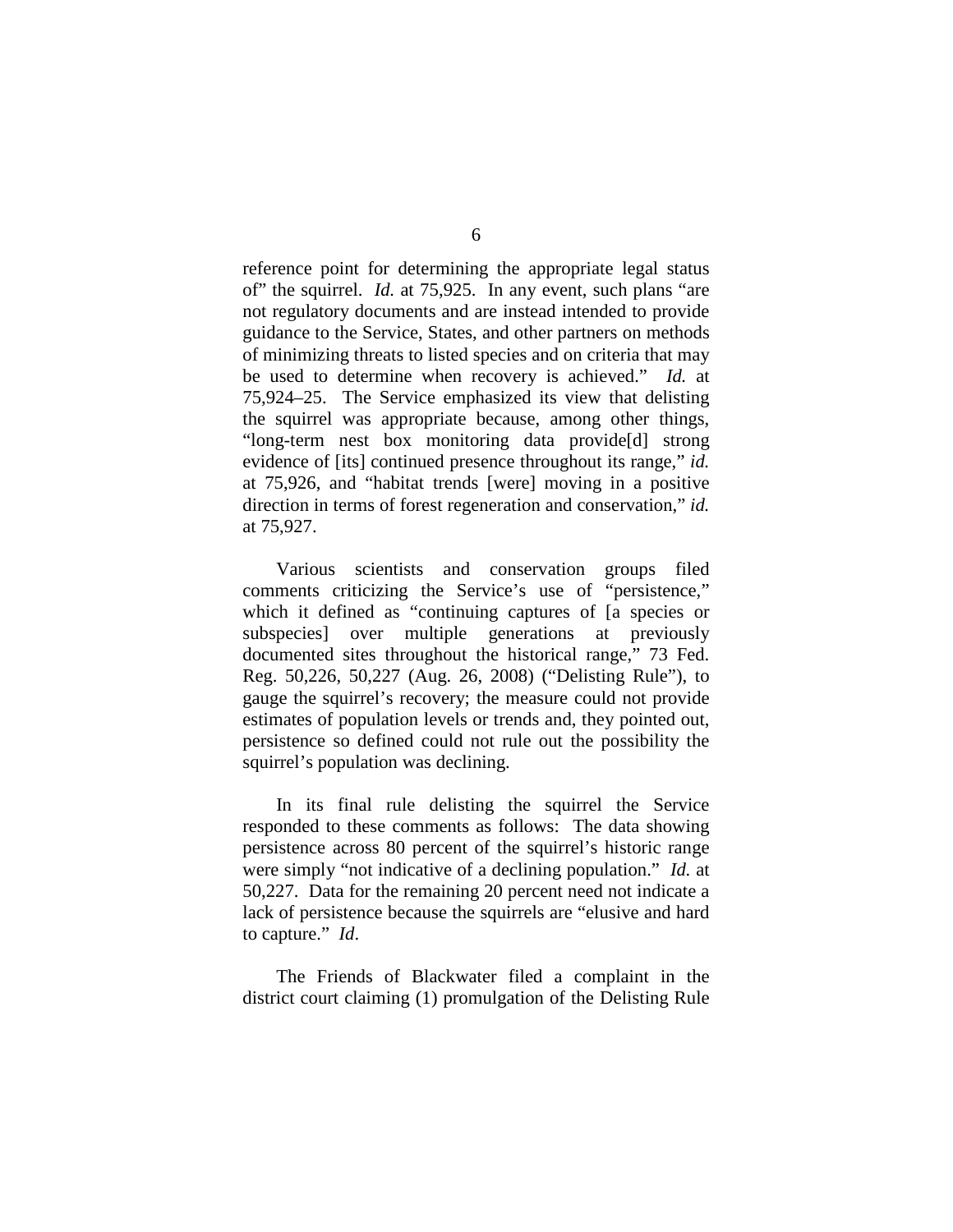violated the Endangered Species Act by ignoring the objective, measurable criteria in the Recovery Plan and (2) the Rule itself was arbitrary and capricious because it was not based upon the best available science. The district court entered summary judgment for the plaintiff, *Friends of Blackwater v. Salazar*, 772 F. Supp. 2d 232 (D.D.C. 2011), on the ground the Service was bound by the criteria in the Recovery Plan and its decision to delist the squirrel without following those criteria therefore constituted a revision to that plan, made without going through notice and comment rulemaking as required by the Act, *id.* at 241–42. In a footnote, the court also directed the agency on remand to modify its analysis of the statutory factors relevant to delisiting "to the extent the agency's decision [to delist] was based on an analysis that did not separately assess the adequacy of existing regulatory mechanisms," as required by  $§$  4(a)(1)(D) of the Act. *Id.* at 245 n.17. The district court vacated the Delisting Rule, *id.* at 245, and the Service appealed to this court.

#### II. Analysis

In a case like the present one, "where the district court was reviewing an agency rulemaking under the Administrative Procedure Act ... we review the administrative record directly." *Troy Corp. v. Browner*, 120 F.3d 277, 281 (D.C. Cir. 1997) (internal quotation marks and citation omitted). We review the Secretary's interpretation of the statute under the familiar two-step framework from *Chevron U.S.A. Inc. v. Natural Resources Defense Council, Inc.*, 467 U.S. 837 (1984). At Step One, the court asks "if the statute unambiguously forecloses the agency's interpretation," *Nat'l Cable & Telecomms. Ass'n v. FCC*, 567 F.3d 659, 663 (D.C. Cir. 2009); if it does not, then at Step Two "we defer to the administering agency's interpretation as long as it reflects 'a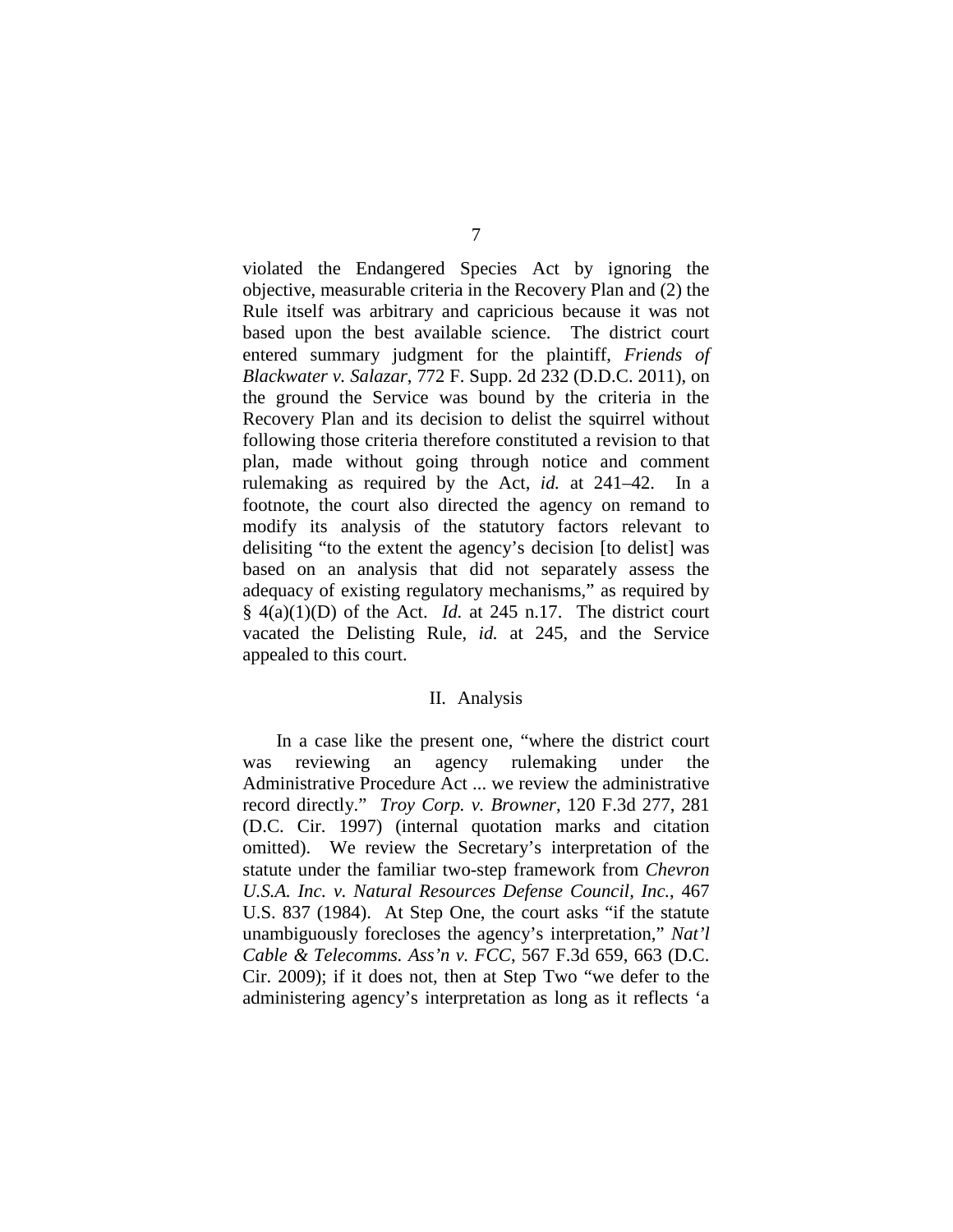permissible construction of the statute,'" *Sherley v. Sebelius*, 644 F.3d 388, 393 (D.C. Cir. 2011) (quoting *Chevron*, 467 U.S. at 843).

#### A. The Legal Effect of the Recovery Plan

The Friends claim the statutory requirement that for each endangered species the Service draft a recovery plan with "objective, measurable criteria" unambiguously means those criteria must be met before a species may be delisted. In response, the Service argues the criteria in the Recovery Plan, unlike the factors in  $\S$  4(a)(1) of the Act, are not binding upon the agency in deciding whether a species is no longer endangered and therefore should be delisted.

To resolve this dispute, we "begin[] with the words of the statute." *Pharm. Research & Mfrs. of Am. v. Thompson*, 251 F.3d 219, 224 (D.C. Cir. 2001). Section 4(a)(1) of the Act provides the Secretary "shall" consider the five statutory factors when determining whether a species is endangered, and § 4(c) makes clear that a decision to delist "shall be made in accordance" with the same five factors. 16 U.S.C. § 1533(a), (c). Although § 4(f) states the Secretary "shall develop and implement" a recovery plan and "shall ... incorporate in [the recovery] plan ... objective, measurable criteria," *id.* § 1533(f), the Act does not similarly say the Secretary "shall" consult those criteria in making a delisting decision. Rather,  $\S 4(f)(1)(B)(ii)$  states simply that the criteria in the recovery plan should be those "which, when met, would result in a determination, in accordance with the provisions of this section, that the species be removed from the list." This provision is ambiguous in a relevant respect: It can be read, as the Friends suggest, to place a binding constraint upon the Secretary's delisting analysis, but it can also be read as the Secretary suggests, based in part upon the absence of the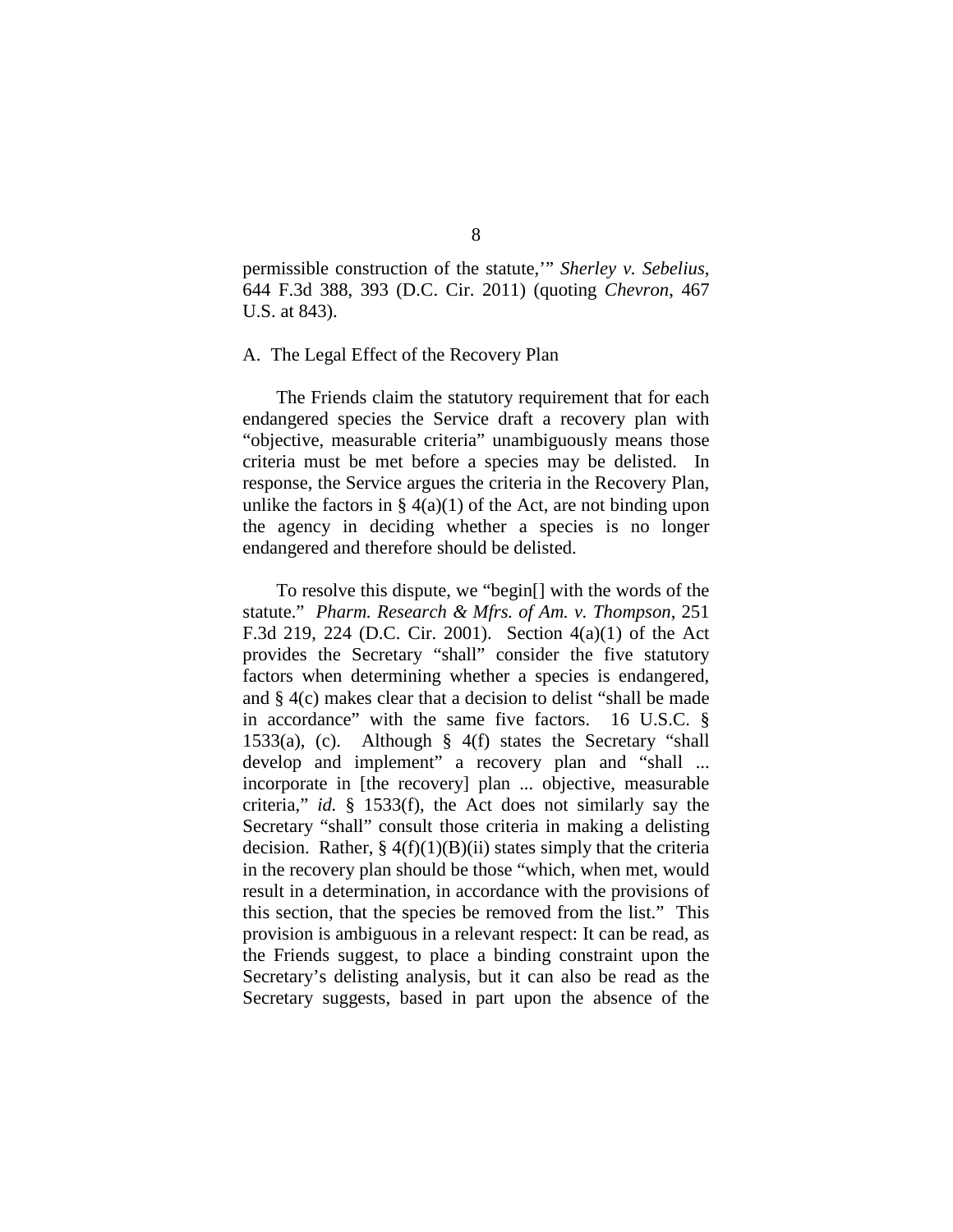word "shall," to indicate the "objective, measureable criteria" are predictive of the Service's delisting analysis rather than controlling that analysis. *See Russello v. United States*, 464 U.S. 16, 23 (1983) ("Where Congress includes particular language in one section of a statute but omits it in another section of the same Act, it is generally presumed that Congress acts intentionally and purposely in the disparate inclusion or exclusion" (internal quotation marks and alteration omitted)). On the Secretary's reading, the criteria would serve as proxies, tailored to what is known about the particular species, standing in for the statutory factors of §  $4(a)(1)$  that ultimately control the Secretary's delisting decisions for all species.<sup>[\\*](#page-8-0)</sup> The ambiguity is magnified because § 4(f) of the Endangered Species Act qualifies the Secretary's duty to incorporate "objective, measurable" criteria" in "developing and implementing recovery plans" with the phrase "to the maximum extent practicable." 16 U.S.C. § 1533(f). *Cf. Oceana, Inc. v. Locke*, 670 F.3d 1238, 1242–43 (D.C. Cir. 2011) (reading statutory provision as mandatory where, in contrast to a neighboring provision, duty imposed was not modified by phrase "to the extent practicable"); *Biodiversity Legal Found. v. Babbitt*, 146 F.3d 1249, 1253–54 (10th Cir. 1998) (phrase "to the maximum extent practicable" in § 4(b)(3)(A) of Endangered Species Act indicates non-mandatory character of provision).

Other "traditional tools of statutory construction," *Chevron*, 467 U.S. at 843 n.9, do not reveal any more clearly the intent of the Congress on this question. The Friends argue the legislative history indicates the criteria in the recovery

<span id="page-8-0"></span> $*$  Although § 4(f) read in isolation might also be taken to mean the criteria in the recovery plan are sufficient but not necessary for delisting, that interpretation would conflict with § 4(c), which clearly requires the Secretary to apply to a delisting decision the five statutory factors in § 4(a).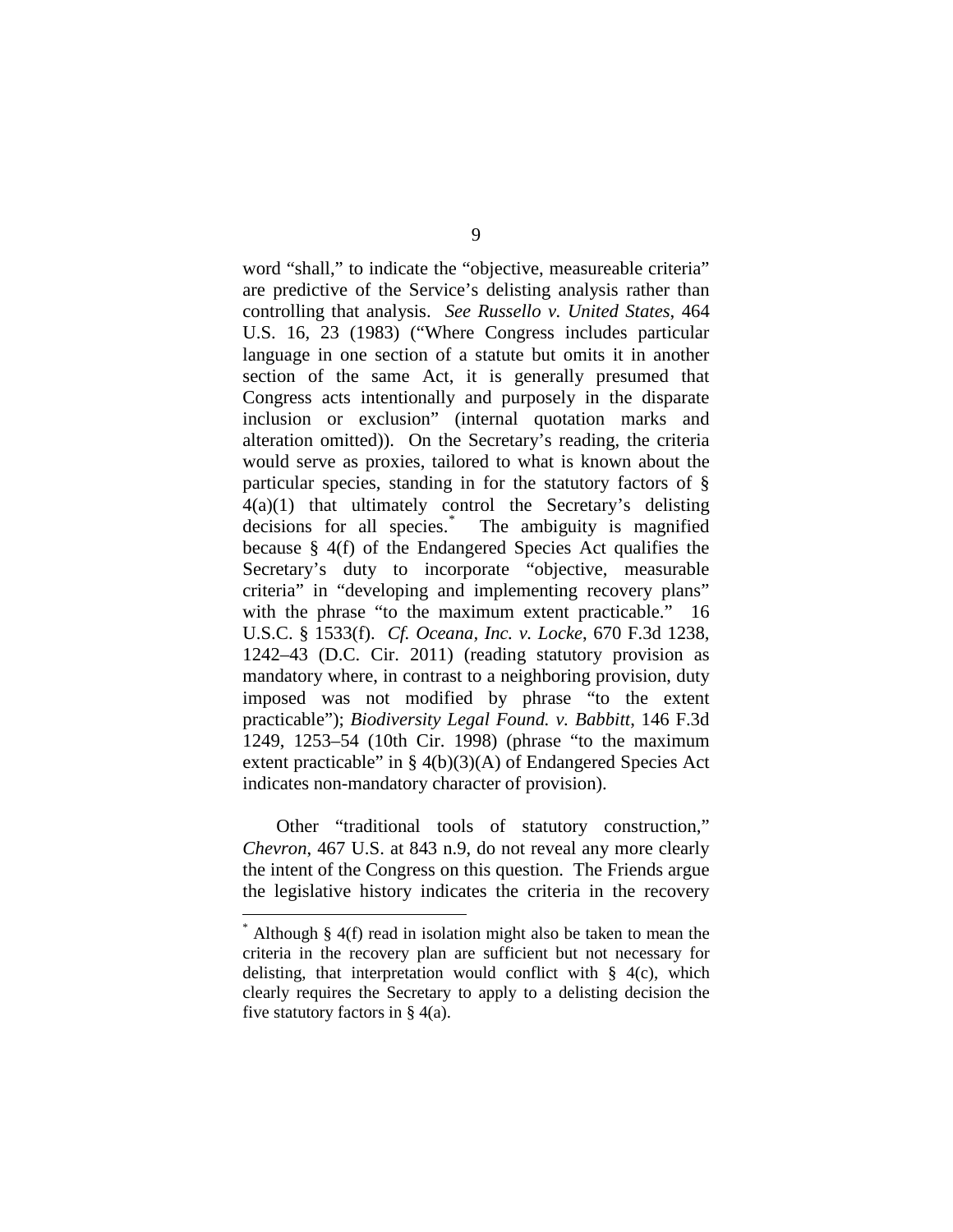plan must be binding because the Congress added the call for "objective, measureable criteria" specifically in order to "improve the development, implementation and review of plans for the recovery of listed species." S. REP. NO. 100-240 (1987), *reprinted in* 1988 U.S.C.C.A.N. 2700, 2700.The Friends also argue the structure of the Act confirms their view because the Secretary's interpretation would render the requirement of "objective, measurable criteria" meaningless.

These arguments from legislative history and structure come down to the single claim that interpreting the Recovery Plan as non-binding would render § 4(f) of the Act a nullity. That is not correct. With an exception not relevant here, § 4(f) obliges the Secretary to "develop and implement plans" for the recovery of any species designated as endangered. 16 U.S.C. § 1533(f)(1). If the Secretary wants to change the plan, then he first must let the public comment. *Id.* § 1533(f)(4). It does not follow, however, that with each criterion he includes in a recovery plan the Secretary places a further obligation upon the Service. A plan is a statement of intention, not a contract. If the plan is overtaken by events, then there is no need to change the plan; it may simply be irrelevant. If someone said he would see me in Cleveland while on his way to Chicago and would let me know before changing his plan, it would hardly be sensible to say he must "revise" his plan before he can tell me that he no longer needs to make the trip.

Nor is there anything unusual about a statute that requires an agency to publish a non-binding document. *See Norton v. S. Utah Wilderness Alliance*, 542 U.S. 55, 69, 72 (2004) (statute required BLM to promulgate land use plan, but plan itself was "designed to guide" BLM, not to be legally enforceable). Contrary to the Friends' argument, the Secretary's interpretation of the plan as non-binding does not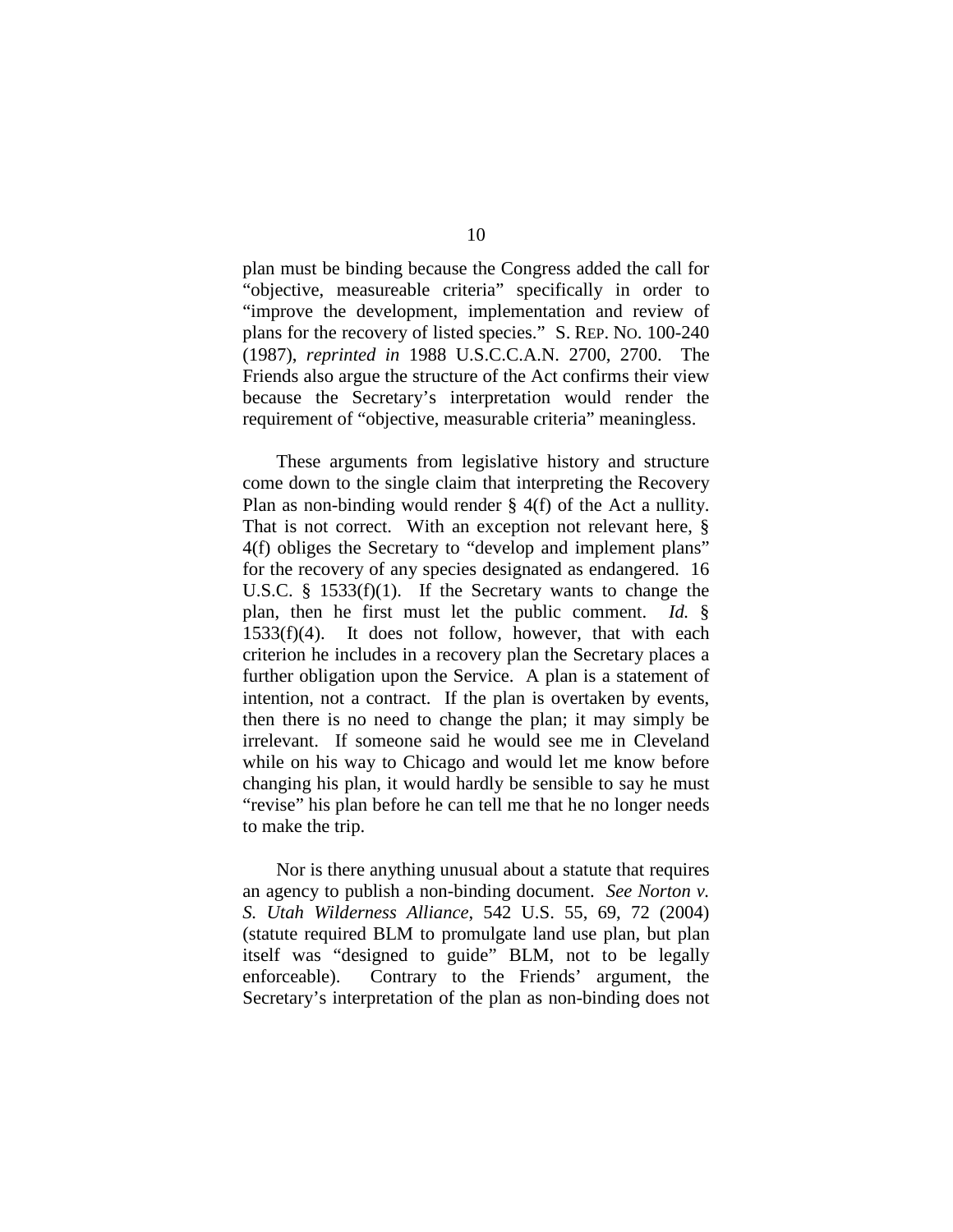render meaningless the Secretary's statutory obligations to create and to implement a recovery plan and to use notice and comment in order to revise such a plan. On the contrary, a recovery plan, even if not binding, so long as the species is endangered provides "objective, measurable criteria" by which to evaluate the Service's progress toward its goal of conserving the species.

It is a short hop from here to conclude under Step Two of *Chevron* that the Secretary's interpretation is a "permissible" one. The Service fairly analogizes a recovery plan to a map or a set of directions that provides objective and measurable steps to guide a traveler to his destination. *Cf. Fund for Animals, Inc. v. Rice*, 85 F.3d 535, 547 (11th Cir. 1996) (holding "recovery plans are for guidance purposes only"). Although a map may help a traveler chart his course, it is the sign at the end of the road, here the five statutory factors indicating recovery, and not a mark on the map that tells him his journey is over. Moreover, as with a map, it is possible to reach one's destination — recovery of the species — by a pathway neither contemplated by the traveler setting out nor indicated on the map.

## B. The Measure of "Persistence"

The Friends of Blackwater contend in the alternative the Service (1), by using data on the species' "persistence" rather than data on its population and population trends, violated the statutory requirement that it use the "best ... data available," 16 U.S.C. § 1533 $(b)(1)(A)$ , and  $(2)$ , by failing adequately to explain its departure from the population-based criterion in the Recovery Plan, rendered its decision arbitrary and capricious within the meaning of the Administrative Procedure Act, 5 U.S.C. § 706(2)(A), *see Motor Vehicle Mfrs.*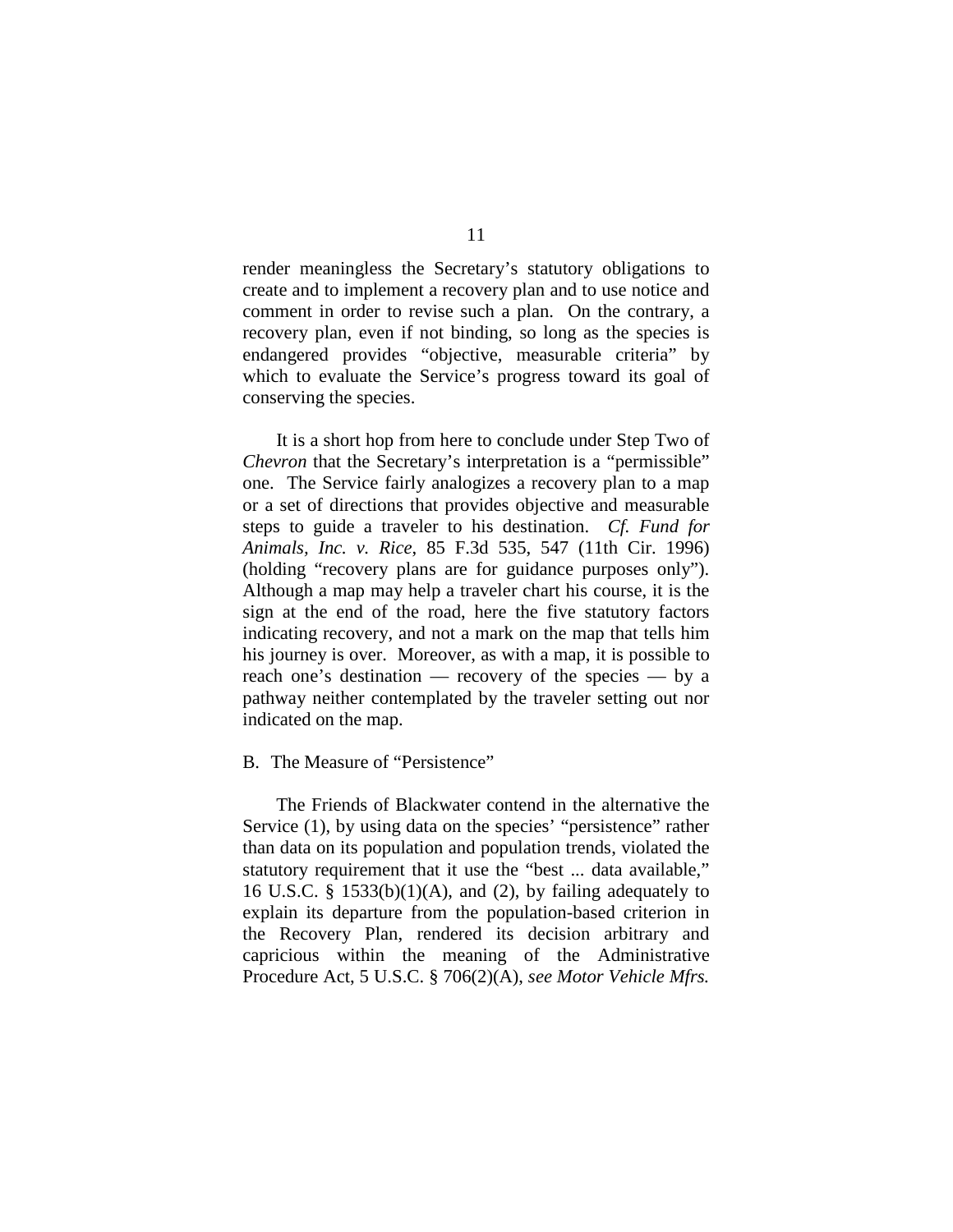*Ass'n v. State Farm Mut. Auto. Ins. Co.*, 463 U.S. 29, 42  $(1983).$ <sup>[\\*](#page-11-0)</sup>

The Friends' first argument runs afoul of *Southwest Center for Biological Diversity v. Babbitt*, in which we explained that under the "best ... data available" standard, "the Secretary has no obligation to conduct independent studies"; the Service is entitled to rely upon the best data available to it, which in that case were existing scientific estimates of the species' population, rather than conducting its own population count in order to determine whether a species is endangered. 215 F.3d 58, 60–61 (D.C. Cir. 2000). In this case, where it is undisputed the "best … data available" related to the persistence of the species, the Service was entitled to rely upon those data in its delisting analysis, just as it was entitled to list the squirrel in the first place even though no estimate of the squirrel's population was then available. *See id.*  (requirement of best data available "merely prohibits the Secretary from disregarding available scientific evidence that is in some way better than the evidence he relies on" (internal

<span id="page-11-0"></span> <sup>\*</sup> Although the district court did not reach the question whether the agency was arbitrary and capricious, we see no reason here to follow our general practice of remanding the case to the district court to consider that question in the first instance. *See Piersall v. Winter*, 435 F.3d 319, 325 (D.C. Cir. 2006). The agency record is before us now just as it would be before the district court on remand and the district court has no comparative advantage in reviewing agency action for arbitrariness and capriciousness. Moreover, "a remand to the District Court, which inevitably would result in a future appeal to this court, would be a waste of judicial resources," *Grace v. Burger*, 665 F.2d 1193, 1197 n.9 (D.C. Cir. 1981) (internal quotation marks and citation omitted), *aff'd in part and vacated in part on other grounds sub nom. United States v. Grace*, 461 U.S. 171 (1983), where, as here, the merits of the question are clear.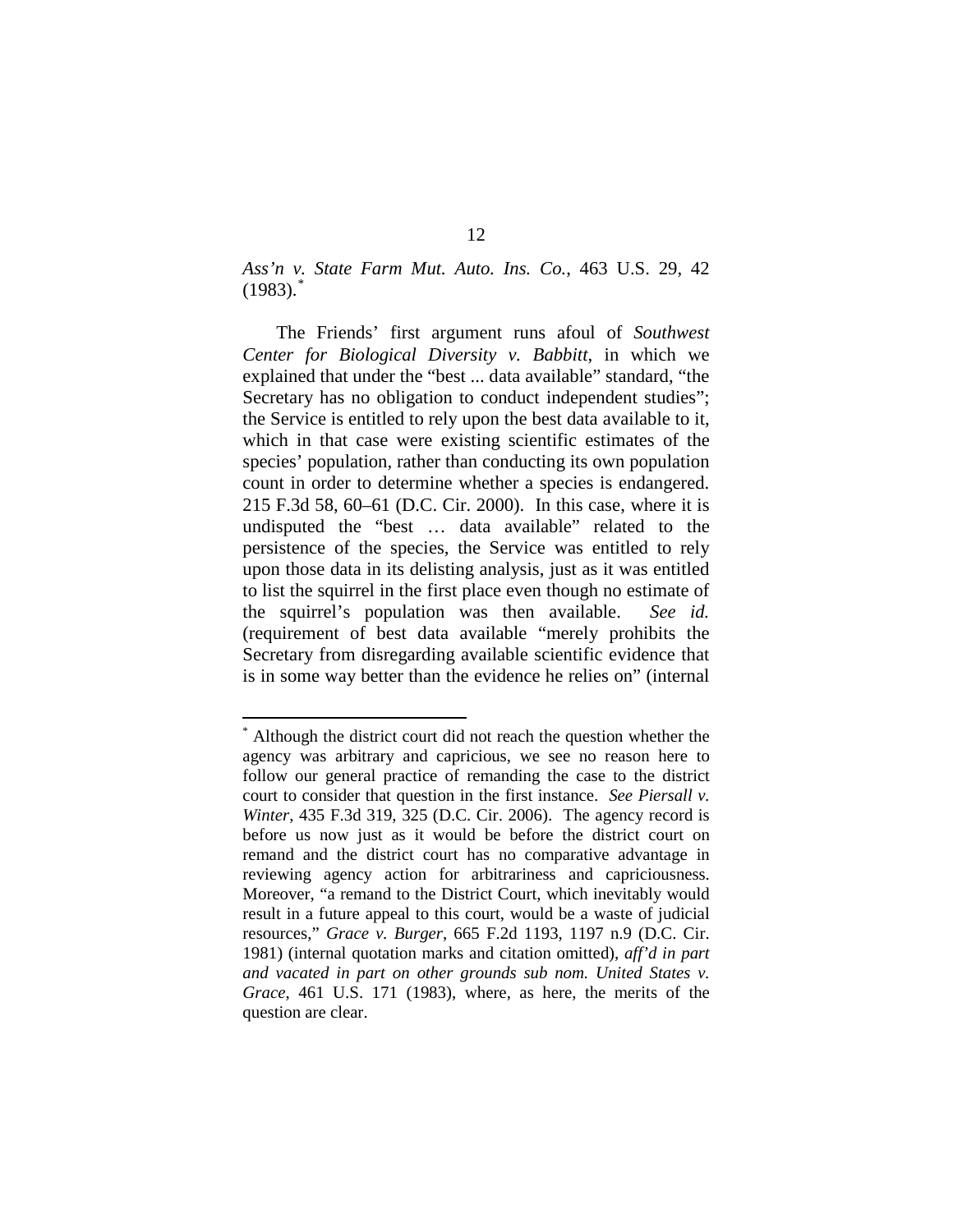quotation marks and citation omitted)). Moreover, the Service reasonably determined the data on persistence, which showed the squirrel "persist[ed] throughout its historic range," 5-Year Review at 20, were "not indicative of a declining population," 73 Fed. Reg. at 50,227; hence it could reasonably find the species' survival was no longer threatened by loss of habitat.

This would end the matter were it not for the Service's statement in the Recovery Plan that it would look to estimates of population trends. *See* Recovery Plan at 18 (saying it could delist the squirrel when "squirrel populations are stable or expanding" in at least 80 percent of certain designated areas). Although, as we explained above, that plan was not binding upon the agency, the Friends maintain the Service had an obligation adequately to account for any departures from the guidelines described in the plan, citing *Motor Vehicle Mfrs. Ass'n*, 463 U.S. at 42 ("an agency changing its course ... [must] supply a reasoned analysis"). Whether an agency must account for a departure from a prior non-binding statement of intent is not entirely clear. *Compare Sitka Sound Seafoods, Inc. v. NLRB*, 206 F.3d 1175, 1182 (D.C. Cir. 2000) ("Manual does not bind the Board ... [and so] the relevant question is whether, quite apart from the Manual, the Board acted unreasonably"), *with Edison Elec. Institute v. EPA*, 391 F.3d 1267, 1269 & n.3 (D.C. Cir. 2004) ("[report] is not strictly binding upon EPA and any deviation from the Report is not *per se* arbitrary and capricious"; "real question is whether EPA adequately accounted for any departures" from factors described in report). We need not resolve this question today because the Service adequately explained that population data were not available whereas data on persistence were. Still, the Friends contend the Service's stated reason for not itself estimating the population, *viz.*, the cost and difficulty of doing so, fails because the Service knew of the difficulty of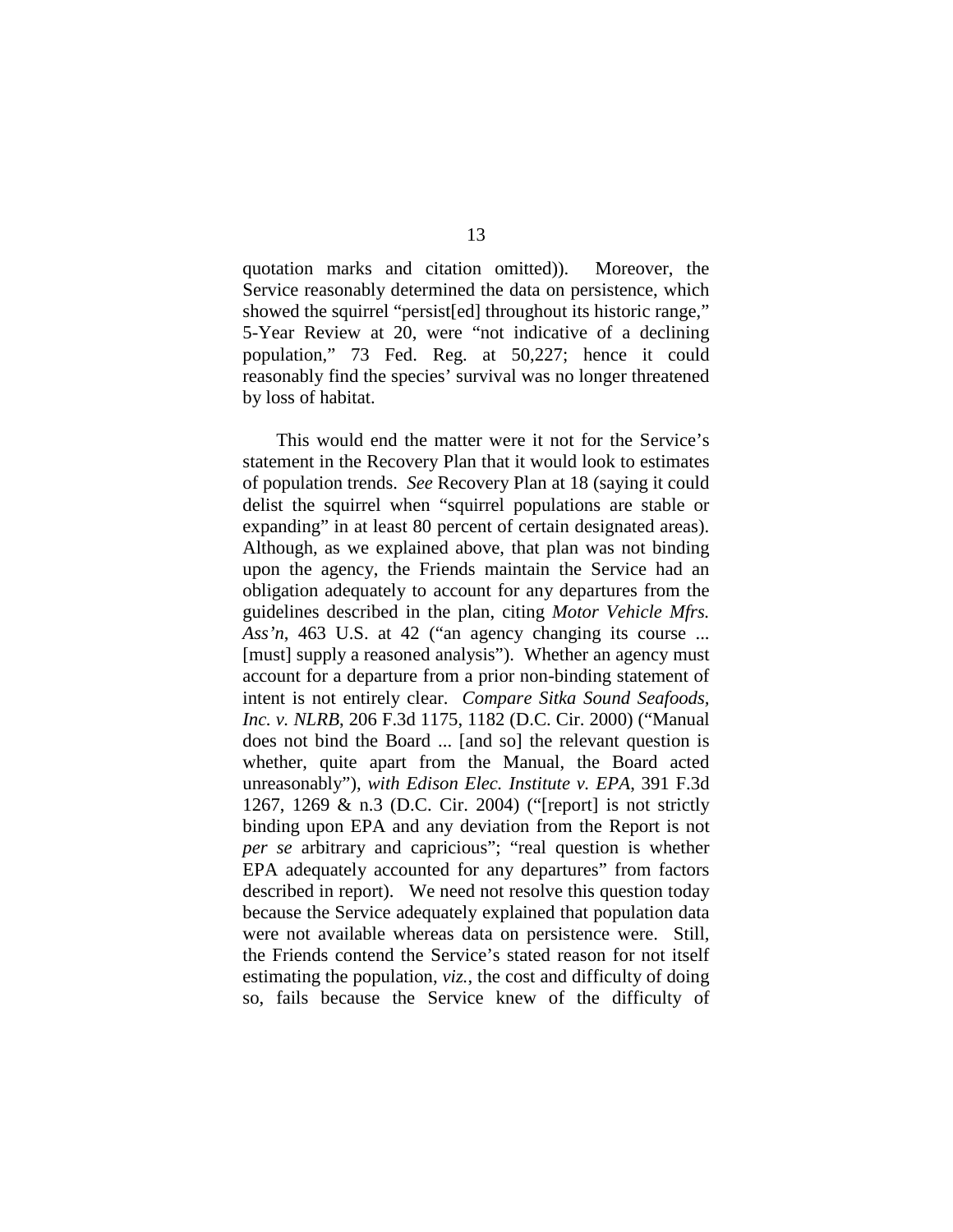estimating the squirrel population when it adopted the population criterion in the Recovery Plan. *See* Recovery Plan at 11 (noting the squirrels were "extremely difficult to collect and study").

Though not illogical, neither does the Friends' argument show the Service was arbitrary and capricious. The agency did realize when it put the population-based criterion into the Recovery Plan in 1990 that the squirrels were difficult to monitor. After more than 15 years of gathering more data and capturing more squirrels, however, the Service could reasonably conclude, and the Friends do not dispute, that "[a]n adequate monitoring scheme to estimate population numbers across a representative sample of the entire range of the [squirrel] would require many thousands of nest boxes and traps," Analysis of Recovery Plan Criteria at 1. The Friends have not shown the Service's judgment that a project of that magnitude was simply too difficult and too costly for the agency to undertake was arbitrary and capricious. Therefore, we conclude the Service has met any burden it may have to account for its departure from the criterion it contemplated when it developed the Recovery Plan in 1990.

## C. Inadequacy of Regulatory Mechanisms

Finally, the Friends argue the Service failed to conduct an independent analysis of the fourth statutory factor, "the inadequacy of existing regulatory mechanisms," 16 U.S.C. §  $1533(a)(1)(D)$ , which factor they claim must be analyzed without regard to whether there are any threats arising under the other provisions of  $\S(4(a)(1))$ . The Service did consider the adequacy of existing regulatory mechanisms, but it did not do so in isolation. On the contrary, having considered all the other types of threats listed in  $\S$  4(a)(1) and found no existing conditions such as disease or destruction of habitat threatened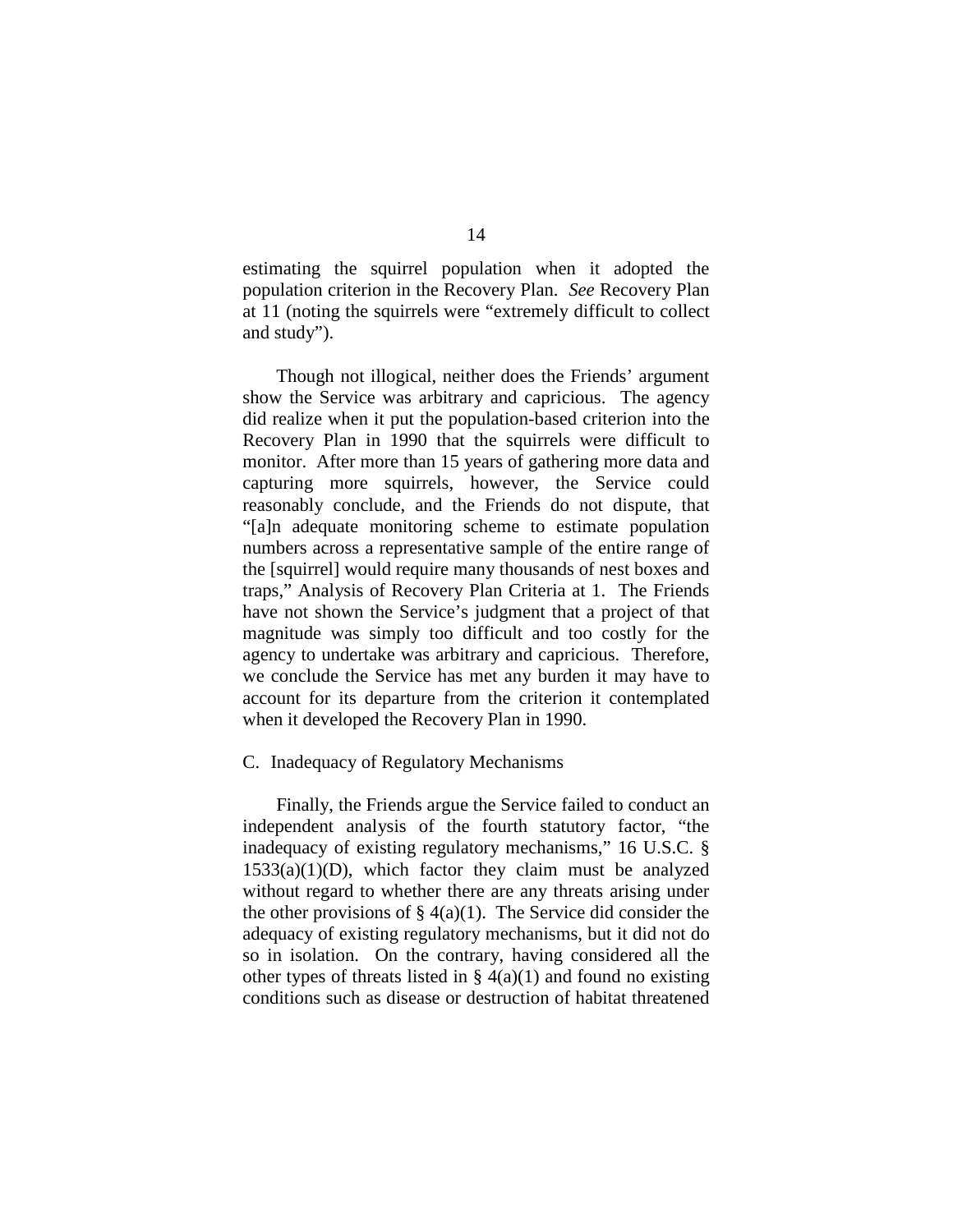the subspecies, the Service could reasonably, indeed readily, conclude the squirrel did not require additional regulatory protection. *See* Delisting Rule, 73 Fed. Reg. at 50,237.

Under the Friends' approach to  $\S$  4(a)(1)(D), the Service would have to assess the adequacy of regulatory mechanisms without regard to its analysis of the threats listed in clauses A, B, C, and E of the same section. This contention is most peculiar. If the adequacy or "inadequacy of existing regulat[ion]" is to be judged without considering the level, or even the existence, of any threat the regulation is designed to meet, then it would follow that the Service could never delist a species unless some regulatory mechanism was in place to protect it — whether needed or not. Moreover, because the Service is to apply the same factors to listing as to delisting decisions, 16 U.S.C. § 1533(c), it would follow that every species (except pests, *see id.* § 1532(6)) must either (1) be protected by regulations of some sort or (2) be classified as endangered or threatened. Absent compelling evidence, we will not attribute to the Congress the intent to create such an absurd overabundance of regulation — and a further abundance of, for example, white-tailed deer, which have long since moved into metropolitan areas in search of better forage and fewer predators, including hunters. *See* Steeve D. Côté et al., *Ecological Impacts of Deer Overabundance*, 35 ANN. REV. ECOLOGY EVOLUTION & SYSTEMATICS 113, 116 (2004); Robert K. Swihart et al., *Ecology of Urban and Suburban White-Tailed Deer*, *in* URBAN DEER: A MANAGEABLE RESOURCE? 35, 35, 42 (Jay B. McAninch ed. 1993). By considering the adequacy or inadequacy of regulations in light of other threats to the species, the Secretary's interpretation of  $\S$  4(a)(1)(D) is certainly reasonable, and the Friends therefore have failed to demonstrate the Service violated the Act by acting upon that interpretation.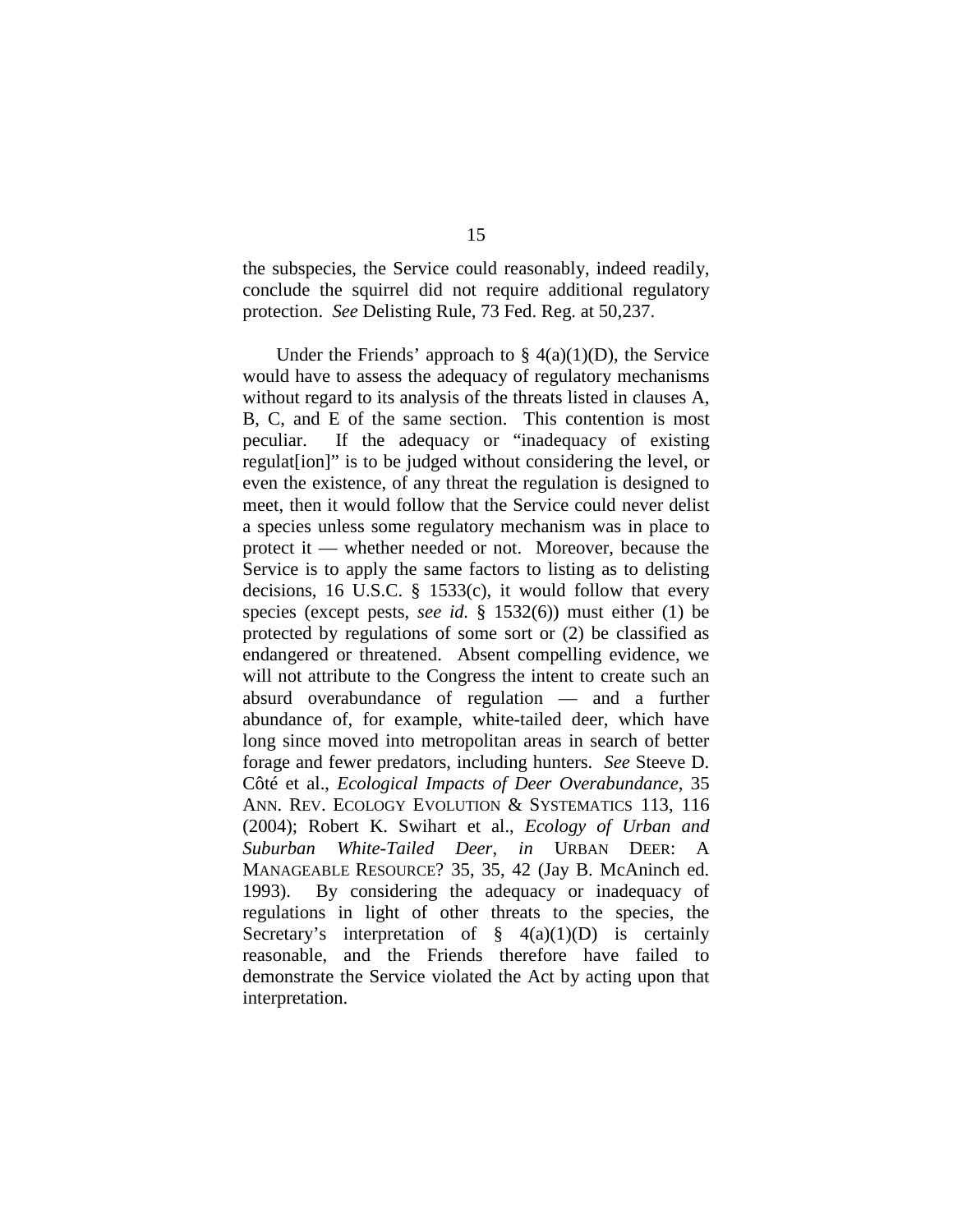### III. Conclusion

We hold the Secretary reasonably interpreted the Endangered Species Act as not requiring that the criteria in a recovery plan be satisfied before a species may be delisted pursuant to the factors in the Act itself. Because the Secretary's determination the West Virginia Northern Flying Squirrel was no longer endangered was neither arbitrary and capricious nor in violation of the Act, the judgment of the district court is

#### *Reversed.*

## Appendix: Notes on the Dissent

Our dissenting colleague labors at length to prove "shall" indicates an action is mandatory and "to implement" means to give practical effect, *see* Dissent at 4–5, two points we nowhere dispute. Nor do we doubt  $\S$  4(f)(1) of the Act imposes mandatory obligations upon the Secretary. The Secretary shall, for example, develop a recovery plan for an endangered species, 16 U.S.C. § 1533(f)(1), which plan shall include "objective, measurable criteria," *id.* 1533(f)(1)(B)(ii). The Secretary, moreover, must implement the plan. *Id.*  $\frac{1}{2}$  1533(f)(1). That is, as long as a species is listed as endangered, the agency is obligated to work toward the goals set in its recovery plan. None of this, however, implies the objective, measurable criteria in the plan limit the agency when it is deciding whether to delist a species.

The foregoing interpretation of  $\S$  4(f)(1) does not render the notice and comment requirement of  $\frac{1}{2}$  4(f)(4) "superfluous." *Cf.* Dissent at 12–13. If the Service believes the goals in the recovery plan for a species are outdated but the species is still endangered, then the Secretary must either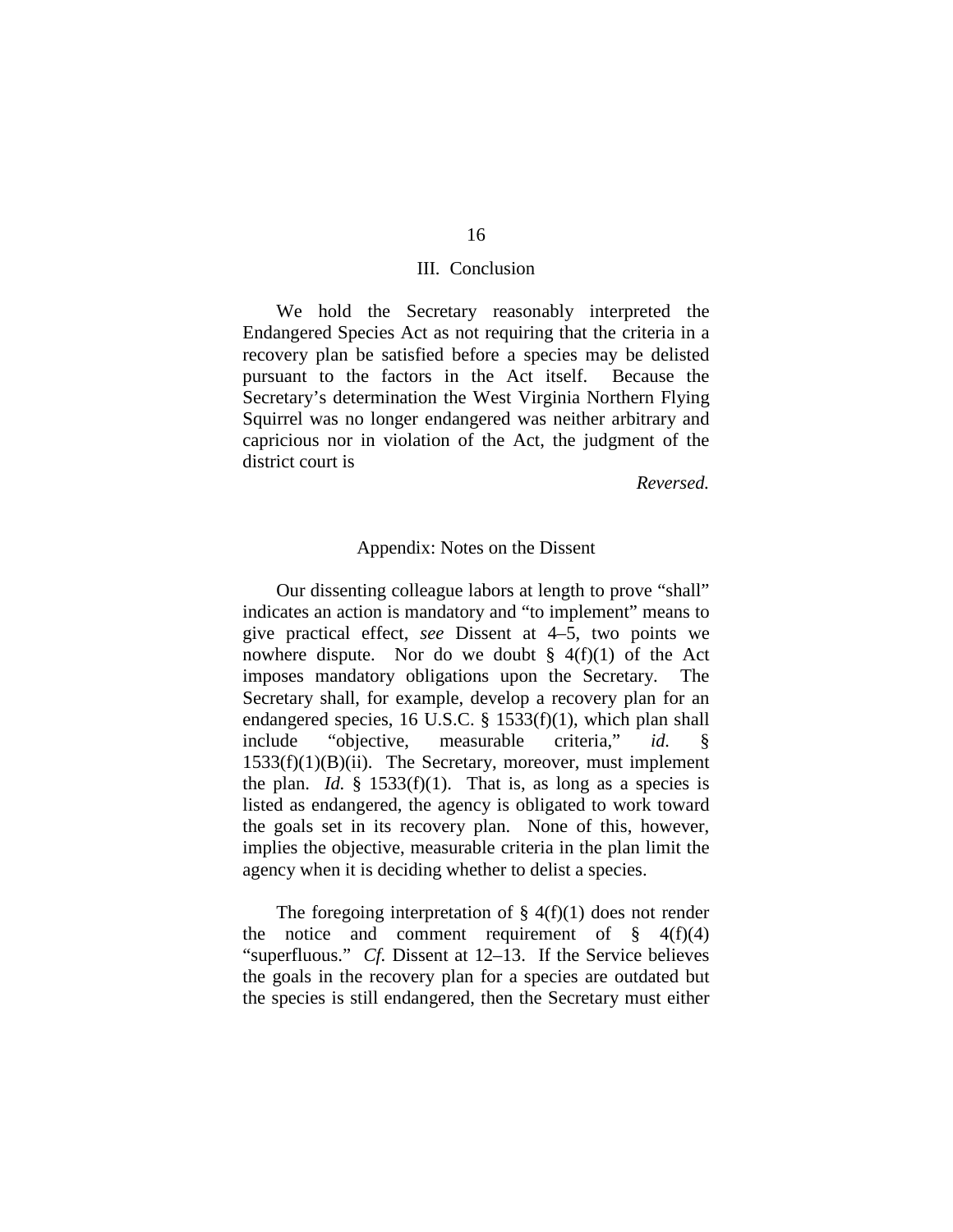continue to pursue those goals or, more sensibly, update the plan, which requires notice and comment.

The dissent's claim (at 5) that our interpretation "erases  $'(f)(1)'$  from  $'(f)(1)(B)(ii)''$  ignores our reading of those provisions (at 8) as together indicating the Secretary "shall ... incorporate in [the recovery] plan ... objective, measurable criteria." Accordingly, we agree with the dissent to the extent that subsection (B)(ii) imposes upon the Secretary a mandatory duty to incorporate criteria in a recovery plan but, the dissent's insistence to the contrary notwithstanding, that understanding alone does not clarify how such criteria relate to the Secretary's delisting decision. Our dissenting colleague correctly identifies (at 5) the "future conditional tense" in §  $4(f)(1)(B)(ii)$ , but misstates the logical relation in that statement, and thereby mistakenly reads the provision as unambiguous. As we note (at  $9 \text{ n}$ <sup>\*</sup>), the phrase "which, when met, would result" most plainly expresses a sufficient, not a necessary, condition: It says what must happen when the criteria are met, but is silent — and therefore ambiguous with respect to what may or must happen when the criteria are not met. Although one could read the word "only" into the statute so that it states a necessary condition ("which, [only] when met, would result"), one can as well — as the Secretary's interpretation suggests ― read the conditional "would" as referring to the agency's likely delisting analysis pursuant to the factors prescribed in § 4(a)(1). *See Knight v. Comm'r*, 552 U.S. 181, 192 (2008) ("In the context of making ... a prediction, ... the word 'would' is best read as expressing concepts such as ... probability" (internal quotation marks, alteration, and citation omitted)). Hence the ambiguity.

The "context and structure of the statute," Dissent at 6, only underscore this ambiguity and therefore support our deferring under *Chevron* to the Secretary's interpretation.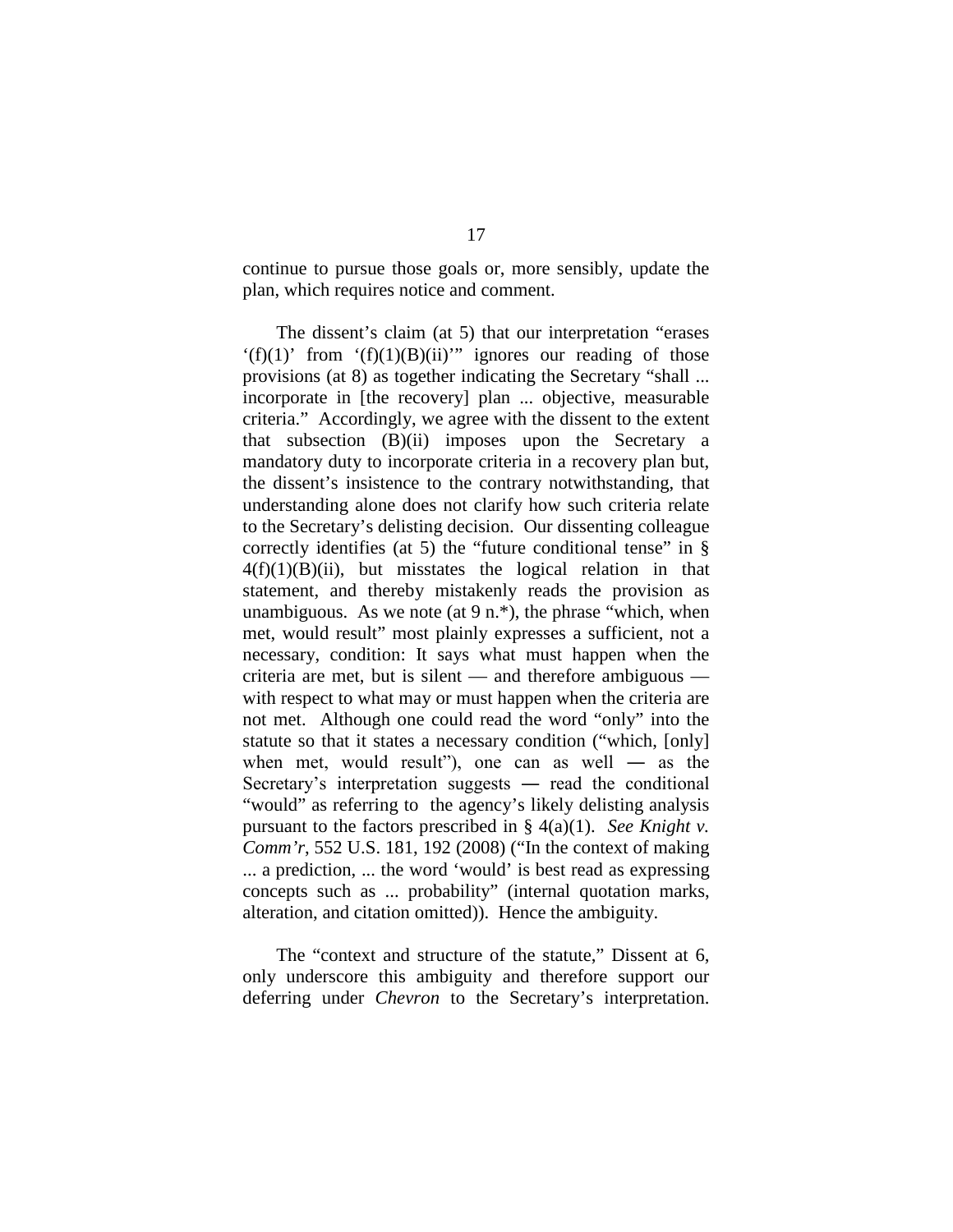Section 4(c) of the Act, which describes the Secretary's delisting analysis, provides: "Each determination [that a species be delisted] shall be made in accordance with the provisions of subsections (a) and (b) of this section." 16 U.S.C. § 1533(c). Section 4(c), however, makes no mention of subsection (f) or its requirement of a recovery plan. When the Congress amended the Act to add the requirement of "objective, measurable criteria," *see* Pub. L. No. 100-478, 102 Stat. 2306 (1988), it could have, but did not, revise  $\S$  4(c) to require a delisting determination also be made in accordance with the recovery plan criteria adopted pursuant to  $\S$  4(f).

The dissent suggests (at 6–8) the legal effect of the qualifying phrase "to the maximum extent practicable," 16 U.S.C. § 1533(f)(1), insofar as it applies to the Secretary's

<span id="page-17-0"></span> <sup>\*</sup> As usual, legislative history does not "definitively resolve[] the debate," Dissent at 6 (internal quotation marks and citation omitted). Senate Report No. 100-240, which accompanied the Senate version of the bill that became the 1988 amendment, suggests the primary purpose of having "objective, measurable criteria" in recovery plans is to provide a means by which the public can measure progress in the Secretary's efforts at recovery of a species, *see* S. REP. NO. 100-240, at 4 ("most [past recovery plans] ... provide[d] no criteria by which to judge their success"); *id.* at 9 ("Section 4(f) of the Act is amended to require that each recovery plan incorporate ... criteria by which to judge success of the plan"); it simply does not speak to the question whether meeting those criteria is a precondition to the Secretary's deciding to delist a species. Indeed, the latter part of the very sentence quoted in the dissent, *see* Dissent at 6, quoting S. REP. NO. 100-240, at 9–10 ("[t]he requirement that plans contain objective, measurable criteria for removal of a species from the Act's lists"), says a purpose of the objective criteria requirement is to "provide a means by which to judge the progress being made toward recovery," S. REP. NO. 100- 240, at 9, but makes no mention of limiting the Secretary's delisting analysis.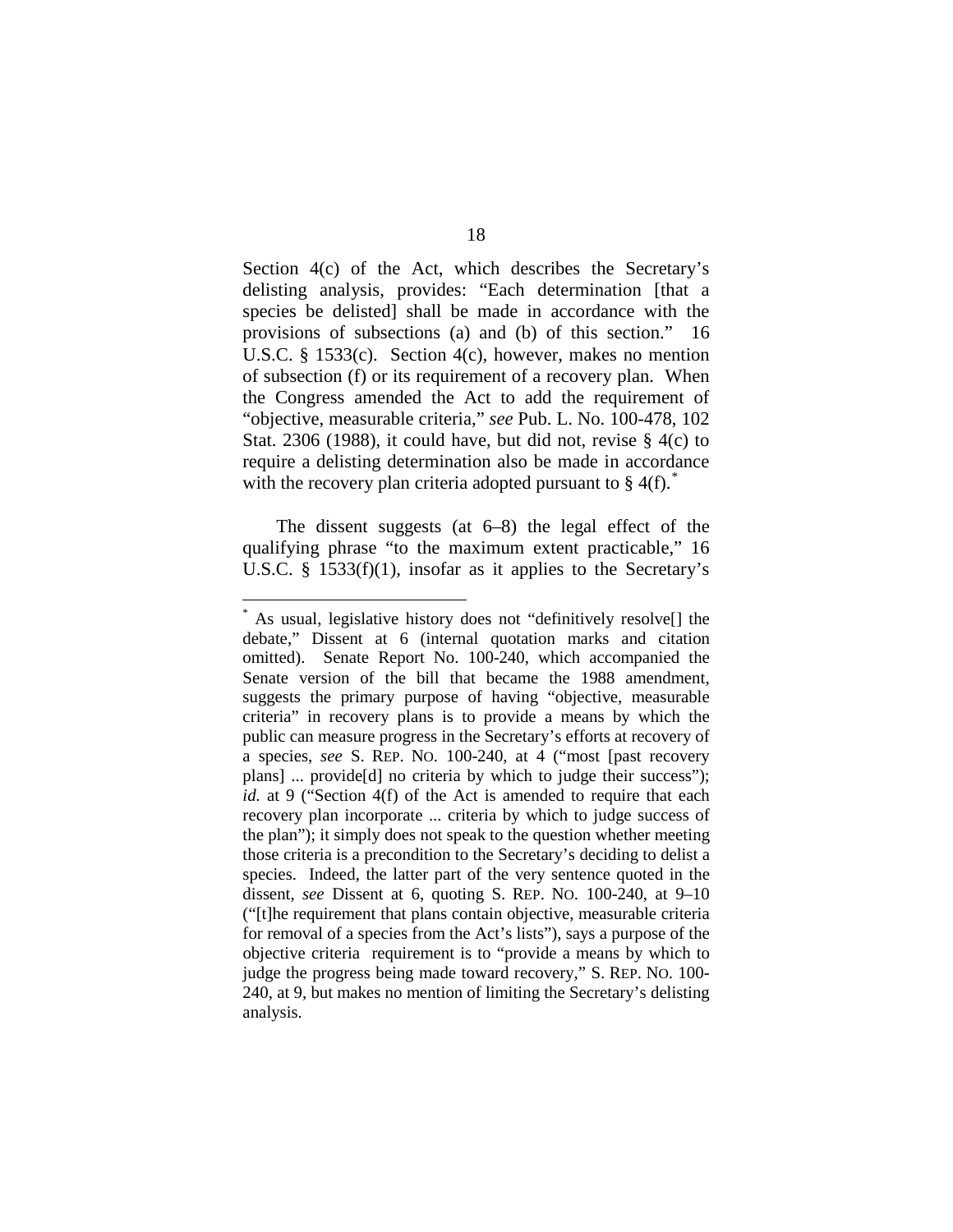duty to "incorporate in each plan ... objective, measurable criteria," *id.* § 1533(f)(1)(B)(ii), runs out once the Secretary has included such criteria in a plan. The statute, however, applies this qualification to the Secretary's actions both "in developing *and* [in] implementing recovery plans." *Id.* § 1533(f)(1) (emphasis added). The dissent says "implementing" can have no reference to subsection  $(B)$  of  $\S$  $4(f)(1)$  because "incorporat [ing]" something in a plan occurs solely in the course of "developing" the plan, but we are not so quick to abandon the plain text of the statute. Although "implementing" has a more obvious connection to subsection (A), with respect to subsection (B) it at least tells us the Secretary must incorporate criteria that are practicable to implement. The dissent's interpretation would have the Secretary measure the practicability of incorporating criteria in a recovery plan without respect to the practicability of their implementation, but that cannot be correct. If the practicability of incorporating criteria is to be determined without a view to the practicability of their implementation, then any imaginable criterion may be incorporated so long as the agency has the wit to place the requisite words upon a page. (Why not when the cow jumps over the moon? Or when Birnam Wood be come to Dunsinane?) Following a more reasonable interpretation, it would be "impracticable" for the Secretary to adopt criteria that by their nature could never be met and hence would preclude delisting a species so long as those criteria remain in effect. Similarly, if the Secretary foresees that adopting certain criteria would unduly restrict his delisting analysis, then he may decide it is practicable only to adopt criteria that guide but do not constrain that analysis.<sup>[\\*](#page-18-0)</sup>

<span id="page-18-0"></span>It is irrelevant whether the Service in fact interpreted the recovery plan criteria as binding when it published them in 1990, *see* Dissent at 8, because the Service later adopted through notice and comment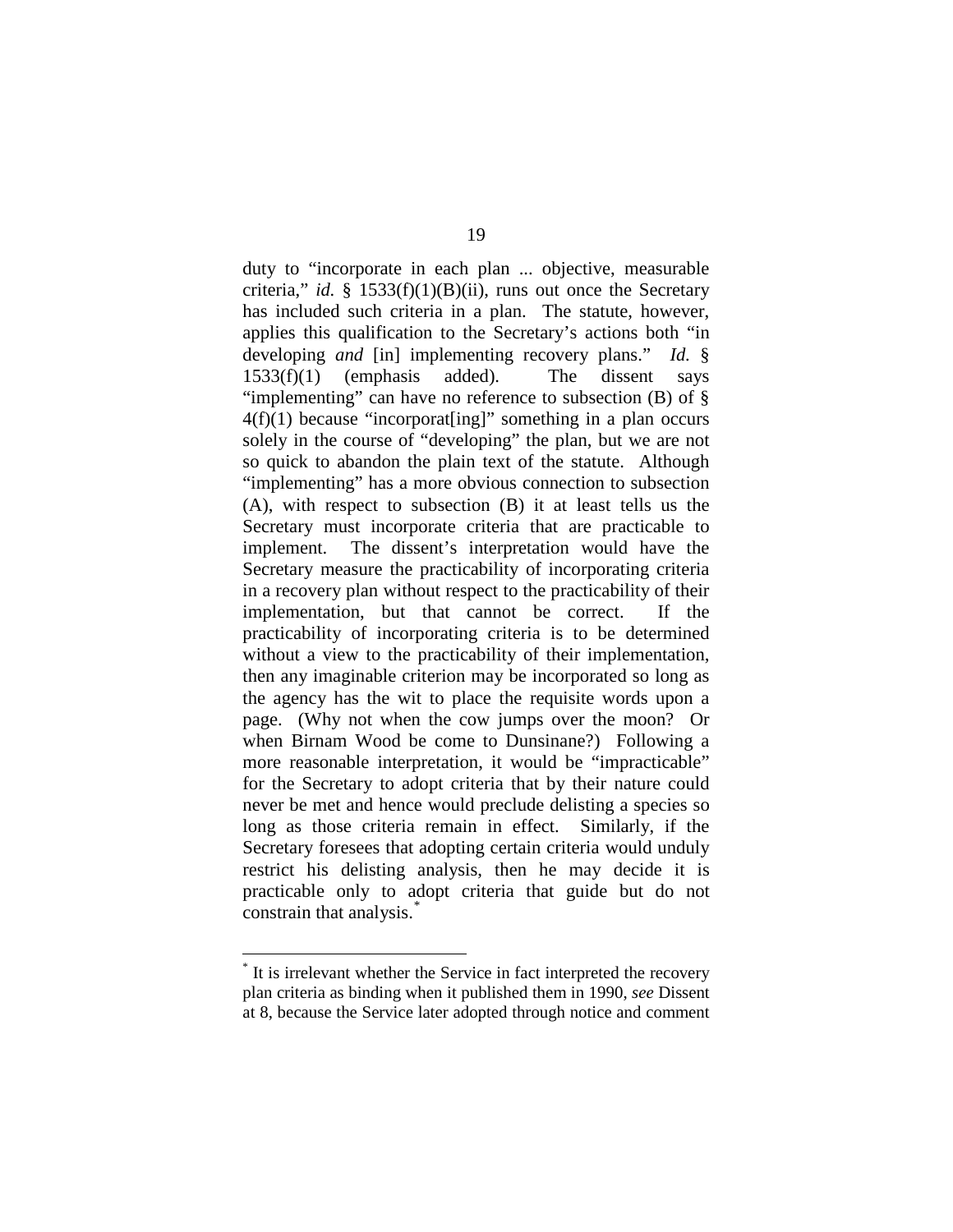Our dissenting colleague next offers (at 10) her "flight plan" analogy in an effort to show certain administrative plans may not be "discarded" even if "overtaken by events," but the analogy in fact supports our interpretation. As the dissent notes, a portion of the regulation regarding flight plans allows a pilot to deviate from a flight plan if "an emergency exists," 14 C.F.R. § 91.123(a), which the pilot may declare in his discretion, *id.* §§ 91.123(c), 91.3(b), but the dissent misses the significance of this exception. An emergency negates the need for a fixed flight plan much as the recovery of a species negates the need for a plan designed to bring about that recovery; in either event, the formal revision of such a plan would not be useful and therefore, unsurprisingly, is not required by law.

The dissent addresses (at 19–21) a facially plausible "logical outgrowth" argument that appears nowhere in the Friends' brief, was not raised in the district court, and therefore is not properly before us. *See United States v. Southerland*, 486 F.3d 1355, 1360 (D.C. Cir. 2007) ("argument ... raised for the first time at oral argument ... is forfeited"); *Benoit v. Dep't of Agric.*, 608 F.3d 17, 21 (D.C. Cir. 2010) (argument not raised in district court is forfeited). As part of their argument that the statute unambiguously requires the Secretary either to meet the criteria in the recovery plan or to modify them through notice and comment prior to delisting, the Friends did argue the notice and comment process the Secretary used to delist the Squirrel did

 $\overline{a}$ 

an interpretation of those criteria as non-binding, *see* Delisting Rule, 73 Fed. Reg. at 50,226 ("Recovery plans are not regulatory documents and are instead intended to provide guidance to the Service, States, and other partners on methods of minimizing threats to listed species and on criteria that may be used to determine when recovery is achieved"); 71 Fed. Reg. at 75,924–25 (same).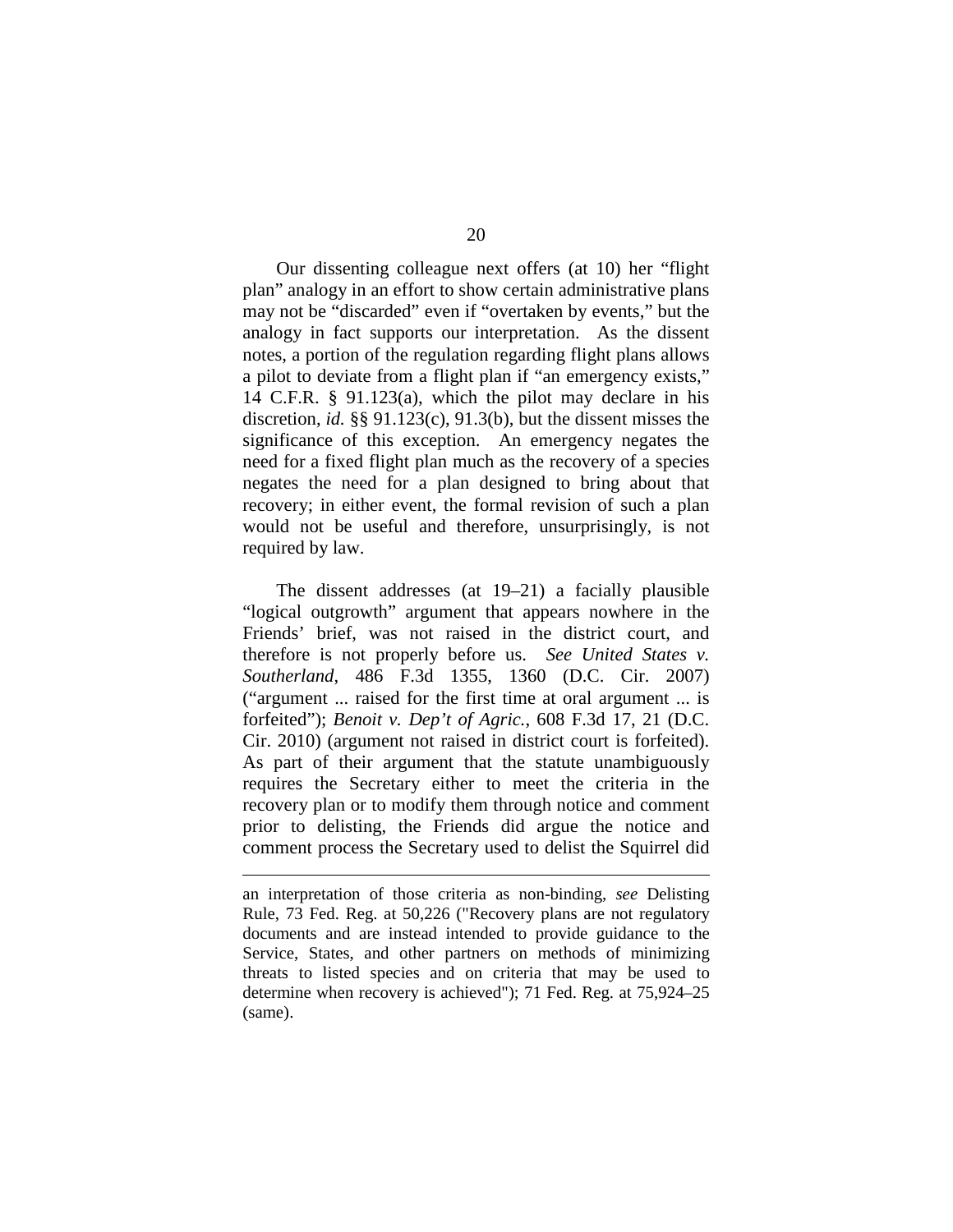not constitute a revision of the recovery plan. *See* Br. of Appellees at 35–40. Because we rejected the Friends' mustmeet-or-modify premise, however, there is no need to address that dependent argument. In the Friends' "alternative argument that the Secretary violated the Administrative Procedure Act," Dissent at 17, they alleged the delisting process was arbitrary and capricious and not based upon the best data available, *see* Br. of Appellees at 45–51, not that the final rule was not a logical outgrowth of the proposed rule.

With respect to the Friends' argument that the Act precludes the Secretary from relying upon data concerning persistence, the dissent suggests (at 22–23) the Secretary must have data on the population of a species before he may decide to delist it. What  $\S$  4(b)(1)(A) and  $\S$  4(c) of the statute require, however, is that the Secretary use the "best ... data available" when, respectively, listing or delisting a species. 16 U.S.C. §  $1533(b)(1)(A)$ , (c). Population data were not available when the Secretary listed the squirrel as endangered. Nor were such data available when he delisted the squirrel. To require the Secretary before acting to obtain such data as are not then "available" is clearly foreclosed by the statute. *See id.*; *Am. Wildlands v. Kempthorne*, 530 F.3d 991, 1001 (D.C. Cir. 2008) ("in the absence of available evidence, Congress does not require the agency to conduct its own studies").

The dissent compounds the error by claiming (at 22) data on persistence do not "answer the relevant question," and asserts upon this basis the Secretary relied upon "no data." Evidence is relevant to a particular question of fact if "it has any tendency to make [that] fact more or less probable." FED. R. EVID. 401(a). The question at issue here is whether the squirrel is an "endangered species," which the Act defines as "any species which is in danger of extinction throughout all or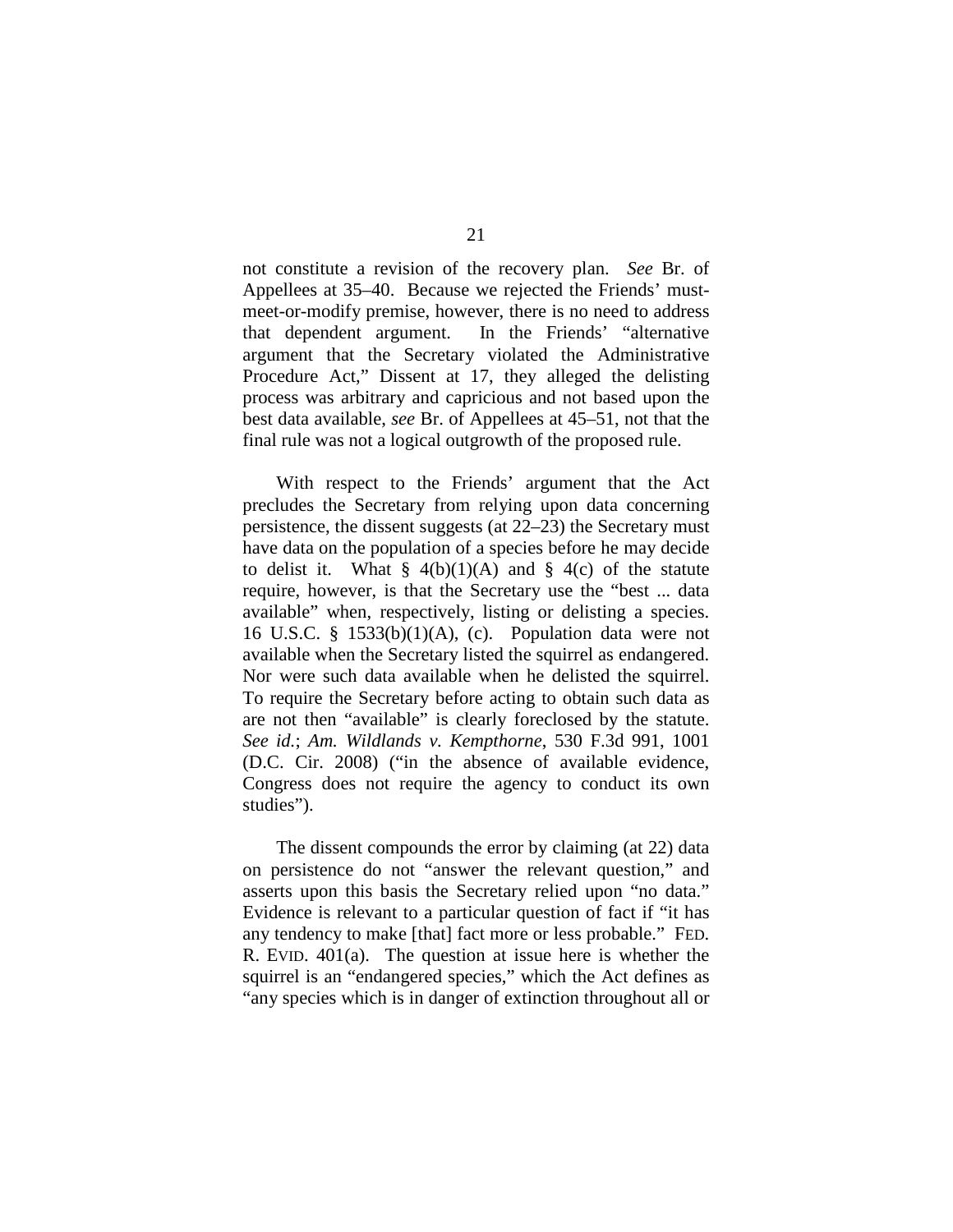a significant portion of its range …." 16 U.S.C. § 1532(6). Because extinction is less likely where there is widespread persistence than where there is not, persistence is relevant to a determination whether a species is endangered; and if the only data available concern persistence, then they are quite clearly the "best" data available. To be sure, data on persistence would also be relevant to the question of a species' "survival," *see* Dissent at 21, 23–25, a term with a meaning distinct from "recovery," *see* 50 C.F.R. § 402.02 (defining "[r]ecovery" as "improvement in the status of listed species to the point at which listing is no longer appropriate under the criteria set out in section  $4(a)(1)$  of the Act", but that is neither here nor there. Evidence may be relevant to two distinct legal questions, and therefore its relevance to a question not at issue (survival), does not imply or even suggest its irrelevance to the question that is at issue (recovery).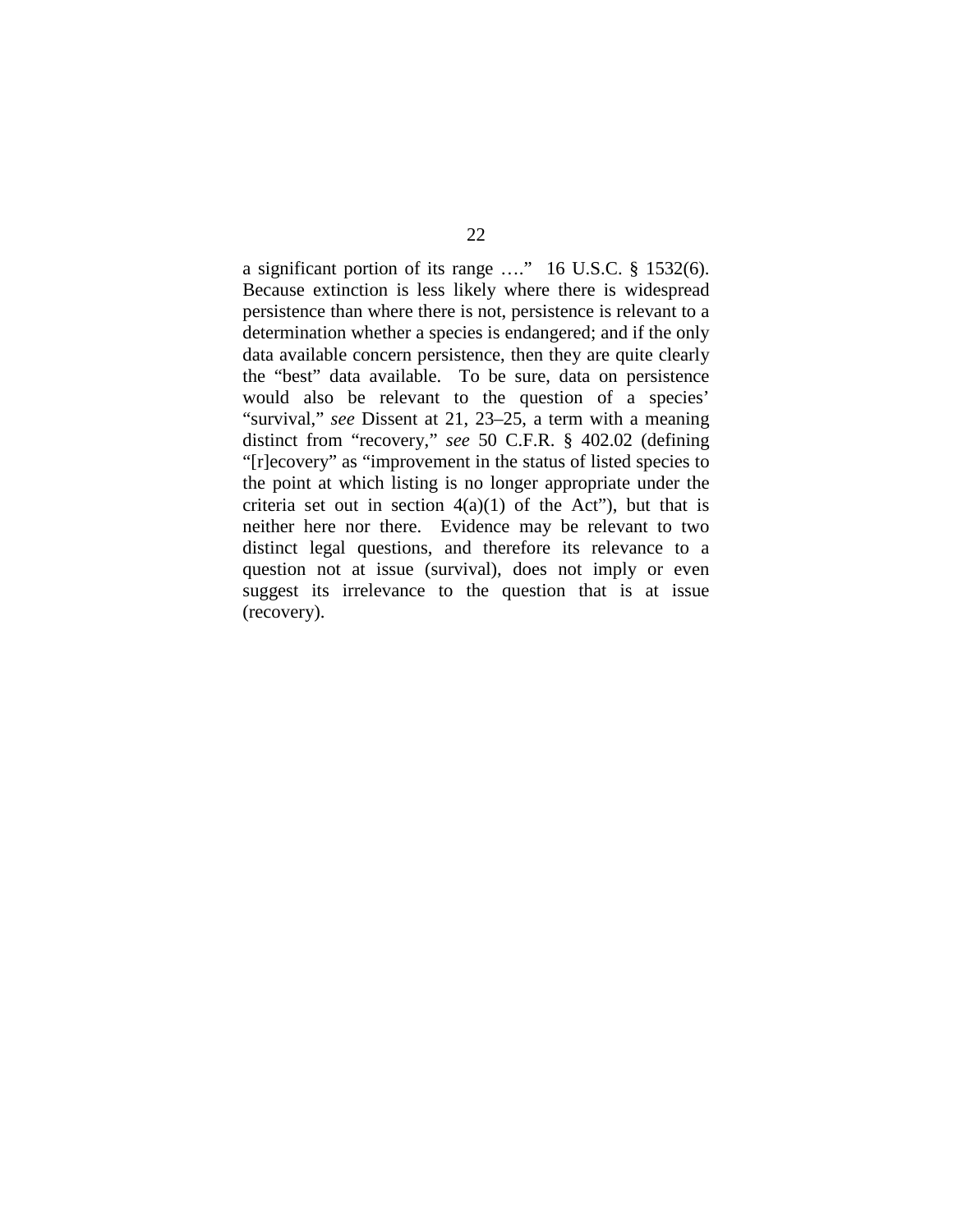ROGERS, *Circuit Judge*, dissenting: Because Congress "has directly spoken to the precise question at issue," *Chevron USA Inc. v. Natural Res. Def. Council, Inc.*, 467 U.S. 837, 842 (1984), the court's job is done. Instead, the court defers to the Secretary's interpretation, contrary to the plain text of the Endangered Species Act ("ESA"), 16 U.S.C. §§ 1531-1544, that the West Virginia Northern Flying Squirrel ("Squirrel"), an endangered species, loses all protections even though the recovery criteria in its recovery plan have not been met and those criteria are revised, while the Squirrel was listed as endangered, without required notice and prior consideration of public comments. But even assuming, as the court concludes, the ESA is ambiguous, the Secretary was arbitrary and capricious in delisting the Squirrel based in material part on an analysis revising the recovery plan criteria that was not publically noticed until the final delisting rule, and then only on the basis of available scientific and commercial evidence showing the Squirrel persists (i.e., is not yet extinct) as distinct from recovered so as no longer to require ESA's protections. Accordingly, I respectfully dissent.

#### **I.**

"As in all statutory construction cases," the court must "begin with the language of the statute." *Barnhart v. Sigmon Coal Co., Inc.*, 534 U.S. 438, 450 (2002). "[C]ourts must presume that a legislature says in a statute what it means and means in a statute what it says there. When the words of a statute are unambiguous, then, this first canon is also the last: judicial inquiry is complete." *Id.* at 461-62 (quoting *Connecticut Nat. Bank v. Germain*, 503 U.S. 249, 253-54 (1992) (internal quotation marks and citation omitted)). Congress's requirements in the ESA for delisting an endangered species for which the Secretary of the Interior has developed a recovery plan are unambiguous with respect to when that species is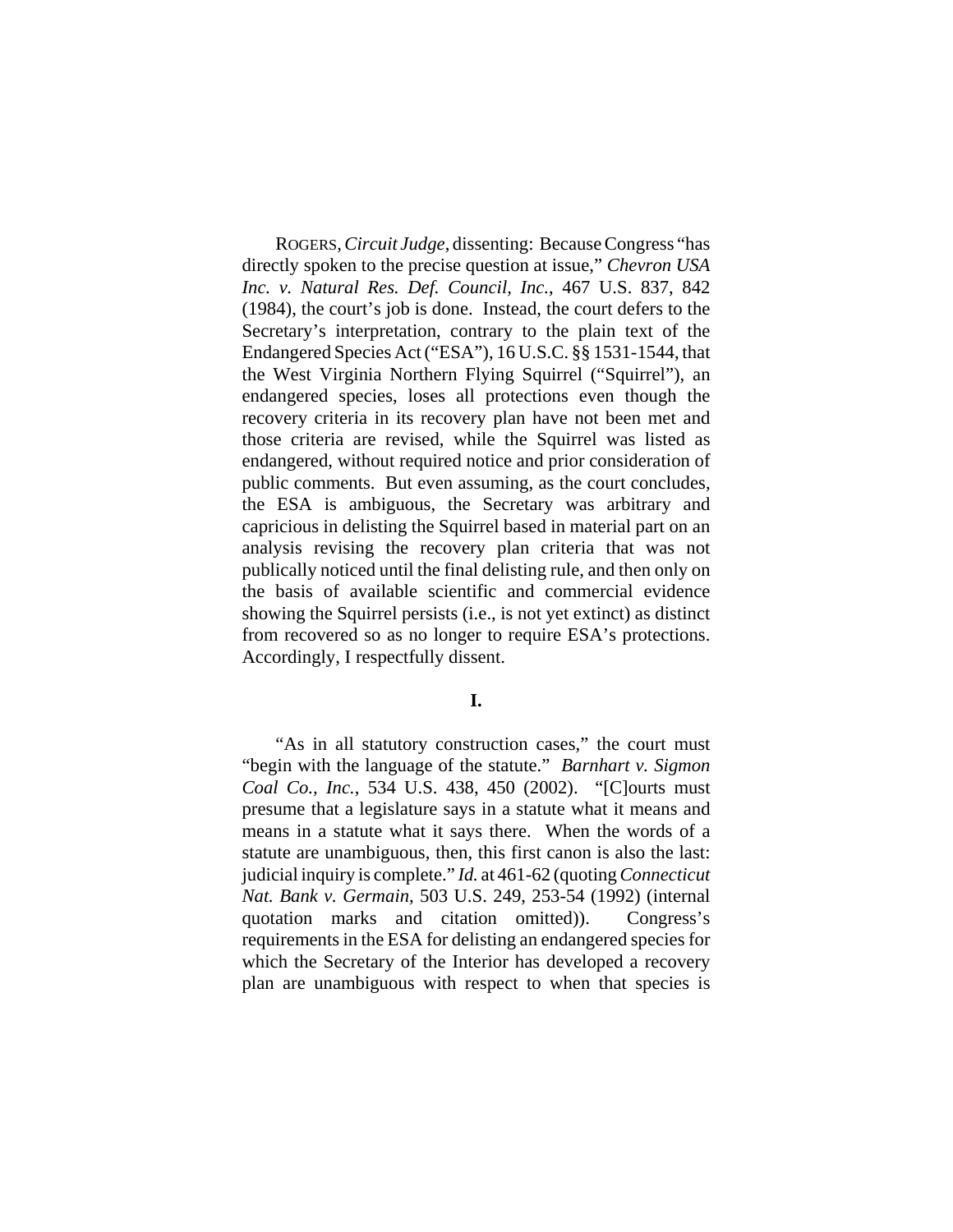eligible for delisting and to the procedure for revising announced recovery plan criteria.

Section 4(f) provides:

(1) The Secretary *shall* develop and *implement* [recovery plans] for the conservation and survival of endangered species and threatened species . . . . The Secretary, in developing and implementing recovery plans, *shall*, to the maximum extent practicable--

(B) incorporate in each plan--

. . .

. . .

(ii) objective, measurable criteria which, *when met*, would result in a determination, in accordance with the provisions of this section, that the *species be removed* from the list.

. . .

(4) The Secretary *shall*, *prior* to final approval of a new or *revised* recovery plan, provide public notice and opportunity for public review and comment on such plan. The Secretary *shall* consider all information presented during the public comment period *prior* to approval of the plan.

16 U.S.C. § 1533(f) (emphases added). These substantive and procedural requirements reflect Congress's finding that "various species of . . . wildlife," such as the Squirrel, "are of esthetic, ecological, educational, historical, recreational, and scientific value to the Nation and its people," *id.*  $\S$  1531(a)(3), and adoption of a policy of conservation, *id.* § 1531(c), which is defined as use of the "methods and procedures which are necessary to bring any endangered species or threatened species to the point at which the measures provided pursuant to [the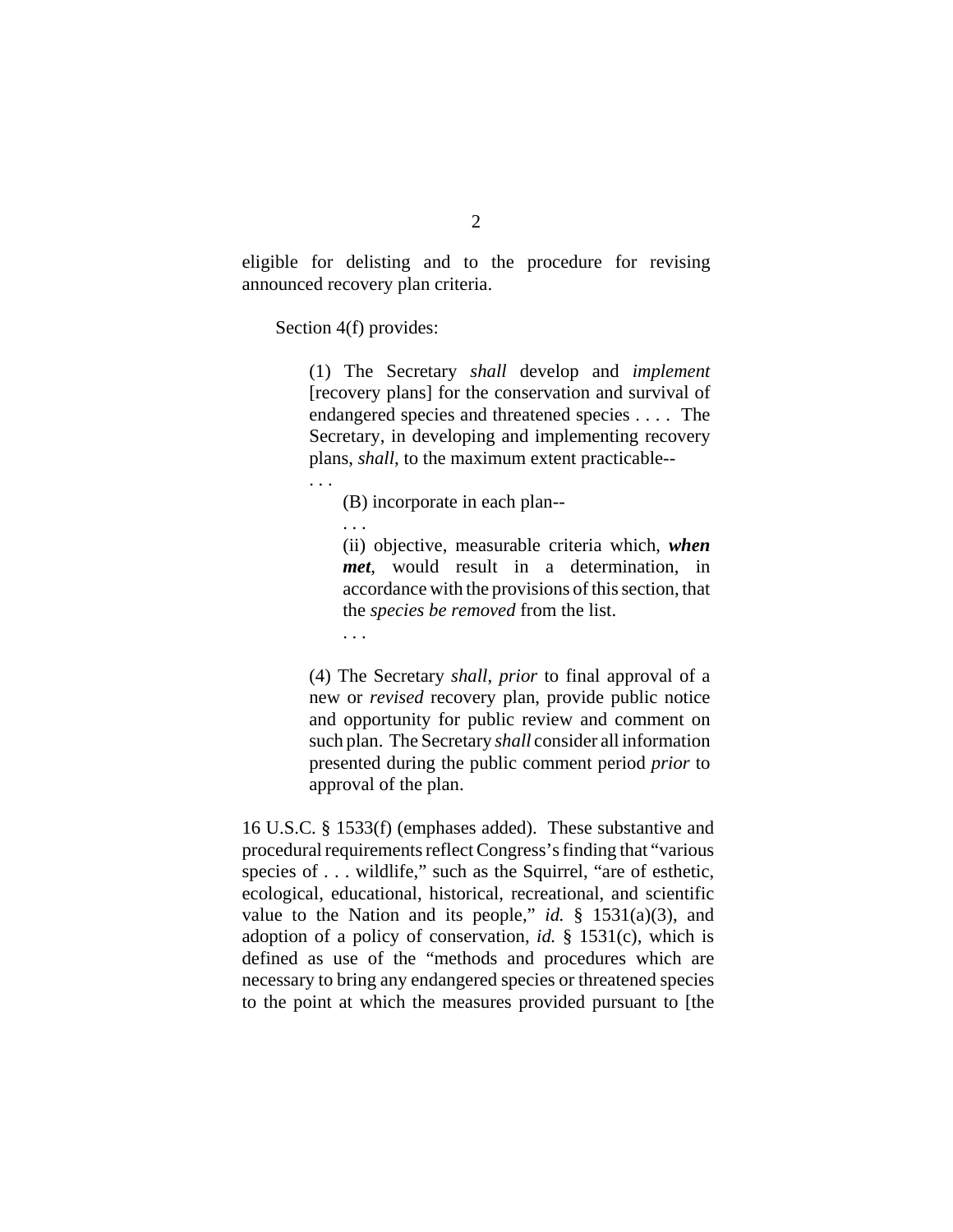ESA] are no longer necessary," *id.* § 1532(3). Applying the traditional, well-settled standards for statutory interpretation,<sup>1</sup> it is difficult to imagine how Congress could have spoken more clearly and directly when it strengthened the ESA in 1988, *see* Pub. L. No. 100-478, 102 Stat. 2306, by mandating both development and implementation, prior to delisting, of recovery plans that include "objective, measurable criteria," 16 U.S.C. § 1533(f)(1)(B)(ii), and the procedures for their amendment, *id.* § 1533(f)(4). *See* S. REP. NO. 100-240, at 4 (1987), *reprinted in* 1988 U.S.C.C.A.N. 2700, 2703 (noting that "far too many recovery plans for listed species have not been implemented . . . [and] recovery plans have failed to include consistently criteria, time frames and estimated costs for recovery").

<sup>&</sup>lt;sup>1</sup> Under *Chevron*, 467 U.S. at 842-43, the first step requires a determination of "whether Congress has directly spoken to the precise question at issue. If the intent of Congress is clear, that is the end of the mater; for the court, as well as the agency, must give effect to the unambiguously expressed intent of Congress."

The judiciary is the final authority on issues of statutory construction and must reject administrative constructions which are contrary to clear congressional intent. If a court, employing traditional tools of statutory construction, ascertains that Congress had an intention on the precise question at issue, that intention is the law and must be given effect.

*Id.* at 843 n.9 (citations omitted). If, after applying traditional tools of statutory construction, the court determines "the statute is silent or ambiguous with respect to the specific issue," then, under step two, the court will defer to an agency's statutory interpretation if it "is based on a permissible construction of the statute." *Chevron*, 467 U.S. at 843.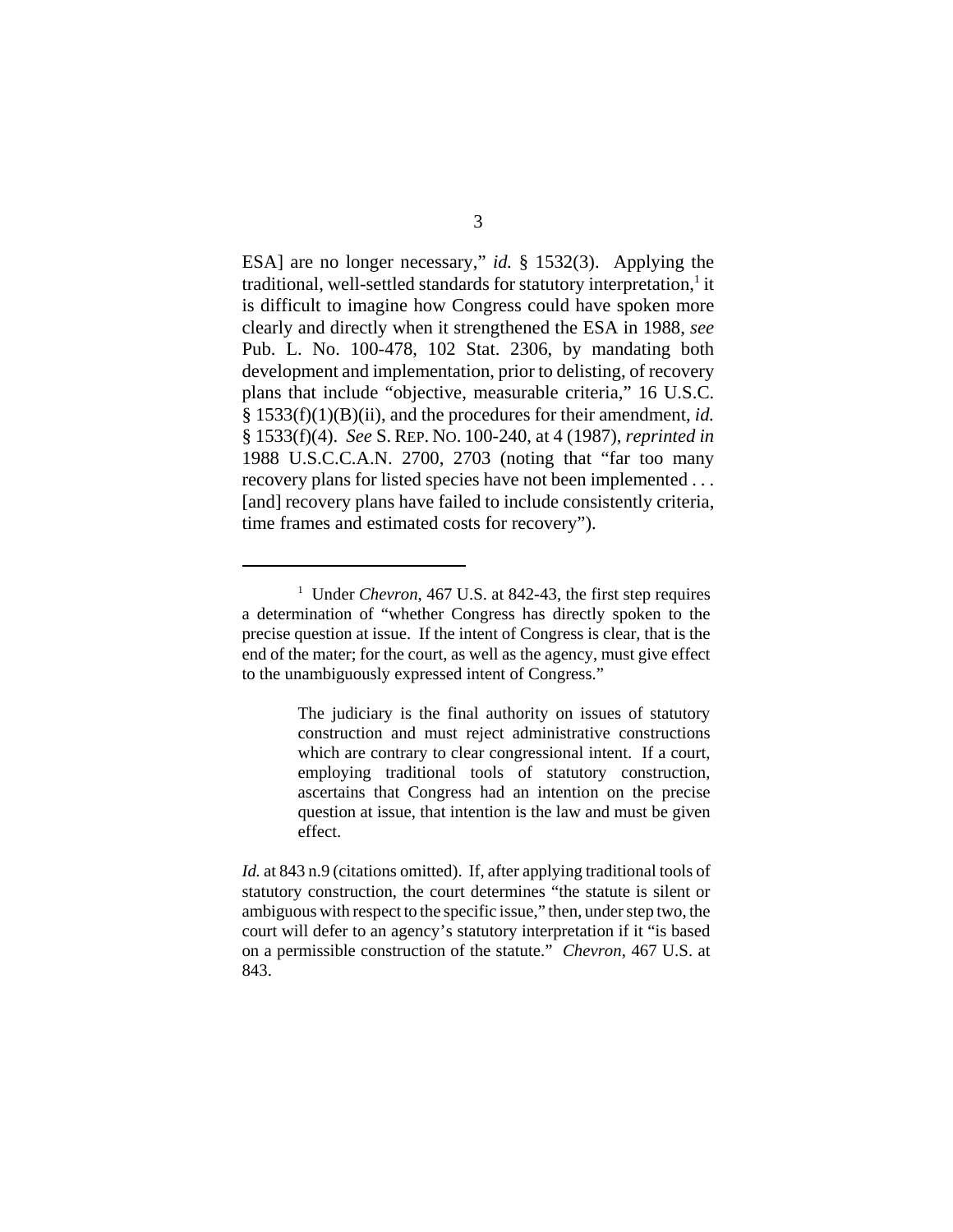The plain text of section 4(f) answers the questions of whether recovery plans are discretionary, what they must contain, what process must be followed for their adoption and revision, and whether recovery plan criteria must be met before delisting procedures are initiated. First, section 4 provides that the Secretary "shall" implement recovery plans. When Congress uses the word "shall," it intends to communicate a mandatory action. *See Gonzalez v. Thaler*, 132 S. Ct. 641, 651 (2012). "It is fixed law that words of statutes or regulations must be given their ordinary, contemporary, common meaning. It is also fixed usage that 'shall' means something on the order of 'must' or 'will.'" *FTC v. Tarriff*, 584 F.3d 1088, 1090 (D.C. Cir. 2009) (internal quotation marks and citations omitted). Looking to the usual understanding of the words used by Congress, to "implement" is "to give practical effect to and ensure of actual fulfillment by concrete measures." MERRIAM WEBSTER'S COLLEGIATE DICTIONARY 583 (10th ed. 1993). Thus, section  $4(f)(1)$  "is not at all ambiguous, but instead is exquisitely clear," *Ctr. for Biological Diversity v. Norton*, 254 F.3d 833, 837 (9th Cir. 2001) (interpreting ESA section 4(b), 16 U.S.C. § 1533(b)(3)(A)), in requiring the Secretary to ensure the actual fulfillment of species' recovery plans prior to delisting. Where, as here, the Secretary seeks to delist a species whose initial recovery plan criteria have not been met, section  $4(f)(4)$ 's procedures for revising the recovery plan must be followed. This is the only reading of section 4 of the ESA that does not render the mandatory requirements of subsections  $(f)(1)$  and  $(f)(4)$ superfluous. *See Corley v. United States*, 556 U.S. 303, 314 (2009).

Eschewing the plain text, the court finds ambiguity for three reasons. First, the court notes that the word "shall" does not appear in section  $4(f)(1)(B)(ii)$  with respect to whether the "objective, measurable criteria" to be included in the recovery plan control delisting. *See* Op. at 8–9. Second, this purported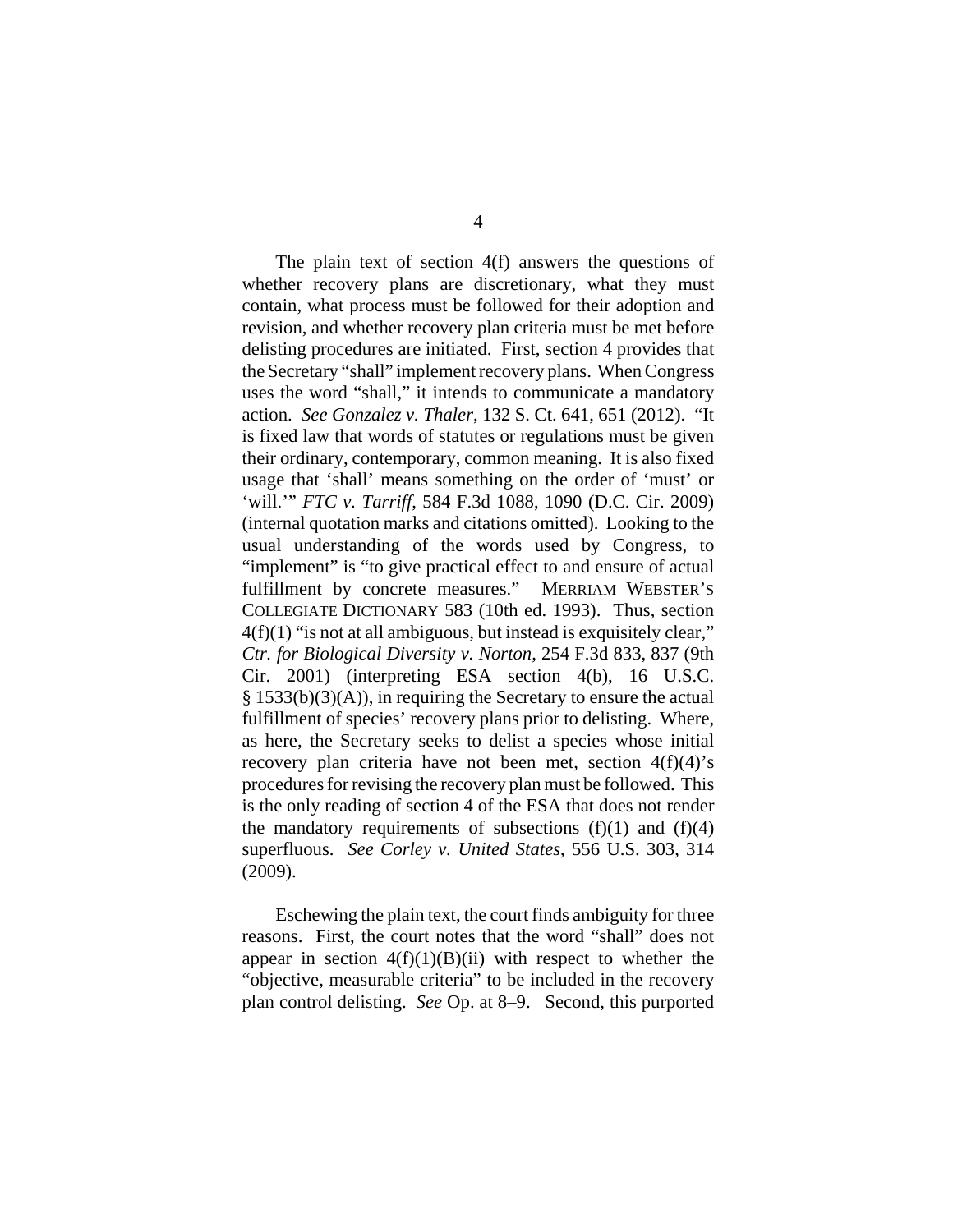ambiguity is "magnified," the court states, because the Secretary's obligation to include such criteria in a recovery plan is qualified by the phase "to the maximum extent practicable." *See id* at 9. Third, the court asserts that other "'traditional tools of statutory construction,' *Chevron*, 467 U.S. at 843 n.9, do not reveal any more clearly the intent of Congress on this question." *Id.* These reasons do not withstand examination.

The first reason erases " $(f)(1)$ " from " $(f)(1)(B)(ii)$ " and ignores English grammar. The court blinds itself to the introductory provision, which provides that the Secretary "*shall* develop and implement" recovery plans, which "*shall* . . . incorporate" the criteria in  $(B)(ii)$ , 16 U.S.C. §§ 1533 $(f)(1)$  &  $(f)(1)(B)$ . Subsection  $(B)(ii)$  cannot exist dissected from its introductory text in  $(f)(1)$ ;  $(B)(ii)$  is not even a complete sentence without  $(f)(1)$ . At some point Congress surely is permitted to avoid being duplicative (triplicative?). Likewise, the grammatical structure of subsection  $(f)(1)(B)(ii)$  is in a simple future conditional tense. Plans that *shall* contain "objective, measurable criteria which, *when met*, *would result* in a determination . . . that the species be removed from the list," *id.* § (f)(1)(B)(ii) (emphasis added), *shall* be implemented. The condition – the time at which the recovery criteria are met  $-$  is followed by the consequence — a determination to delist the species.<sup>2</sup> Adding a *third* "shall" to this sentence does not change its plain meaning, nor would it make sense given the simple condition-consequence structure of the sentence. The court agrees the Secretary has mandatory duties, Op. at 16-17, but then disregards the import of its agreement finding ambiguity when there is none. As a further example, the court suggests the

<sup>2</sup> *See* THE CHICAGO MANUAL OF STYLE ¶ 5.150 (16th ed. 2010) ("*Would* sometimes expresses a condition {I would slide down the hill if you lent me your sled}"). Likewise, here a species *would* be delisted *when* the recovery criteria are met.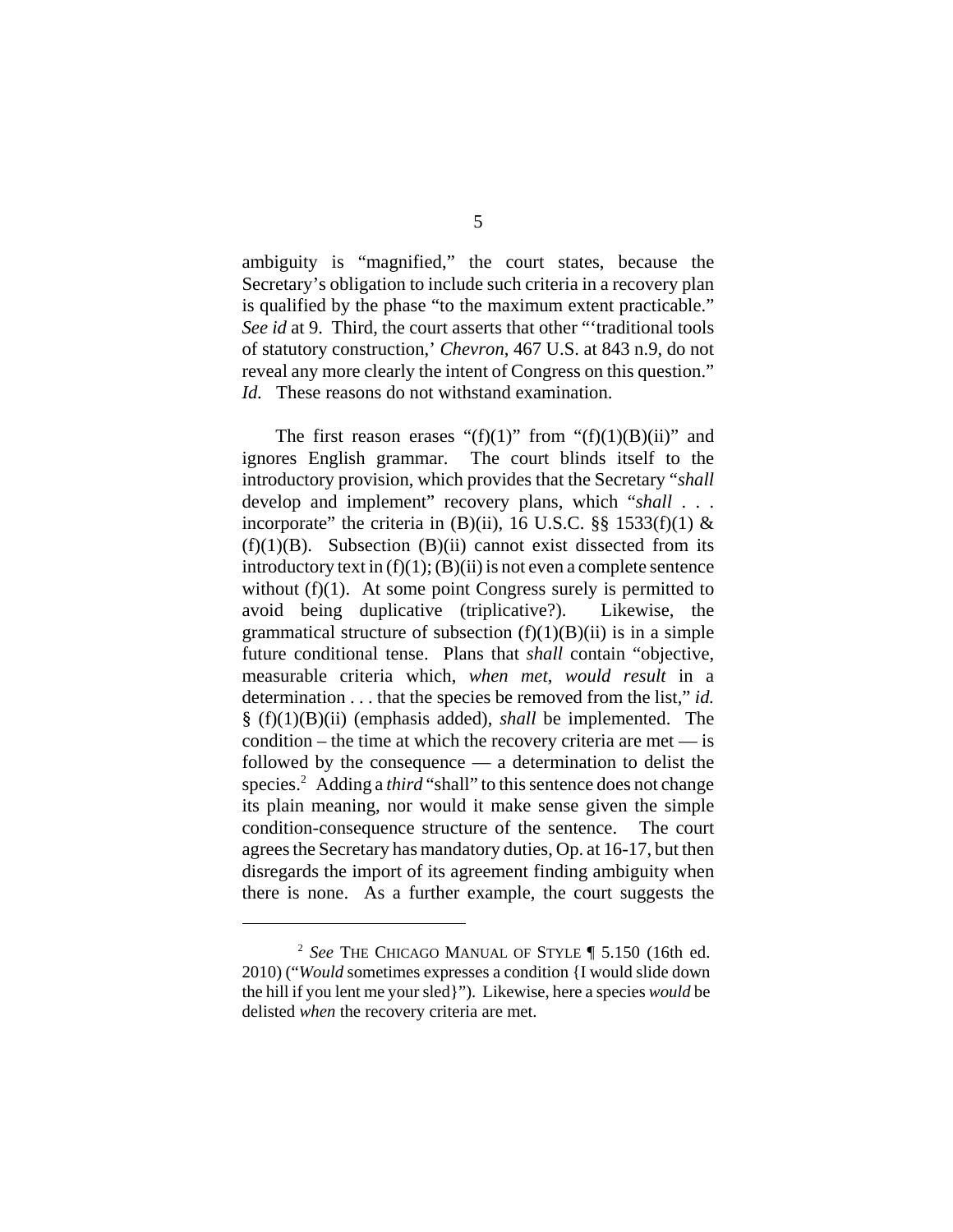possibility that the phrase "would result" could mean "a sufficient, not a necessary" condition. *Id*. at 17. But "the sort of ambiguity giving rise to *Chevron* deference is a creature not of definitional possibilities, but of statutory context." *New York v. EPA*, 443 F.3d 880, 884 (D.C. Cir. 2006), and a court "must not 'confine [itself] to examining a particular statutory provision in isolation.'" *Am. Bankers Ass'n v. Nat. Credit Union Admin.*, 271 F.3d 262, 267 (D.C. Cir. 2001). It hardly would make sense for Congress to mandate implementation, and formal procedures for revision, of criteria in recovery plans that "would result" in "the species be<sup>[ing]</sup> removed from the list" if Congress intended that *other* unadopted recovery criteria could suffice, and need not be formally adopted pursuant to the procedures Congress mandated, to determine delisting. The context and structure of the statute are clear that the recovery criteria must be "met" or revised prior to delisting. And, upon "exhausting the traditional tools of statutory construction, including examining the statute's legislative history," *id.,* that history "definitively resolves the debate," *id.*, the court creates over the word "would" for Congress stated that the 1988 amendments added "[t]he requirement that plans contain objective, measurable criteria *for removal* of a species from the Act's lists." S. REP. NO. 100-240, at 9-10 (emphasis added); *see infra* n.4.

Next, the court attempts to find ambiguity in the phrase "to the maximum extent practicable." Section  $4(f)(1)$  provides that "[t]he Secretary, in developing and implementing recovery plans, shall, to the maximum extent practicable . . . *incorporate* in each plan . . . objective, measurable criteria." 16 U.S.C.  $§$  1533(f)(1)(B)(ii) (emphasis added). Any potential ambiguity evaporates where, as here, the Secretary has *incorporated*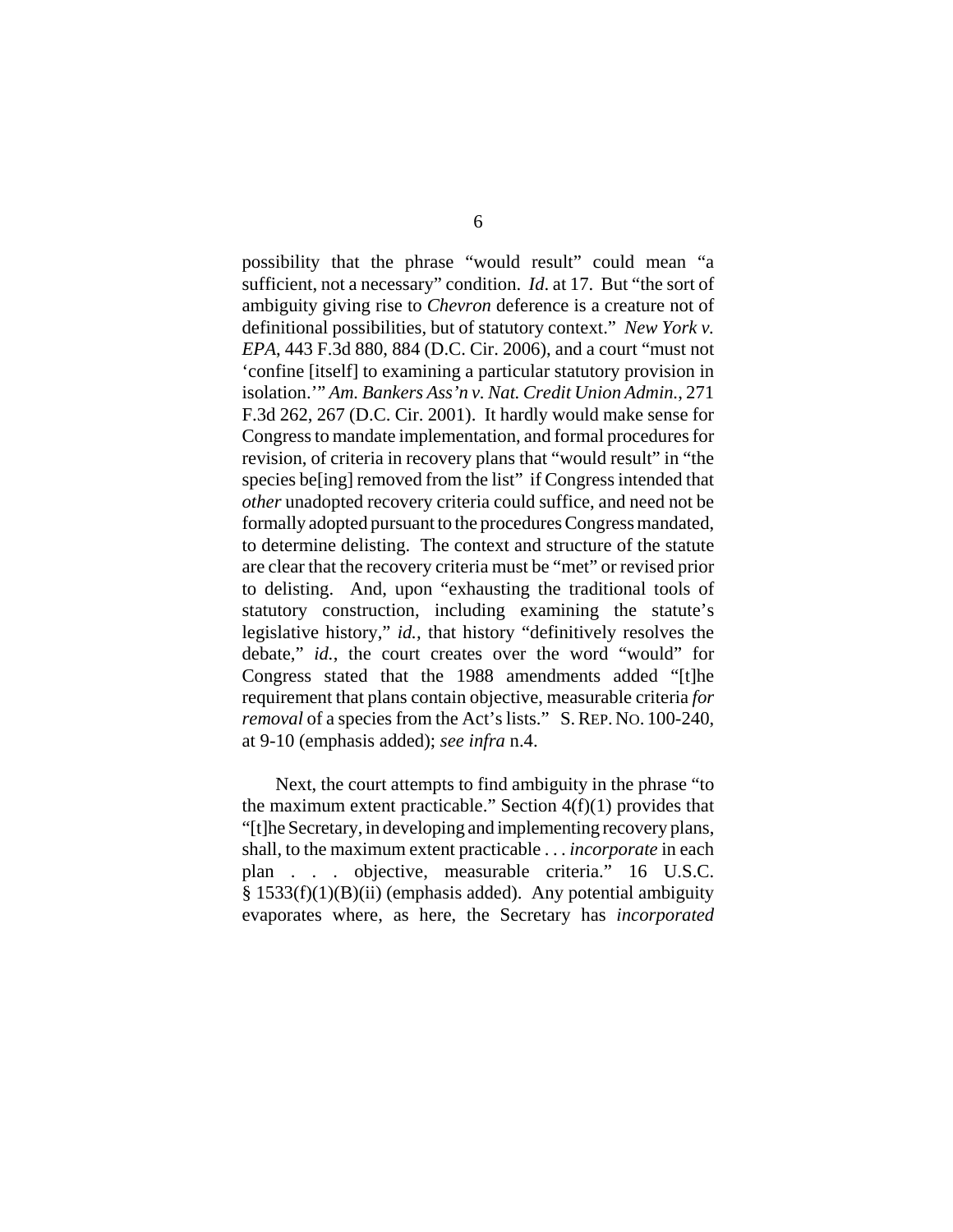objective criteria in the Squirrel's recovery plan.<sup>3</sup> It obviously *was* practicable to do so here. Having done so, the Secretary is not free to ignore Congress's mandates to "implement" plans and to delist only "when" the objective criteria are "met," particularly given his determination, in developing the recovery plan, that the plan "will ... promote the conservation,"  $16$  U.S.C. §  $1533(f)(1)$ , of the Squirrel. The court protests ambiguity remains because the word "implementing" means "the Secretary must incorporate criteria that are practicable to implement." The court explains, otherwise "any imaginable criterion may be incorporated so long as the agency has the wit to place the requisite words upon a page. . . . [I]t would be 'impracticable' for the Secretary to adopt criteria that by their nature could never be met and hence would preclude delisting a species so long as those criteria remain in effect." Op. at 19. This is word play, not statutory analysis. As Congress crafted the ESA, the Secretary's chosen criteria, once "incorporate[d] in each plan," *remain* "incorporate[d] in each plan," however "practicable" their adoption might once have been, or their implementation might *later* become, and Congress provided a remedy for the latter possibility — revision pursuant to public notice-and-comment. *See* 16 U.S.C. § 1533(f)(4). The recovery criteria, therefore, plainly cannot "preclude delisting a

<sup>&</sup>lt;sup>3</sup> The Squirrel Recovery Plan lists four criteria to delist the Squirrel: (1) realization of "stable or expanding" populations over a ten year period in 80% of the designated geographic recovery areas ("GRAs") (based on biennial sampling); (2) accumulation of "sufficient ecological data and timber management data . . . to assure future protection and management"; (3) perpetual management of geographic recovery areas to ensure sufficient habitat and habitat corridors for migration; and (4) "existence of high elevation forests on which the [S]quirrel[] depend[s] is not itself threatened by introduced pests . . . or by environmental pollutants." U.S. FISH & WILDLIFE SERVICE, APPALACHIAN NORTHERN FLYING SQUIRRELS RECOVERY PLAN 18 (Sept. 24, 1990) ("Recovery Plan").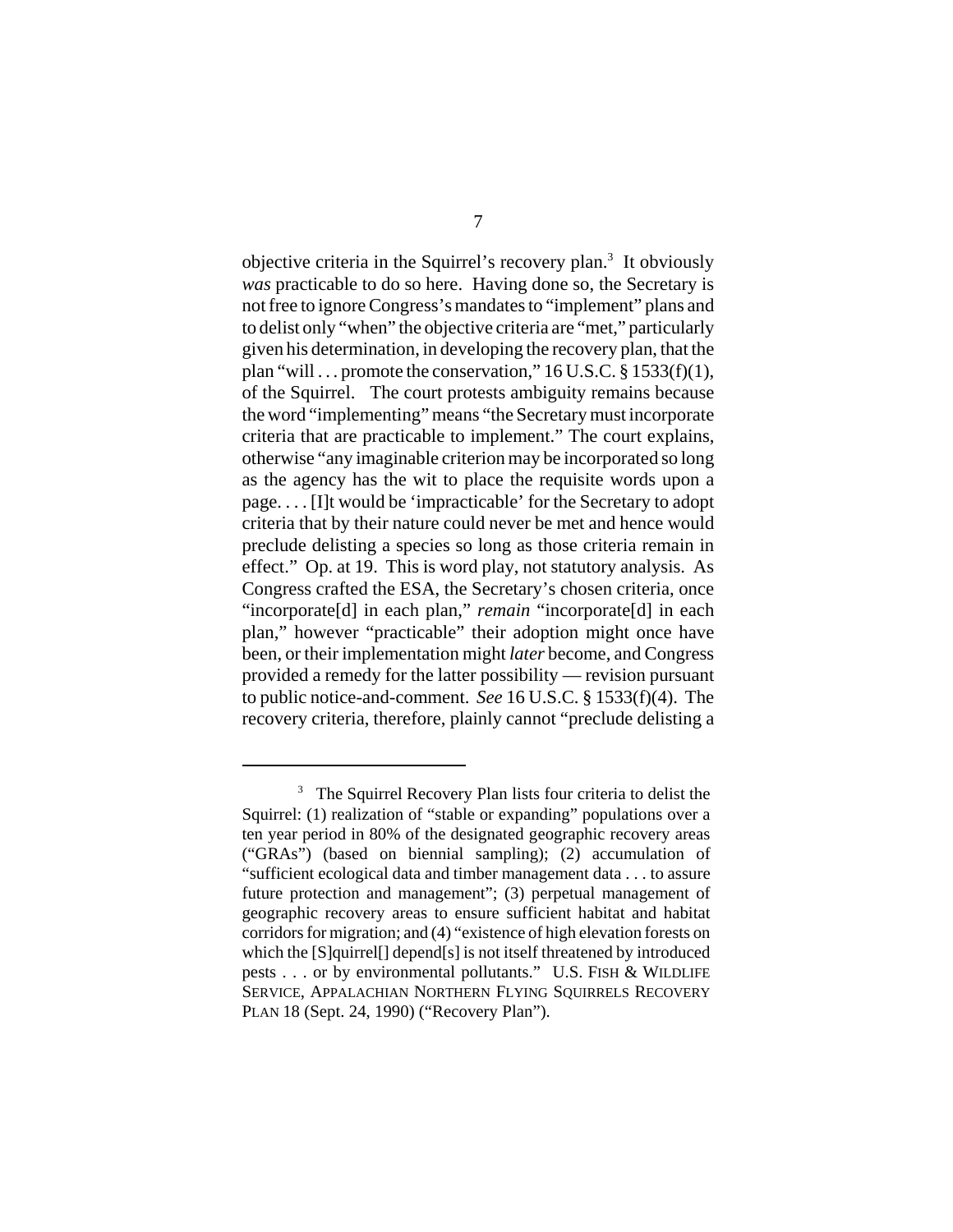species" because they can be changed, with notice-and-comment, if the Secretary determines "they could never be met" or no longer accurately measure recovery. The court either overlooks section 4(f)(4)'s revision process or drains it of purpose. Furthermore, even if the Secretary could "decide it is practicable only to adopt criteria that guide but do not constrain [the delisting] analysis," Op. at 19, that is not what happened here. The Squirrel's recovery plan states that "[r]ecovery plans delineate reasonable actions believed to be *required* to recover and/or protect listed species," and notes that recovery plans are subject to amendment — which is consistent with section  $4(f)(4)$ . Recovery Plan, Executive Summary (emphasis added). Indeed, the Secretary specified that the first three criteria were required for down-listing the Squirrel to "threatened" status, while the fourth, in combination with the first three, were required for delisting. *Id.* The court's search for ambiguity here is in vain.

The third reason the court finds ambiguity, which it collapses into a denial that its deference to the Secretary's interpretation of sections 4(a) and (f) renders (f) a nullity, *see* Op. at 9-10, overrides Congress's repeated use of "shall" in identifying the Secretary's obligations and allows the Secretary to end run section 4(f)'s requirements. Rather than confront Congress's plain mandatory text, or the supportive legislative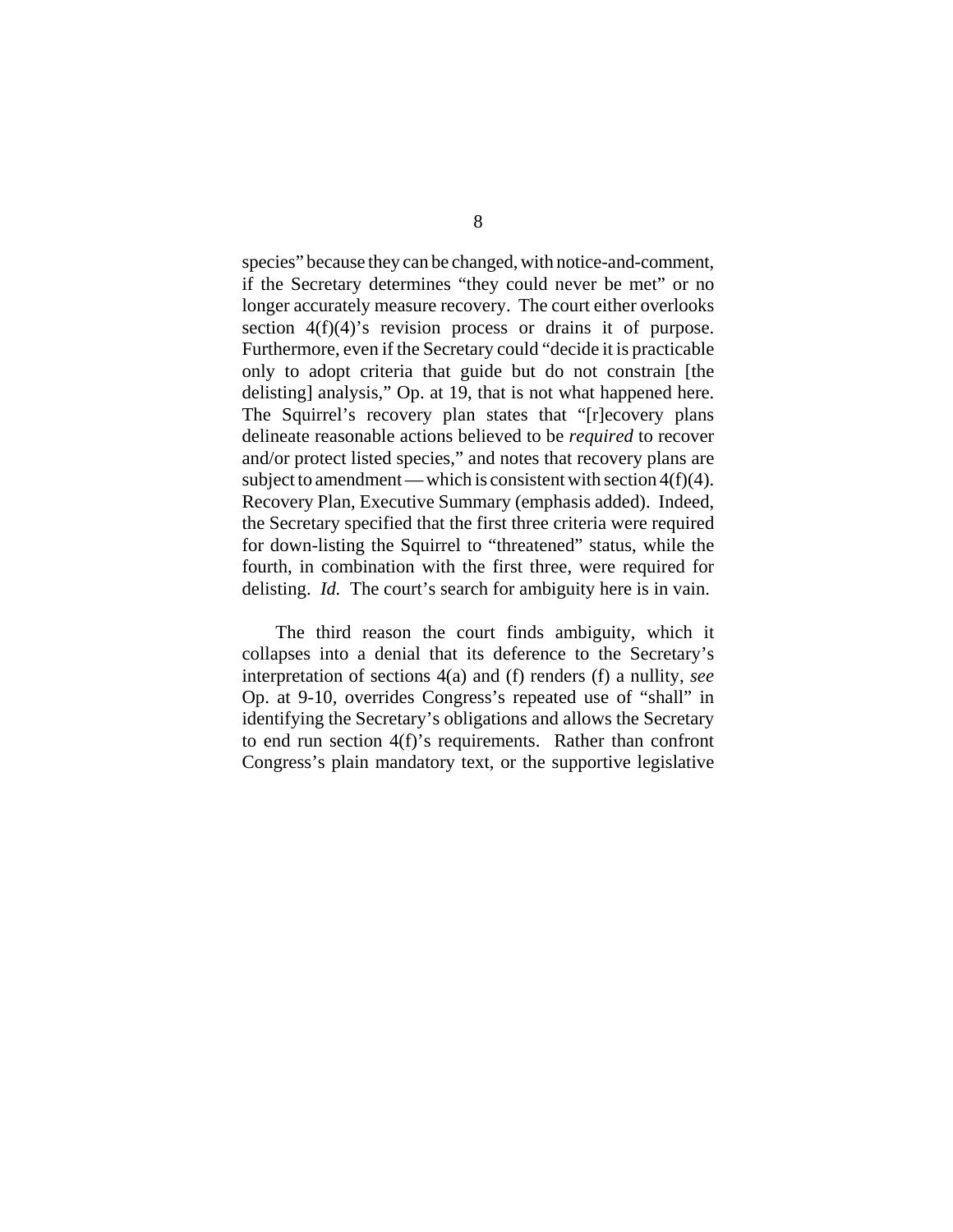history,<sup>4</sup> the court turns to a travel planning analogy that distorts what happened here. The court posits:

<sup>&</sup>lt;sup>4</sup> The legislative history of the 1988 ESA Amendments confirms the conclusion that section 4(f)'s meaning is unambiguous. "[T]he Act is amended to *require* . . . site-specific management actions to achieve recovery [and] criteria by which to judge success of the plan. . . . Incorporation of this information will ensure that plans are explicit as possible in describing the steps *to be taken* in the recovery of a species." S. REP. NO. 100-240, at 9 (emphases added). "The requirement that plans contain objective, measurable criteria *for removal* of a species from the Act's lists . . . will provide a means by which to judge the progress being made toward recovery." *Id.* at 9-10. The Secretary latches onto the word "a," suggesting it implies other means by which to judge recovery progress. *See* Appellant's Br. at 32. This observation does not make the recovery plan's criteria any less mandatory, and the ESA requires a specific method for adopting those other criteria should the Secretary find it appropriate, *see* 16 U.S.C. § 1533(f)(4).

The notice-and-comment provision of section  $4(f)(4)$  was an amendment offered by Senator McClure, who explained on the Senate floor that "this amendment will *require* the Secretary to solicit comments and additional information for consideration from local communities *prior* to final approval of new recovery plans, or *before* approval of revisions to existing plans." 134 Cong. Rec. 19,270 (1988) (statement of Sen. Jim McClure) (emphases added). The amendment was not intended to make the Secretary "responsible for gathering the information. It [instead] allow[s] those most directly affected by a proposal to provide additional information to the Secretary that might otherwise be overlooked." *Id.* The final Conference Report reflects the sponsor's view of the amendment: Although section 4(f)(4) "does not necessitate a rulemaking procedure," it does "require[]" the Secretary to "consider the public comments *before* approving the plan." H.R.CONF.REP.NO. 100-928, at 21(1988), *reprinted in* 1988 U.S.C.C.A.N. 2738, 2739 (emphasis added).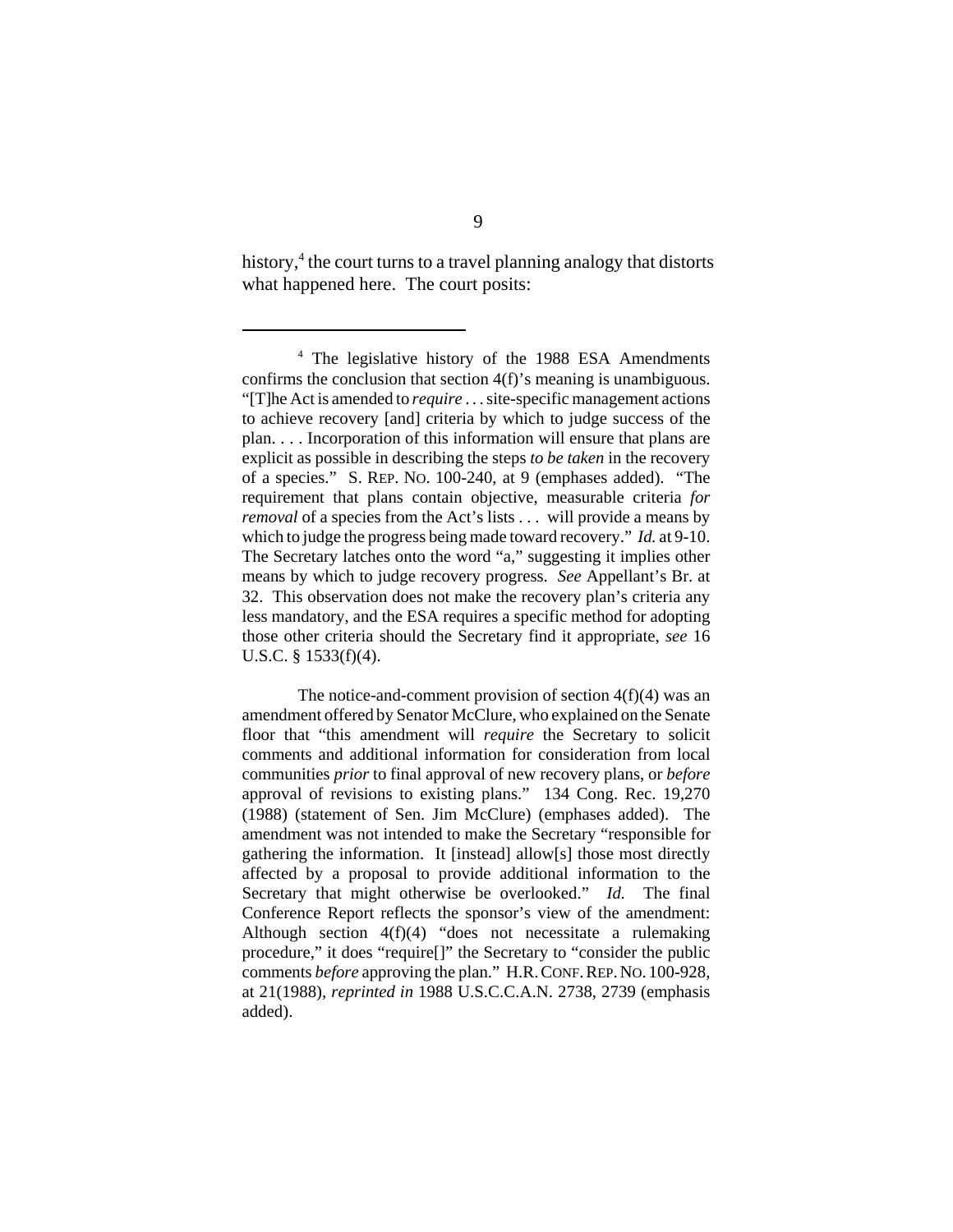If someone said he would see me in Cleveland while on his way to Chicago and would let me know before changing his plan, it would hardly be sensible to say he must "revise" his plan before he can tell me that he no longer needs to make the trip.

Op. at 10. Here, the Secretary in fact went to Chicago — he declared the Squirrel recovered and delisted it. He just avoided Cleveland altogether (i.e., several of the recovery criteria), and stopped in Detroit instead (i.e., the covertly revised criteria), without telling anyone, despite saying he "would let me know before changing his plan" (i.e., comply with section 4(f)(4)). The court's analogy begs the key question of how it is to be determined that the stop in Cleveland (i.e., meeting the recovery criteria) no longer needs to occur — as Congress directed, or as the Secretary would prefer? A better analogy, grounded in administrative law, is of an airline pilot who determines midflight, due to changed circumstances (e.g., turbulence), that the approved flight plan should be revised. Although "overtaken by events," Op. at 10, under the regulations, in the absence of an emergency, the flight plan may not be discarded by the pilot instead the pilot must follow the revision process set forth by regulations. *See* 14 C.F.R. § 91.123 ("[N]o pilot in command may deviate from [a] clearance unless an amended clearance is obtained . . . ."). Congress provided no comparable "emergency" exception in the ESA whereby the Secretary may disregard the recovery plan criteria if he decides, insulated from public input, that the species has in fact recovered despite not satisfying the official plan criteria for recovery. Instead, Congress specified in the ESA the process for revising recovery plans.

Furthermore, the court altogether ignores that the Secretary, acting through the Fish and Wildlife Service ("FWS"), revised the recovery plan, *while the Squirrel was still listed as endangered*, without following the notice and comment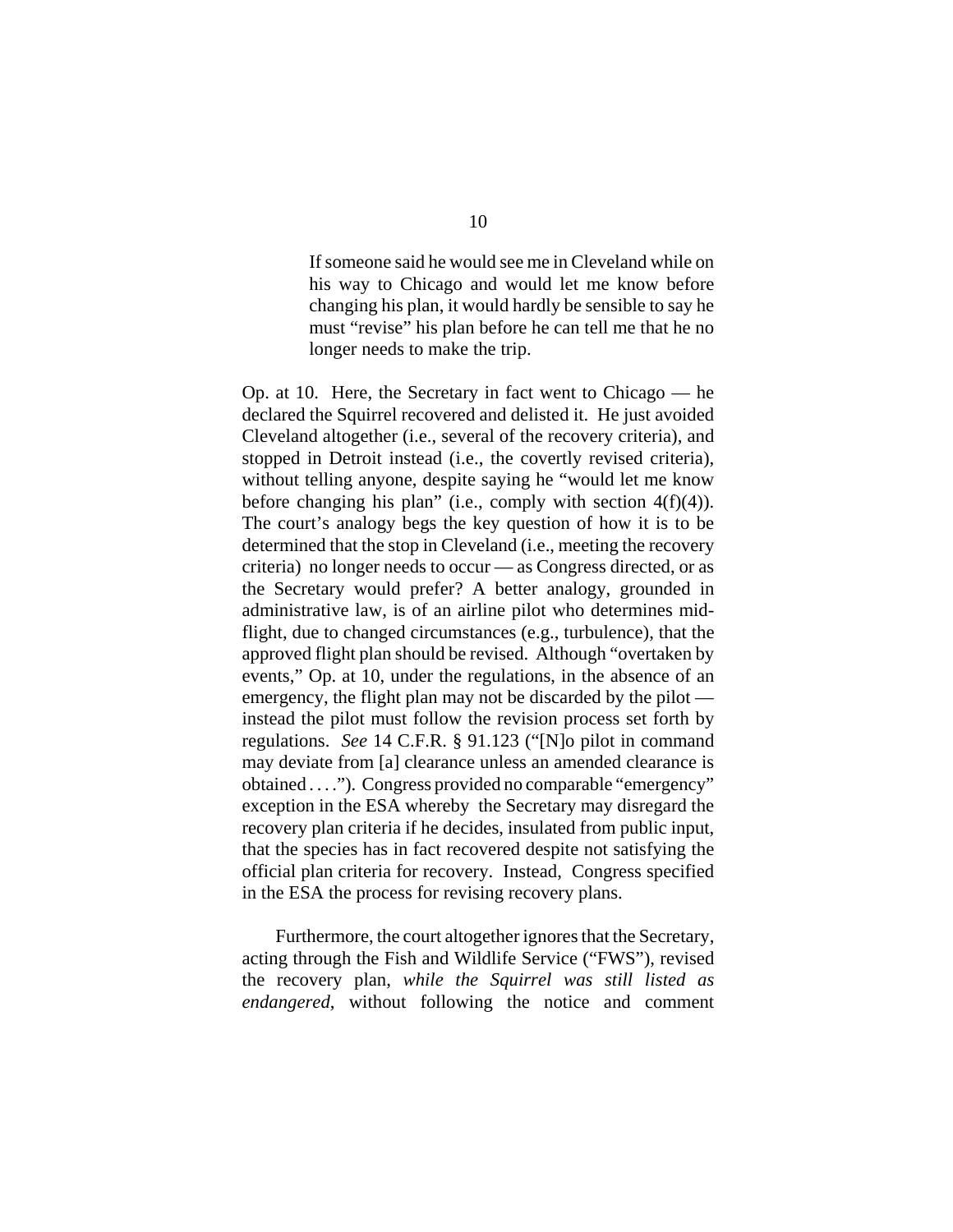procedures required by ESA section 4(f)(4). In December 2007, nearly a year before promulgating the Final Rule Removing the Squirrel from the Endangered Species List, 73 Fed. Reg. 50,226 (Aug. 26, 2008) ("Final Rule"), the FWS revised two of the four criteria in the Squirrel's recovery plan. In an unpublished, publically-unavailable analysis, the FWS concluded that the second and fourth recovery criteria had been met, while the "intent" of the first and third criteria had been met under *revised* criteria. *See* U.S. FISH & WILDLIFE SERVICE, ANALYSIS OF RECOVERY PLAN CRITERIA FOR THE WEST VIRGINIA NORTHERN FLYING SQUIRREL 13 (Dec. 18, 2007) ("2007 Analysis"). Specifically, the FWS revised the first criterion from one measuring Squirrel populations in five geographic areas to one measuring "persistence," that is, whether the Squirrel was present (without regard to quantity) or absent, in 3-5 year intervals, in different areas.<sup>5</sup> See id. at 2. The FWS revised the third criterion to eliminate its core provision that the geographic

*Id.* at 1-2 (emphasis added). The FWS concluded, in view of this new criterion and non-public definition of "persistence," that the "intent of this criterion [as revised] has been met." *Id.* at 3.

<sup>&</sup>lt;sup>5</sup> The 2007 Analysis stated that the Secretary, acting through the FWS,

now know[s] that it is not practicable or necessary to measure actual [Squirrel] *population* numbers in GRAs. Sampling this widely dispersed, cryptic species is labor intensive and highly inefficient. . . . [The FWS] now considers *persistence* to be the best indicator of successfully reproducing populations for this subspecies. [The FWS] defines persistence as continuing captures of [Squirrels] over multiple (3-5) generations at previously documented sites throughout the historic range.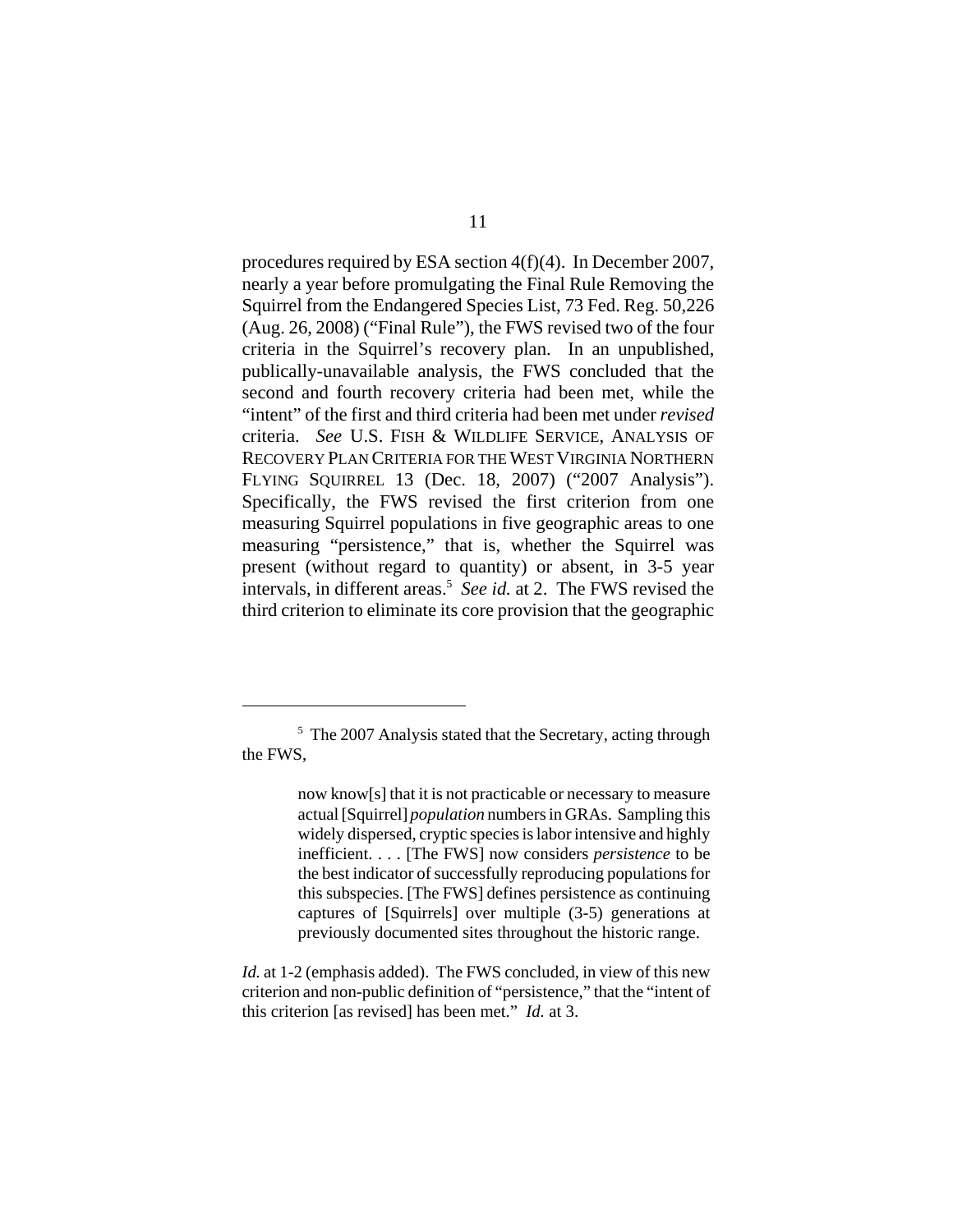recovery area ("GRA") be managed in perpetuity.<sup>6</sup> It is undisputed the FWS made these revisions without providing notice or opportunity for comment, and that the 2007 Analysis was publically mentioned for the first time in the Final Rule, 73 Fed. Reg. at 50,227. Even were the court correct that the purported ambiguity of section 4 permits the Secretary's interpretation of recovery plans as discretionary and mere guidance (contrary to the ESA's plain text) and that the Secretary did not *need* to revise the recovery plan if its criteria could not be met, *see* Op. at 10, where the Secretary *does* revise the plan, the court has no explanation for why the requirements of section 4(f)(4) can be ignored, other than to invoke its inapt travel plan analogy.

The circularity of the court's reasoning demonstrates how its reading renders section 4(f) superfluous: According to the court: "[A]s long as a species is listed as endangered, the agency is obligated to work toward the goals set in its recovery plan," but the "criteria in the plan [do not] limit the agency when it is deciding whether to delist a species." Op. at 16. If a species is delisted on the basis of recovery, without regard to whether the recovery plan criteria have been "met," then there is nothing left

<sup>6</sup> The 2007 Analysis stated that

the original goal of permanent habitat protection of a few small areas *is no longer necessary*. . . . There are sufficient numbers of occurrences represented within the core areas such that the threat of a single or widespread catastrophic event eliminating a significant portion of occurrences is substantially reduced. Therefore *not all of the GRAs need to be protected in perpetuity*.

*Id.* at 5 (emphases added). The FWS concluded that "the intent of this recovery criterion has been met." *Id.* at 10.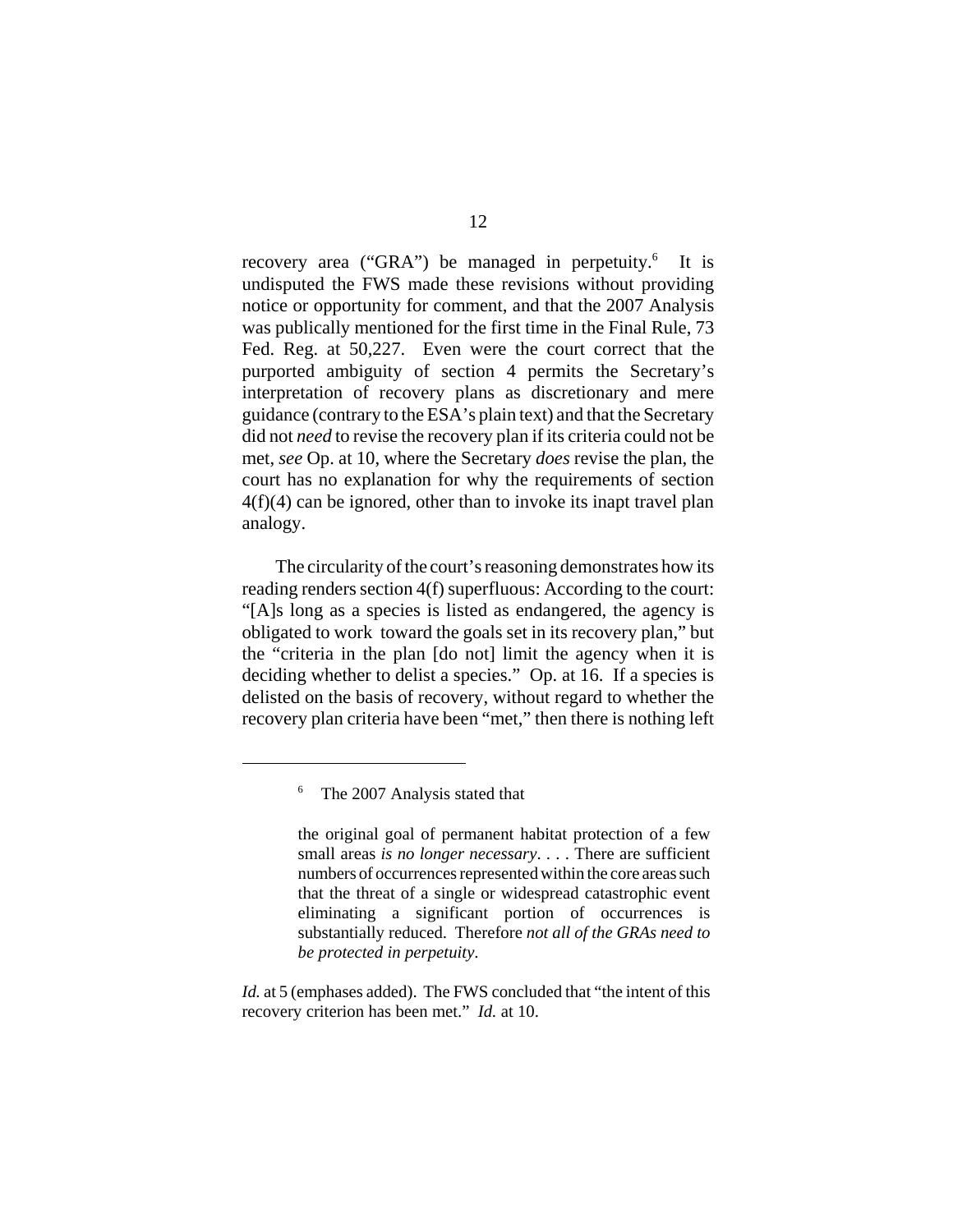to section  $4(f)(4)$ 's mandatory requirement that revisions to the criteria by which recovery is evaluated be subject to notice and comment *prior* to their adoption. Under the court's interpretation, the FWS, on the Secretary's behalf, can dispense with the revision plan criteria by not labeling its changes a "revision," and proceed to delist a protected species pursuant to section 4(a) without regard to the requirements of sections 4(f)(1) and (4). That the FWS would *never* have an incentive to follow the revision process of section  $4(f)(4)$ , because recovery plans could be ignored without consequence, is aptly demonstrated by the facts here: while the Squirrel was still listed as endangered, the FWS covertly changed its recovery plan criteria without following the requirements of section 4(f)(4).

Required procedures are a vital part of the protections afforded by the ESA, in which Congress employed mandatory language regarding the Secretary's obligations. *See, e.g.*, 16 U.S.C. § 1533(a)(3)(A)  $\&$  (B) (setting procedures for designating and revising critical habitat); *id.* § (b)(3)(A)-(D) (setting procedures and time period for responding to petitions); *id.* § (b)(5) (setting procedures and time period for notice-andcomment on listing); *id.* § (b)(6) (setting time period for publishing final listing or delisting rule); *id.* § (c)(1) (setting requirements for what endangered and threatened lists must contain); *id.*  $\S$  (f)(4)  $\&$  (5) (setting procedures for revising recovery plans and considering public comments). Whether or not the court views Congress's chosen process as unnecessary, *see* Op. at 10, "[the court's] job is to interpret the methods that Congress chose to further its goals, not to devise methods of our own." *Consolidated Rail Corp. v. United States*, 896 F.2d 574, 579 (D.C. Cir. 1990). If, as the court asserts, this dissent "labors at length" about Congress's use of the word "shall," *see* Op. at 16, the "labor[ing]" has been for naught as the court chooses to acknowledge its force selectively, in fact only with respect to section 4(a)(1), *see id.* Furthermore, the court's revision to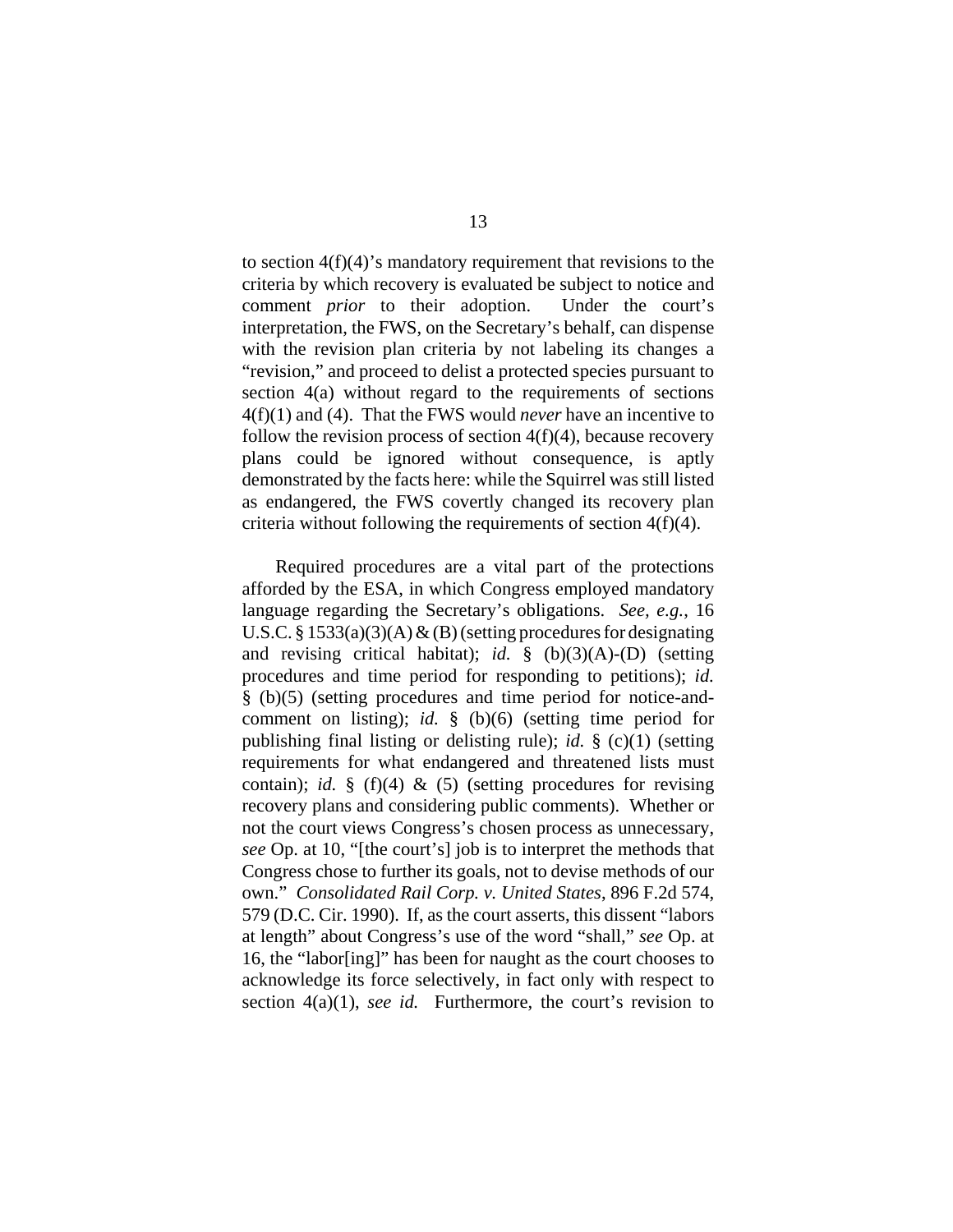section 4(f) does not make much sense for it has the decision to delist driving what the recovery criteria are rather than the recovery criteria driving the decision to delist. Consistent with Congress's choice of words and purpose to strengthen the ESA in the 1988 amendments, the notice-and-comment process for the recovery plan should sensibly precede consideration of delisting. *See* 16 U.S.C. § 1533(f)(4) ("The Secretary shall consider all information presented during the public comment period *prior* to approval of the plan.") (emphasis added).

Contrary to the Secretary's suggestion in this court, the requirements added by Congress in 1988 to strengthen the ESA's protections, *see* S. REP. NO. 100-240, at 8-9, are not a "makework exercise" or mere "hoop-jumping," Appellant's Br. at 43. Instead, consistent with its ESA findings and policy of conservation, Congress determined to "require deliberation" when the existence of precious species have been found endangered or threatened. Congress instructed in plain terms that only upon subjecting proposed revisions to recovery plan criteria to the rigor of public comment would the Secretary (or the FWS) be in a position properly to assess proposed revisions and undertake to consider, upon applying the revised criteria, whether they are met and the protected species should be delisted pursuant to sections 4(a) and (b). After all, the purpose of notice-and-comment procedures is "to ensure that affected parties have an opportunity to participate in and influence agency decision making at an *early stage*, when the agency is more likely to give real consideration to alternative ideas." *See State of N.J., Dept. of Envtl. Protection v. EPA,* 626 F.2d 1038, 1049 (D.C. Cir. 1980) (internal quotation marks and citation omitted) (emphasis added). That the Secretary (or the FWS) may find these requirements inconvenient or view section  $4(f)(4)$  as a "make-work" exercise is irrelevant, for "[w]hen a statute commands an agency without qualification to carry out a particular program in a particular way, the agency's duty is clear;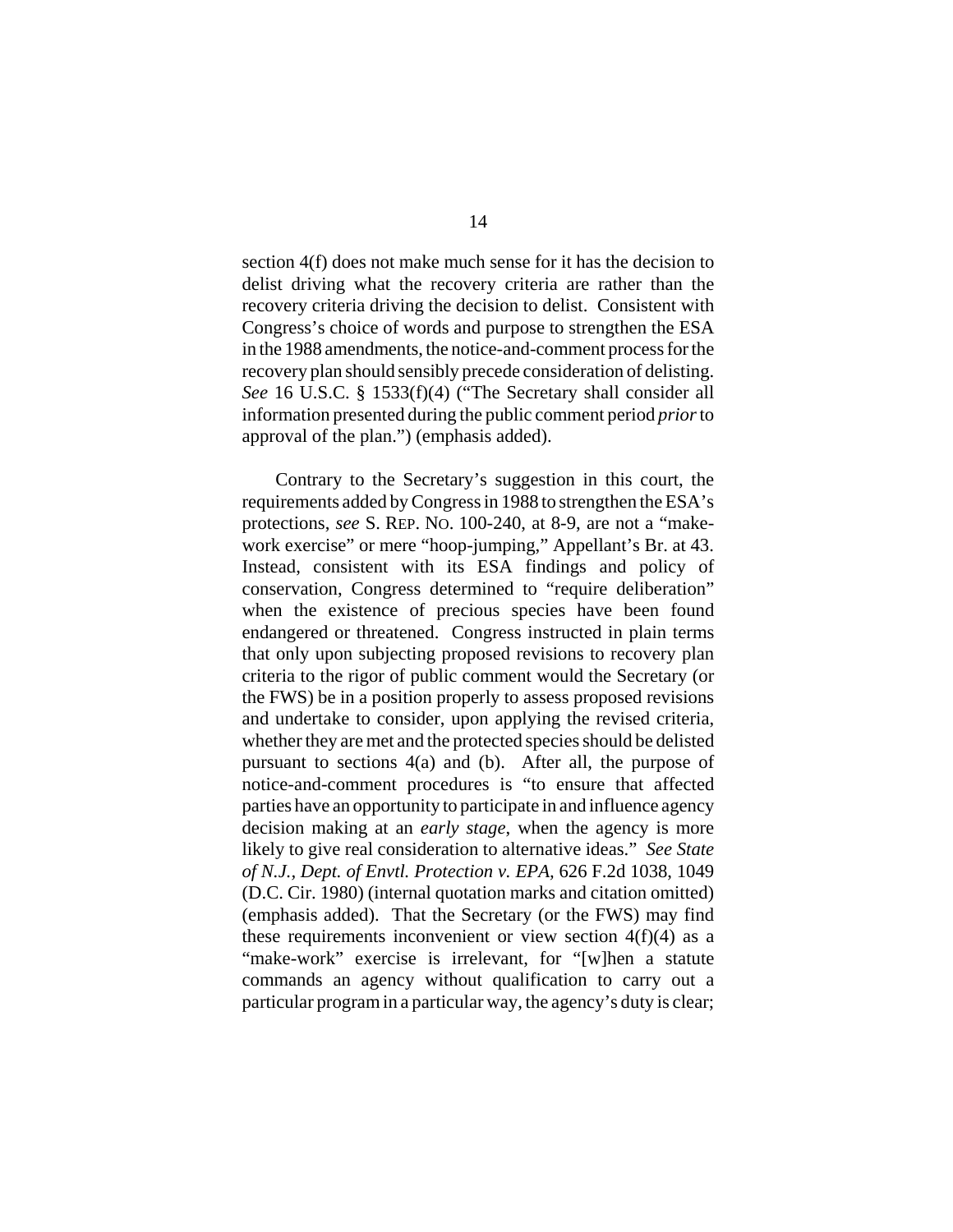if it believes the statute untoward in some respect, then 'it should take its concerns to Congress,' for '[i]n the meantime it must obey [the statute] as written.'" *Oceana, Inc. v. Locke*, 670 F.3d 1238, 1243 (D.C. Cir. 2011) (quoting *Natural Res. Def. Council v. EPA*, 643 F.3d 311, 323 (D.C. Cir. 2011)) (second and third alterations in original).

The court's reliance on *Norton v. Southern Utah Wilderness Alliance*, 542 U.S. 55, 72 (2004), is misplaced, *see* Op. at 10. In determining that Bureau of Land Management ("BLM") land use plans were not binding documents, the Supreme Court relied on a statutory provision granting the Secretary leeway in implementing plans: "Title 43 U.S.C. § 1712(e) provides that '[t]he Secretary may issue management decisions to implement land use plans' — the decisions, that is, are distinct from the plan itself." *Norton*, 542 U.S. at 69-70 (alteration in original). BLM regulations likewise provided that land use plans were "not a final implementation decision on actions which require further specific plans, process steps, or decisions." *Id.* at 70 (quoting 43 C.F.R.  $\S$  1601.0-5(k) (2003)). By contrast, the ESA includes no provision granting the Secretary leeway in issuing "management decisions" about implementing recovery plans, and unlike land use plans, which may lack specificity and process steps, Congress mandated that recovery plans contain "objective, measurable criteria" to be "met." 16 U.S.C. § 1533(f)(1)(B)(ii). The court's remaining citation is to out-of-circuit precedent providing no statutory analysis and relying on a case decided before the 1988 ESA amendments. *See* Op. at 11 (citing *Fund for Animals v. Rice*, 85 F.3d 535, 547 (11th Cir. 1996) (citing *Strickland v. Morton*, 519 F.2d 467, 469 (9th Cir. 1975))).

Viewing the ESA as a whole, *see Dole v. United Steelworkers of Am.*, 494 U.S. 26, 42-43 (1990), — and consistent with "one of the most basic interpretative canons, that '[a] statute should be construed so that effect is given to all its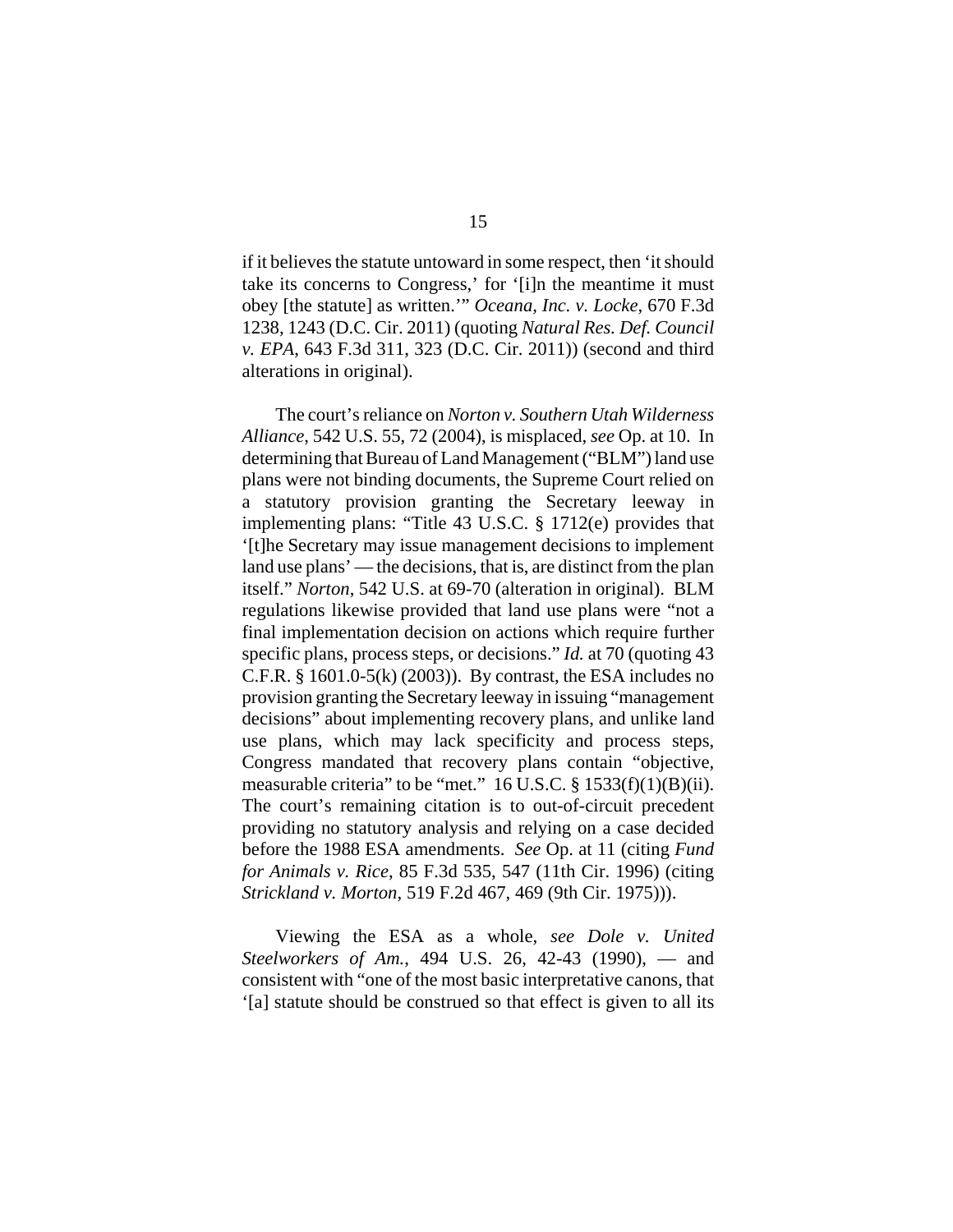provisions, so that no part will be inoperative or superfluous, void or insignificant,'" *Corley*, 556 U.S. at 314 (internal citation omitted) (alteration in original) — there is only one statutory reading that gives full effect to all of section 4's provisions. For this reason, section  $4(c)(2)$ , which provides that determinations to remove a species from the list of endangered or threatened species be "made in accordance with the provisions of subsections (a) and (b),"  $16$  U.S.C. §  $1533(c)(2)$ , must be read in light of Congress's 1988 amendment to section 4(f) to strengthen protections for species. "[W]hen" the existing or properly revised recovery criteria have been "met," delisting is to occur pursuant to section 4(a) and (b). Where a species' recovery plan criteria have not been met, the species remains listed. Where circumstances change, the recovery plan criteria may be revised in the manner prescribed by section  $4(f)(4)$ . Because section 4(f)(4) mandates notice be given *prior* to approval of a plan revision, and that public comments be *considered* before approval of a plan revision, section 4 is likewise unambiguous that the notice-and-comment period for plan revisions may not run concurrently with the notice-and-comment period for the proposed delisting rule.

A statute that permits only one intelligible outcome is not ambiguous, and the court thus errs in deferring to the Secretary's contrary interpretation, *see* Final Rule, 73 Fed. Reg. at 50,226, that recovery plans are discretionary and mere guidance documents whose recovery criteria do not inform delisting decisions. Because "the statutory language is unambiguous and the statutory scheme is coherent and consistent,"*Barnhart*, 534 U.S. at 950 (internal citations omitted), the court's inquiry is at an end. For these reasons, I would affirm the judgment of the district court that the Secretary could not delist the Squirrel without either satisfying, or soliciting and considering public comments on the revisions to, the delisting criteria in the Squirrel's recovery plan.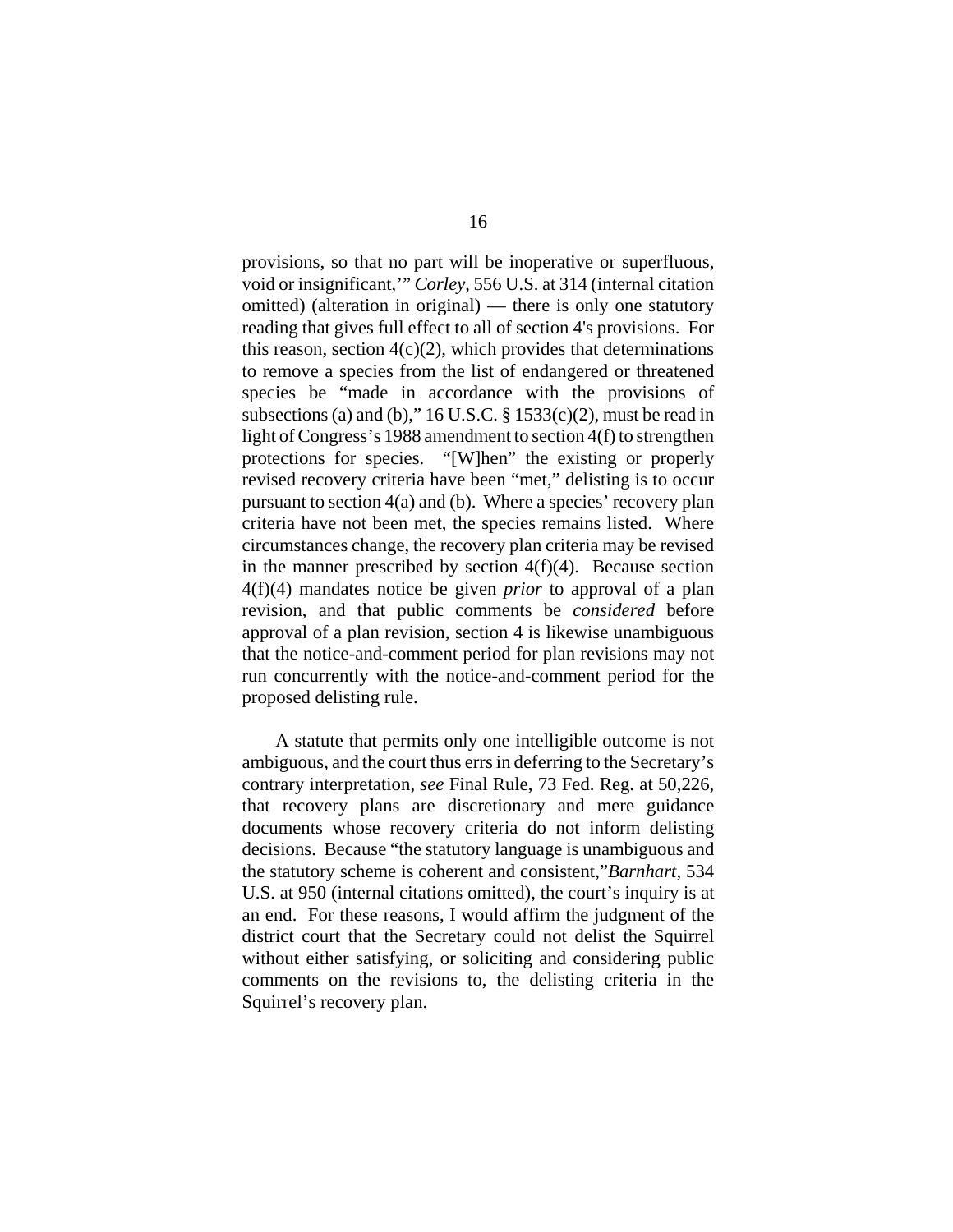# **II.**

Although the Secretary's statutory challenge is properly resolved under *Chevron* step one, as there is no ambiguity for the Secretary to interpret, the court errs as well in rejecting appellees' alternative argument that the Secretary violated the Administrative Procedure Act ("APA"). A delisting, no less than a "listing determination[,] is subject to review under the APA and must be set aside if 'arbitrary, capricious, an abuse of discretion, or otherwise not in accordance with law.'" *Am. Wildlands v. Kempthorne*, 530 F.3d 991, 997 (D.C. Cir. 2008)  $\text{(quoting } 5 \text{ U.S.C. } § 706(2)(\text{A})\text{).}$ 

#### **A.**

"Under APA notice and comment requirements, '[a]mong the information that must be revealed for public evaluation are the 'technical studies and data' upon which the agency relies [in its rulemaking].'" *Am. Radio Relay League, Inc. v. FCC*, 524 F.3d 227, 236 (D.C. Cir. 2008) (quoting *Chamber of Commerce v. SEC*, 443 F.3d 890, 899 (D.C. Cir. 2006)) (alterations in original). "More particularly, '[d]isclosure of *staff reports* allows the parties to focus on the information relied on by the agency and to point out where that information is erroneous or where the agency may be drawing improper conclusions from it.'" *Id.* (quoting *Nat'l Ass'n of Regulatory Util. Comm'rs v. FCC*, 737 F.2d 1095, 1121 (D.C. Cir. 1984) (alteration and emphasis in original). "It is not consonant with the purpose of a rule-making proceeding to promulgate rules on the basis of . . . data that, [in] critical degree, is known only to the agency." *Portland Cement Ass'n v. Ruckelshaus*, 486 F.2d 375, 393 (D.C. Cir. 1973), *superseded by statute on other grounds*, *Am. Trucking Ass'ns, Inc. v. EPA*, 175 F.3d 1027 (D.C. Cir. 1999); *see also Idaho Farm Bureau Fed'n v. Babbitt*, 58 F.3d 1392, 1403 (9th Cir. 1995).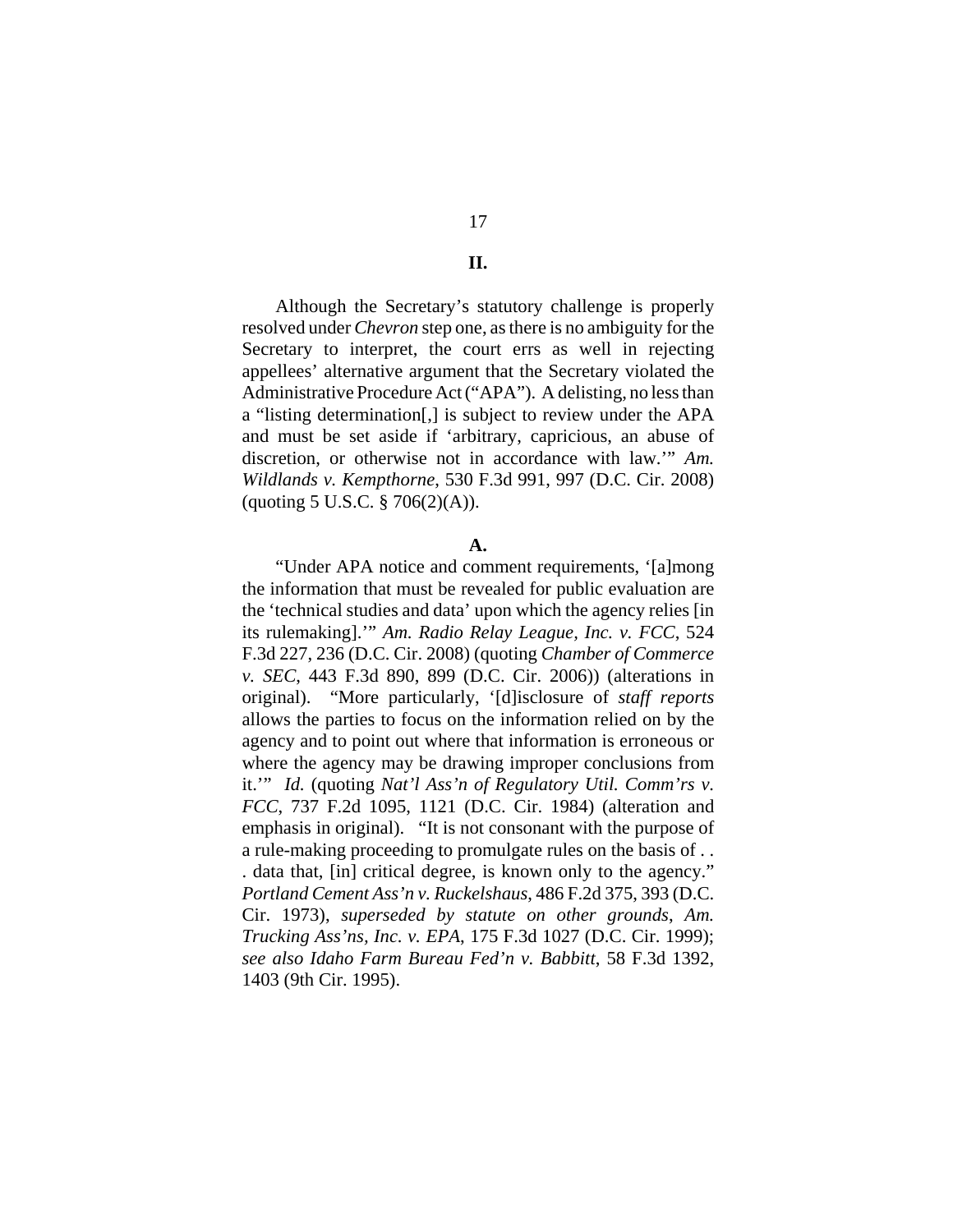**1.** In the Final Rule, the FWS relied heavily on the 2007 Analysis of the Squirrel's recovery plan as the basis for eliminating the protections of the ESA for the species. *See* Final Rule, 73 Fed. Reg. at 50,227. It also relied on the 2006 5-Year Review.<sup>7</sup> See id. Neither the 2007 Analysis nor the 2006 5-Year Review were published in the Federal Register, *see id.*; indeed, the 2007 Analysis was created *after* the close of the public comment period on the proposed rule, *see id.*, and counsel for the Secretary was unable during oral argument to indicate where a member of the public could gain access to the 2007 Analysis prior to, or even after, promulgation of the Final Rule. *See* Oral Arg., at 20:44-22:08.

Nor did the notice of proposed rulemaking to delist the Squirrel provide adequate substitute notice of the recovery plan revisions set forth in the 2007 Analysis. Instead, although it generally outlined the FWS's reasons for concluding recovery of the Squirrel had occurred, *see* Proposed Rule to Remove Squirrel From List of Endangered Species, 71 Fed. Reg. 75,924 (Dec. 19, 2006) ("NPRM"), the public had no opportunity to comment on the revisions of criteria one and three in the Squirrel's recovery plan, including the definition of "persistence" in the 2007 Analysis and in the Final Rule. Neither, therefore, was there an opportunity for the FWS to consider, as Congress required, "all information presented during the public comment period [on the recovery criteria revisions]," 16 U.S.C. § 1533(f)(4), because no such comment period occurred. Even if the FWS was generally aware, through comments submitted in response to the NPRM, of criticisms of rejection of initial recovery plan criteria, "'knowing' is not, in any event, the same as actually considering

<sup>7</sup> *See* U.S. FISH & WILDLIFE SERVICE, WEST VIRGINIA NORTHERN FLYING SQUIRREL, 5-YEAR REVIEW: SUMMARY & EVALUATION, App. B (Apr. 2006); 16 U.S.C. § 1533(c)(2)(A).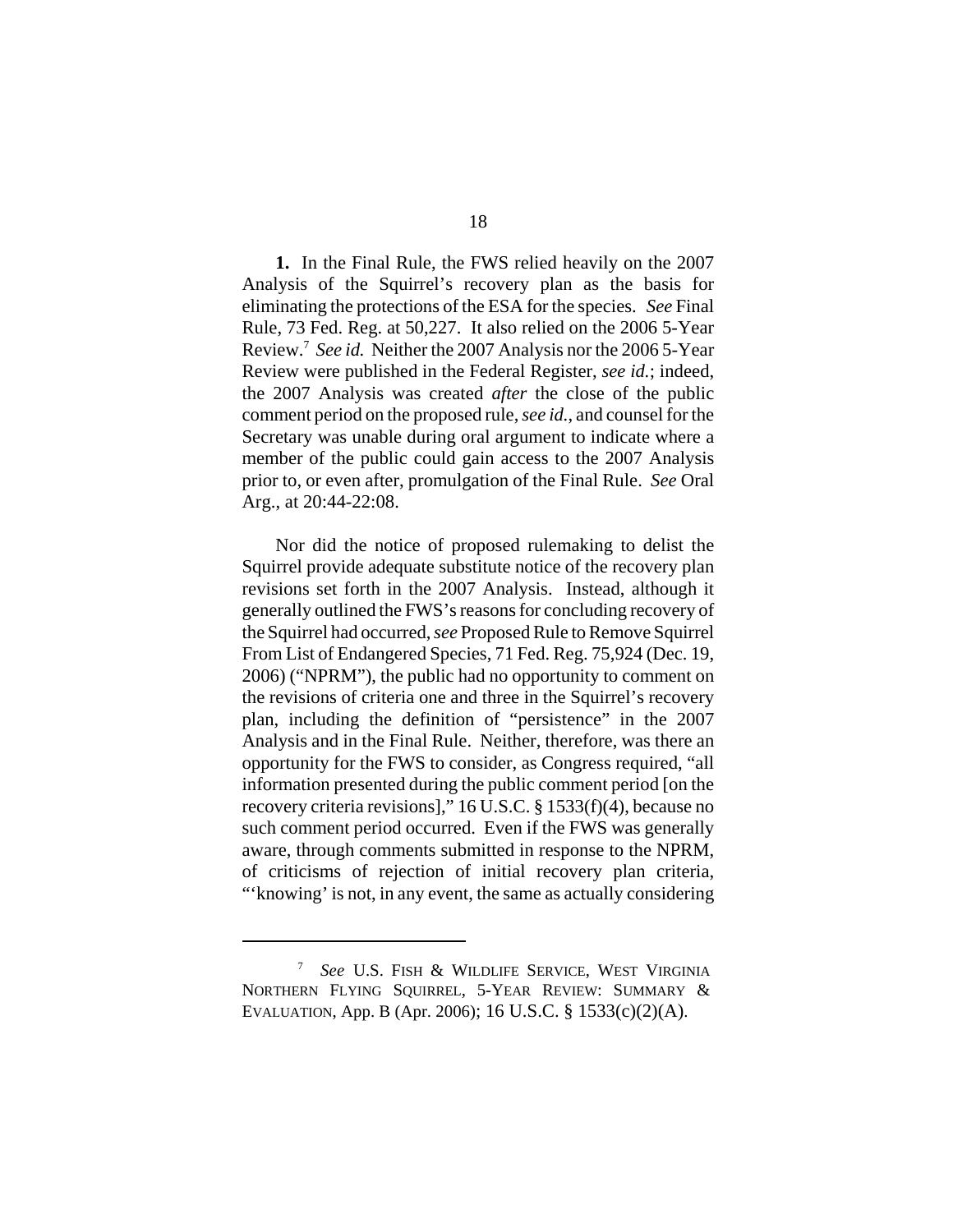the problems raised by" commenters. *Gerber v. Norton*, 294 F.3d 173, 183 (D.C. Cir. 2002). The jettisoned procedures of section 4(f)(4) were designed to facilitate such consideration.

**2.** Furthermore, the NPRM gave no indication that the FWS intended to abandon "population" as the relevant standard in assessing the Squirrel's recovery. "Given the strictures of notice-and-comment rulemaking, an agency's proposed rule and its final rule may differ only insofar as the latter is a 'logical outgrowth' of the former." *Envtl. Integrity Project v. EPA*, 425 F.3d 992, 996 (D.C. Cir. 2005). "A rule is deemed a logical outgrowth if interested parties 'should have anticipated' that the change was possible, and thus reasonably should have filed their comments on the subject during the notice-and-comment period." *Northeast Md. Waste Disposal Auth. v. EPA*, 358 F.3d 936, 952 (quoting *City of Waukesha v. EPA*, 320 F.3d 228, 245 (D.C. Cir. 2003)).

The NPRM solicited comments on four topics, three of which explicitly sought input on Squirrel population:

> We particularly seek comments concerning: (1) Biological, commercial, trade, or other relevant data concerning any threat (or lack thereof) to the [Squirrel]; (2) additional information on the range, distribution, and *population size* of the [Squirrel] and its habitat; (3) the location of any additional *populations* of the [Squirrel]; and (4) data on *population* trends.

71 Fed. Reg. at 75,924 (emphases added). The NPRM sought no comments on the use of "persistence," rather than population, as the relevant standard, *see Ass'n of Private Sector Colls. & Univs. v. Duncan*, 681 F.3d 427, 461 (D.C. Cir. 2012), and only vaguely referenced "presence" and "persistence," *see* NPRM, 71 Fed. Reg. at 75,926 (citing "strong evidence of the [Squirrel's]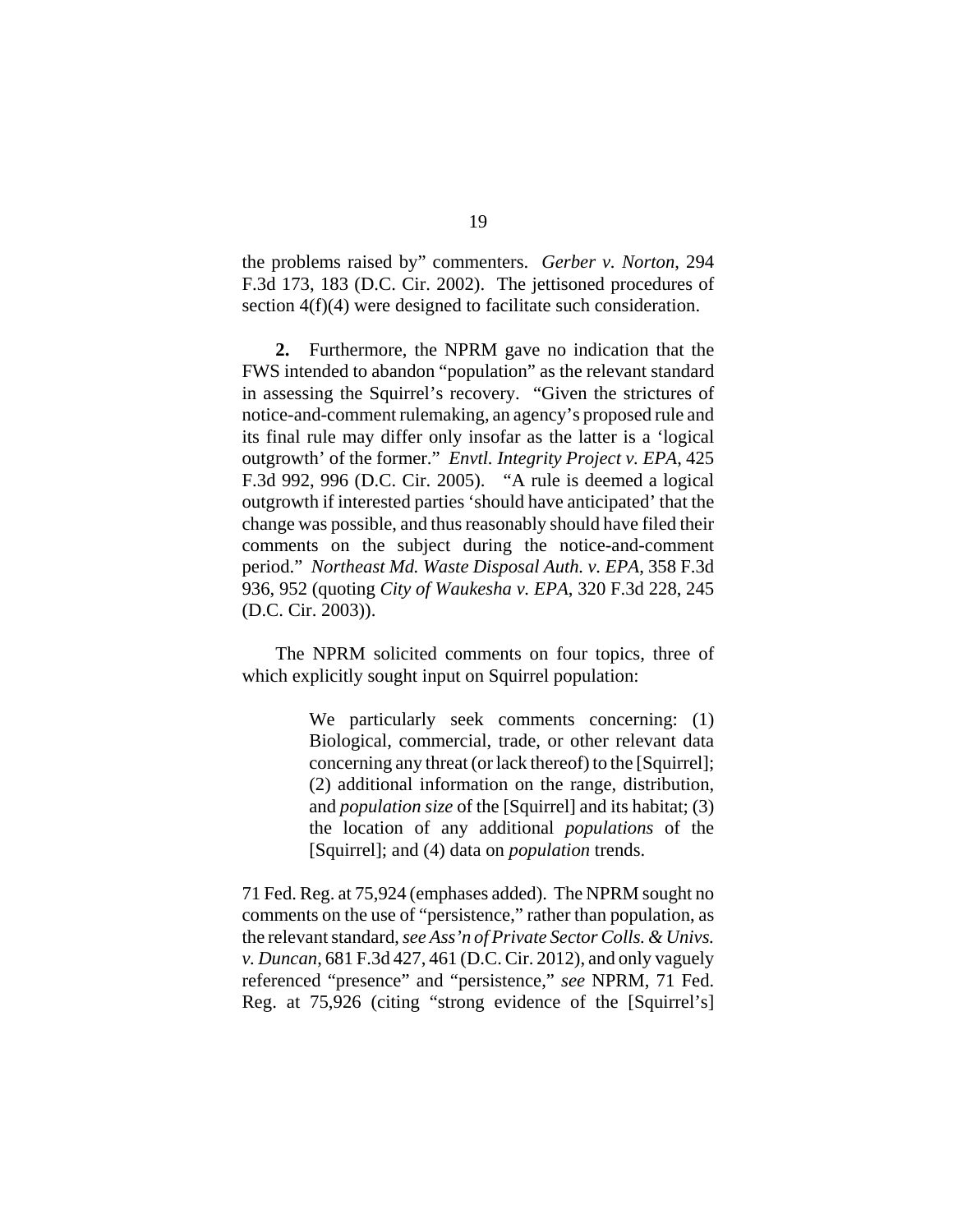continued presence throughout its range"); *id.* (citing ability of Squirrel to "adjust its foraging and denning behavior . . . to persist in and around . . . forest patches"); *id.* at 75,928 (citing Virginia laws as "ensur[ing] the [Squirrel's] persistence in Virginia into the foreseeable future"); *id.* at 75,929 (noting that southern flying squirrel "does not appear to be affecting population persistence of the [Squirrel]"); *id.* at 75,929-930 (citing surveys showing Squirrel "persistent at multiple locations for multiple generations," stating that "protected habitat should allow for persistence of viable populations" and concluding that "available information shows that the [Squirrel] is persisting throughout its historic range."). The FWS nowhere indicated, contrary to the request for comments on population *size*, that "population" would be replaced as the recovery standard with "persistence" (or how "persistence" was to be defined). And two of the vague references to "persistence" fall in the same sentences in which NPRM mentions "population." *See id.* at 75,929-930.

Given the vague references to "persistence" and the explicit requests to comment on population size, interested parties were not reasonably apprised that they should submit comments on the use of "persistence," rather than population, as the standard. The text of the NPRM provided no basis for anticipating that the FWS "considers persistence to be the best indicator of successfully reproducing populations for [the Squirrel]," Final Rule, 73 Fed. Reg. at 50,227. Yet the FWS's reliance on "persistence," and how it was to be defined, were critical shifts in the standard for the Squirrel's recovery that presented the occasion for notice to the public so comments could address whether the FWS's definition complied with the ESA's stated purpose of "conservation" and the FWS could consider those comments before amending the recovery plan, much less completely delisting the Squirrel. The fact that some commenters criticized the lack of population data in the NPRM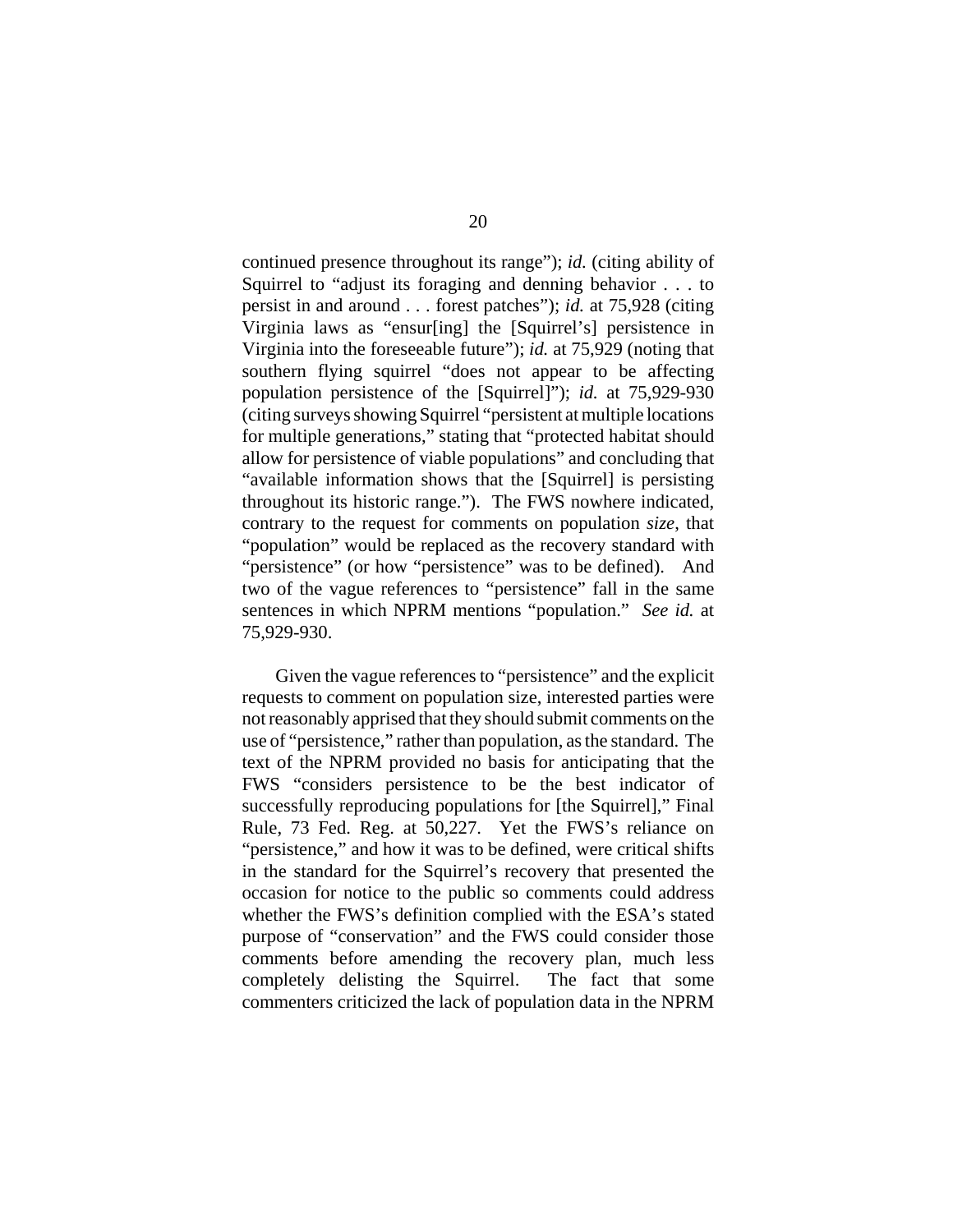and the lack of a definition of "persistence," *see* Final Rule, 73 Fed. Reg. at 50,227, cannot eliminate the FWS's obligation to provide notice of its intent to substitute "persistence" for a "population" standard and of the definition of "persistence" and how it related to ESA's policy of conservation. *See Fertilizer Inst. v. EPA*, 935 F.2d 1303, 1312 (D.C. Cir. 1991). Having directed parties to focus on population size in their comments, the FWS may not "use the rulemaking process to pull a surprise switcheroo." *Envtl. Integrity Project*, 425 F.3d at 996.

The court nowhere addresses these notice problems, despite the fact that this argument appears explicitly (and repeatedly) in appellees' brief, see, e.g., Appellees' Br. 36-40, with pin cite citations to and quotations from this circuit's logical outgrowth doctrine cases. The argument is not, as the court concludes, *see* Op. at 20, forfeited.

## **B.**

The court's approval of the Secretary's reliance on the Squirrel's "persistence" as the standard for delisting, *see* Op. at 11-14, is also contrary to the repeated, unambiguous distinction in the ESA between conservation of a species and its mere survival, *id*. § 1532(3).

The FWS defined "persistence" as "continuing captures of [the Squirrel] over multiple generations at previously documented sites throughout its historical range," Final Rule, 73 Fed. Reg. at 50,227; *see also* 2007 Analysis at 2. Stating that "analysis . . . shows no evidence of localized extirpation since the [Squirrel] was listed" and that "[t]he [Squirrel] persists in or near all of the historical areas where it was originally known at the time of listing," Final Rule, 73 Fed. Reg. at 50,229, the FWS determined that the Squirrel is not extinct and some (although unclear how many) continue to survive after multiple generations.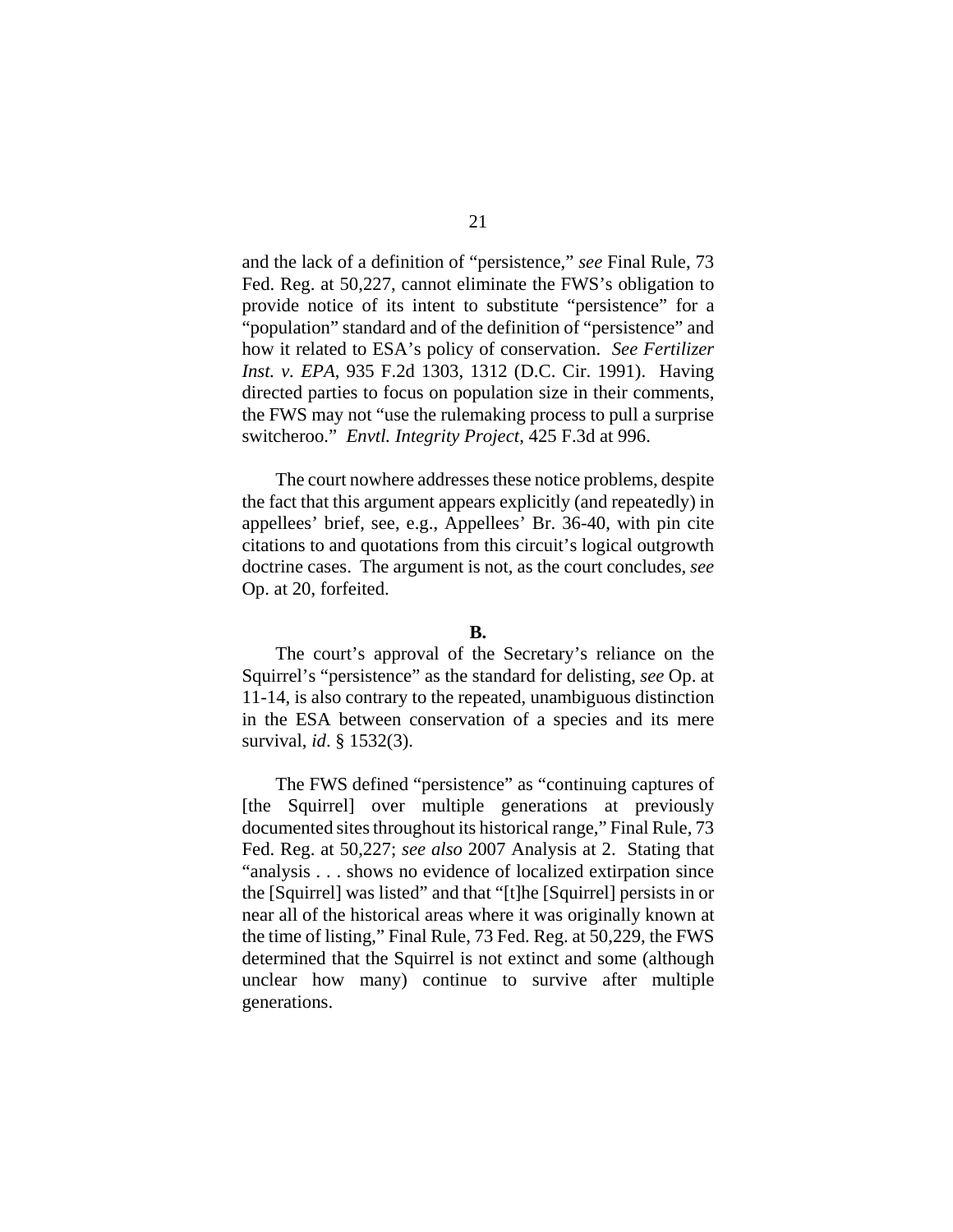**1.** ESA section 4(b) requires that "[t]he Secretary shall make determinations . . . solely on the basis of the best scientific and commercial data available." 16 U.S.C. § 1533(b)(1)(A); *see id*. § 1533(c)(2). The court concludes the Secretary properly relied on available data on "persistence," *see* Op. at 12-14, citing *Southwest Center for Biological Diversity v. Babbitt*, 215 F.3d 58, 60-61 (D.C. Cir. 2000), which held that "the Secretary has no obligation to conduct independent studies." But *Southwest Center* concerned a dispute over whether population estimates supported a decision to list a species, not over a shift in the relevant standard for determining whether to delist a species. In that case, the court approved the Secretary's reliance on estimates of species' population where an actual count was unavailable, noting that the Secretary was not alleged to have "acted on the basis of no data." *Id.* at 61. By contrast, here the Secretary delisted the Squirrel on the basis of "*no data*," *id.* (emphasis added), regarding population. Instead, the Secretary shifted the standard from population numbers, *see* NPRM, 71 Fed. Reg. at 75,924; Recovery Plan at 18, to the Squirrel's mere presence/persistence, Final Rule, 73 Fed. Reg. at 50,227, an entirely different concept. As appellees point out, *see* Appellees' Br. at 49, "population" is a measure of quantity; "persistence" is a measure mere survival, or existence, of the species.

Indeed, one of the main reasons stated in the NPRM for delisting was the FWS's conclusion that there had been "an increase in the number of individual squirrels." NPRM, 71 Fed. Reg. at 75,924. In response to comments, however, the FWS acknowledged that "use of the phrase 'increase in number if [*sic*] individual [Squirrels]' was not accurate, as [the FWS] ha[s] not estimated the size of the [Squirrel] population." *See* Final Rule, 73 Fed. Reg. at 50,230. If there is no data available to answer the relevant question, section  $4(b)(1)(A)$  does not permit the Secretary to answer *another* question that *does* have supporting data. The court's reasoning presumes that the Secretary may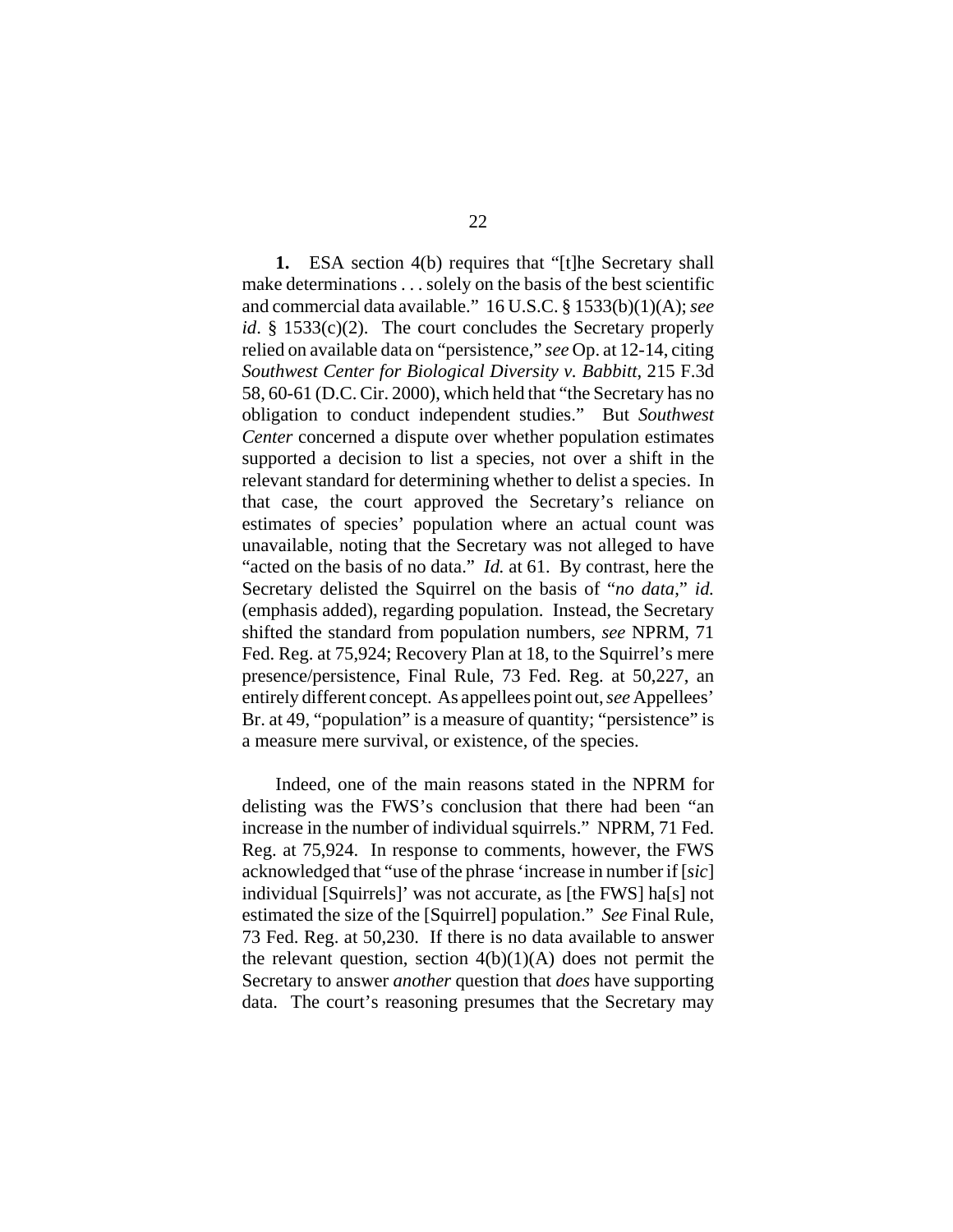begin with a conclusion (to delist) and then rely on *some* data remotely related to the species even if in answer to a question untethered to the ESA's primary goal of recovery and conservation, to satisfy the "best . . . data available" standard. The "best . . . data available" standard cannot be used as an excuse to avoid implementing the recovery plan criteria. If the Secretary (or the FWS) concludes the available data suggests recovery but is insufficient to satisfy the recovery plan criteria, then the recovery plan must be revised in the manner prescribed by section 4(f)(4). This is the process Congress mandated, and it ensures that the criteria for recovery, and the data by which they are measured, are the best available.

**2.** Even assuming section 4(b)(1)(A) permitted the Secretary to change the standard used to measure a listed species' recovery, the plain text of the ESA precludes the Secretary's choice of "persistence." The ESA defines "conservation" as "the use of all methods and procedures which are necessary to bring any endangered species or threatened species to the point at which the measures provided pursuant to [the ESA] are no longer necessary." 16 U.S.C. § 1532(3). It requires post-delisting monitoring for "all species which have *recovered* to the point at which the measures provided pursuant to [the ESA] are no longer necessary." *Id.* § 1533(g)(1). As other circuits have recognized, Congress unambiguously required more than simply a species' continued survival in determining whether it is to be protected under the ESA. In considering the Secretary's regulations implementing the critical habitat provision, 16 U.S.C. § 1536(a)(2), the Ninth Circuit concluded that "the ESA was enacted not merely to forestall the extinction of species (i.e., promote a species survival), but to allow a species to recover to the point where it may be delisted." *Gifford Pinchot Task Force v. U.S. Fish & Wildlife Serv.*, 378 F.3d 1059, 1070 (9th Cir. 2004). "The purpose[] of [the ESA] . . . [is] to provide a program for the conservation of [] endangered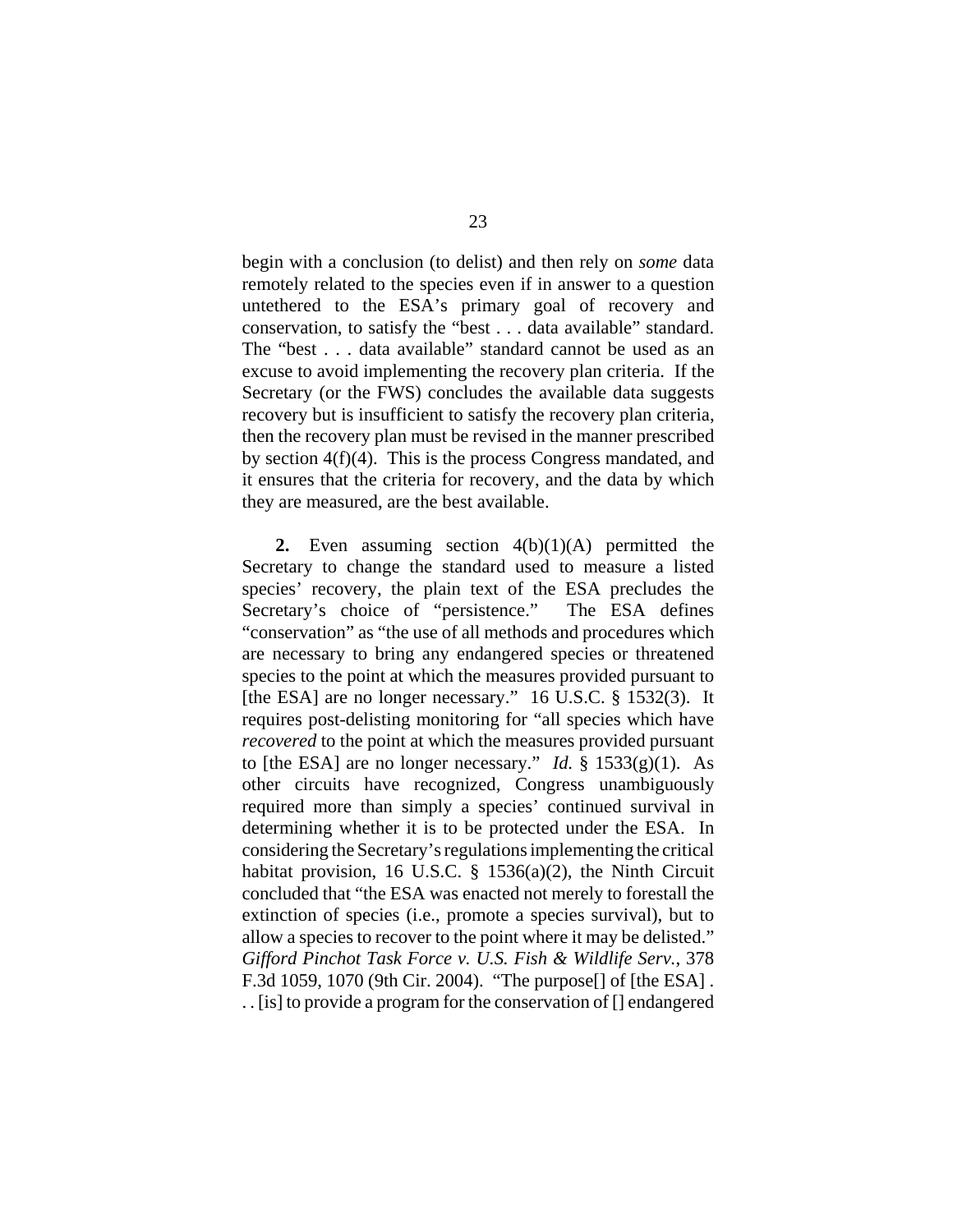species and threatened species . . . .," 16 U.S.C. § 1531(b); consequently "survival" and "recovery" were distinct goals of the ESA, *see Gifford*, 378 F.3d at 1070. The Fifth Circuit reached the same conclusion in *Sierra Club v. Fish & Wildlife Service*, 245 F.3d 434, 441-42 (5th Cir. 2001), observing that "'[c]onservation' is a much broader concept than mere survival," *id.* at 441; *cf. New Mexico Cattle Growers Ass'n v. Fish & Wildlife Serv.*, 248 F.3d 1277, 1283 n.2 (10th Cir. 2001).

Congress repeatedly referred in the ESA to "survival" as a separate status than "conservation" or "recovery." *See* 16 U.S.C. §§ 1533(f)(1)  $\&$  (f)(1)(B)(i) (mandating recovery plans for the "conservation and survival" of species); *id.* §§ 1535(c)(1) & (c)(2) (authorizing cooperative agreements with State agencies that have "an adequate and active program for conservation of endangered and threatened species," *id.* §§ 1535(c)(1) & (c)(2), *and* are also authorized to "conduct investigations to determine the status and requirements for survival," *id.* §§ 1535(c)(1)(C) &  $(c)(2)(C)$ ; *id.* §§ 1535(d)(1)(B) & (E) (authorizing financial assistance to states based on the state's capacity to "proceed with a conservation program" and the "urgency to initiate a program to restore and protect [a species] . . . in terms of survival of the species");  $\S$  1539(a)(2)(B)(iv) (permitting "taking" of species where, among other things, it "will not appreciably reduce the likelihood of the survival and recovery of the species"). From the statutory text, "it is clear that Congress intended that conservation and survival be two different (though complementary) goals of the ESA." *Gifford*, 378 F.3d at 1070. The Secretary's regulation on delisting, which provides that "[a] species may be delisted on the basis of recovery only if the best scientific and commercial data available indicate that it is no longer endangered or threatened," 50 C.F.R. § 424.11(d)(2) (1984) (promulgated prior to the 1988 ESA Amendments), must be viewed in light of Congress's distinction between "survival" and "recovery." Consequently, the Secretary's decision to delist